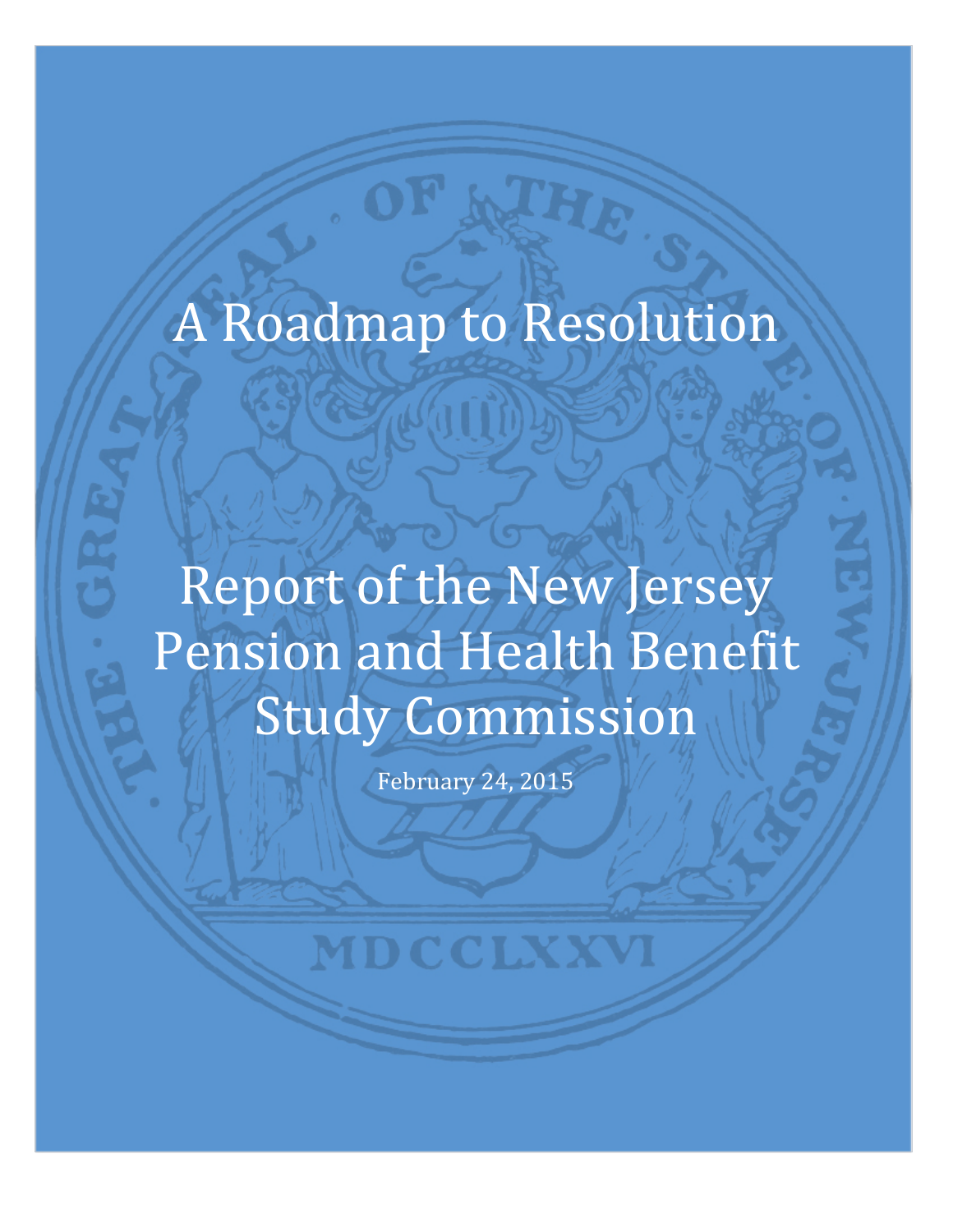## **TABLE OF CONTENTS**

| II.  |  |
|------|--|
| III. |  |
| IV.  |  |
| V.   |  |
| VI.  |  |
|      |  |
|      |  |
|      |  |
|      |  |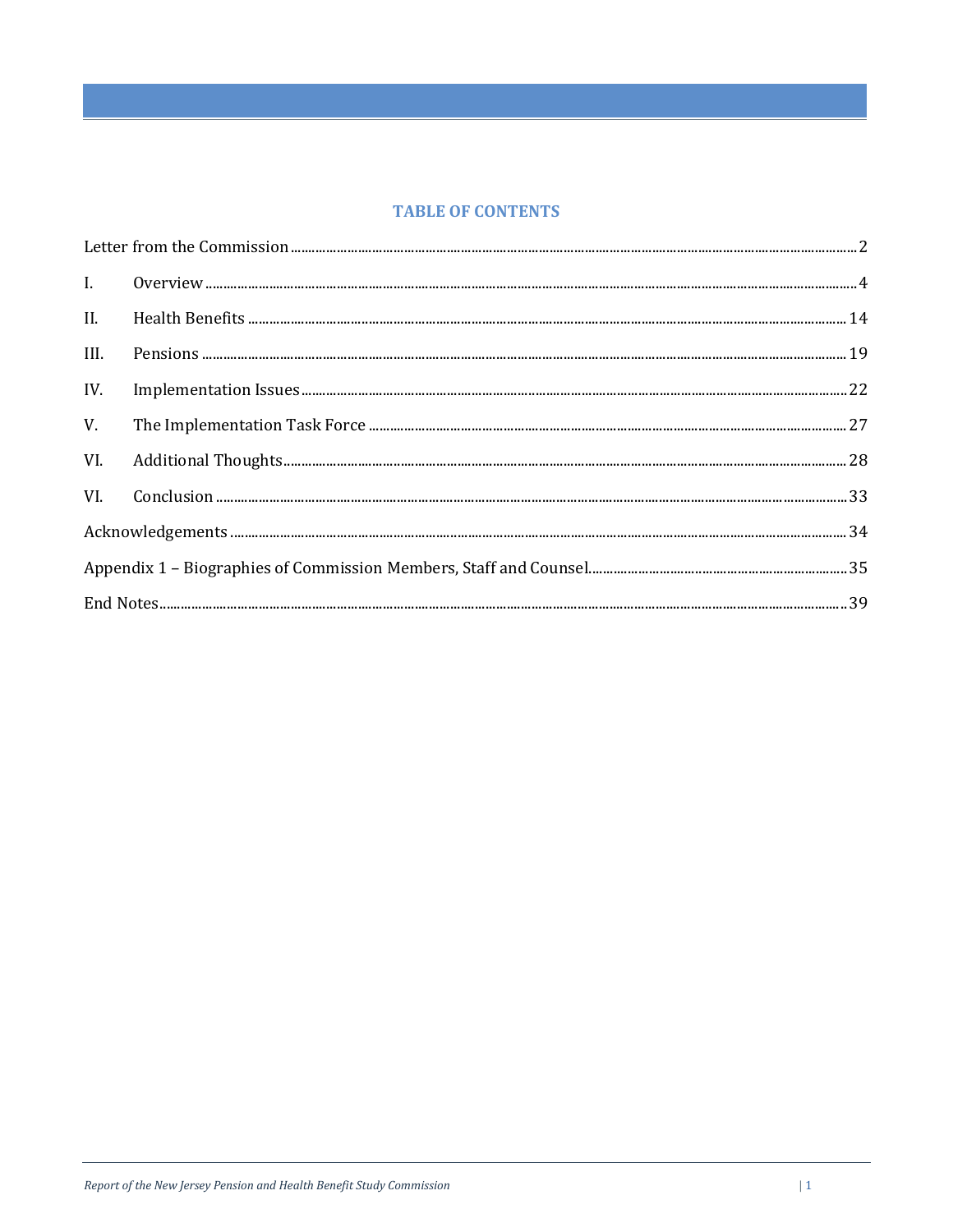

# <span id="page-2-0"></span>**LETTER FROM THE COMMISSION**

#### **COMMISSION MEMBERS**

Thomas J. Healey Margaret S. Berger Tom Byrne Raymond G. Chambers Leonard W. Davis Carl A. Hess Ethan E. Kra Kenneth F. Kunzman Lawrence J. Sher Raj Tatta

As members of the New Jersey Pension and Health Benefits Study Commission, we have worked diligently and collaboratively over the last several months as a nonpartisan Commission to discover a cure for the problems plaguing New Jersey's public employee pension and health benefits system.

This Report proposes a solution. It requires shared sacrifice and the willingness to let go of a failed *status quo*. If adopted, it would stabilize the public employee pension system for at least 35 years—and longer if the lessons are learned from the past mistakes that caused this crisis.

The approach outlined in this Report involves the following steps:

- Freeze the existing pension plans; benefits earned to date would not be affected, but taxpayers cannot afford additional benefits to be earned under the existing plans
- Align future public employee retirement benefits with private-sector levels; this is the sensible thing to do on its own merits and the savings will make funding more secure for employees and less painful to taxpayers
- Also align public employee health benefits with private-sector levels; get ahead of the curve in controlling these staggering costs before they crowd out retirement benefits from State and local budgets
- Fairly realign State and local responsibility for new and sustainable pension and health benefits; this will produce the best result from the perspective of employees and the State's taxpayers as a whole
- Lock in fixed and certain pension funding with a constitutional amendment; this will protect employees and retirees from the vagaries of politics and the annual budget process, improve the State's financial condition, and make clear to all that the people of New Jersey have taken ownership of the problem and the solution
- Transfer the assets, liabilities and risks of the existing pension and new retirement plans to employee entities willing and able to assume this obligation; allow those who receive the benefits to have the power and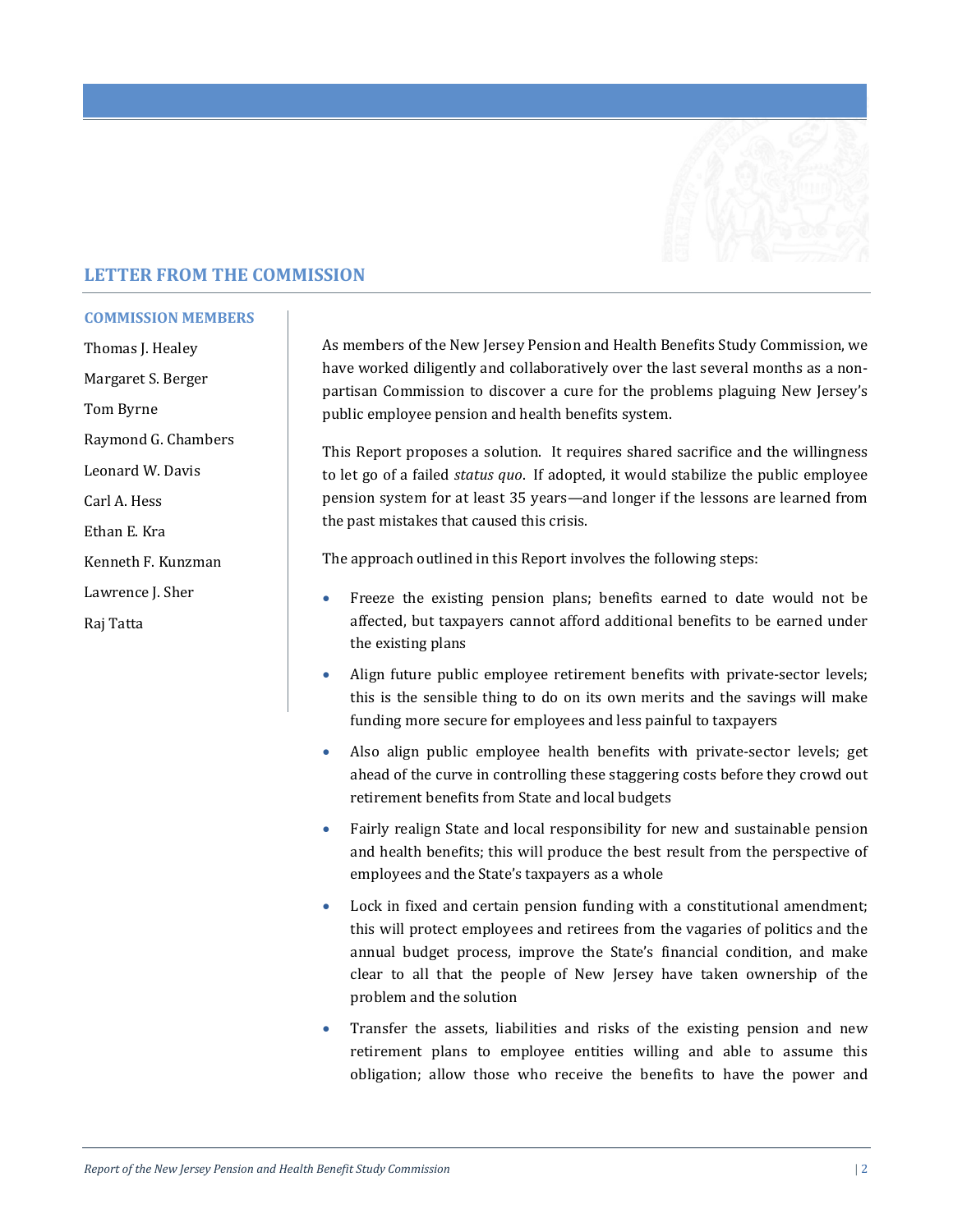#### **COMMISSION MEMBERS**

Thomas J. Healey Margaret S. Berger Tom Byrne Raymond G. Chambers Leonard W. Davis Carl A. Hess Ethan E. Kra Kenneth F. Kunzman Lawrence J. Sher Raj Tatta

assume the risk of managing the plans to ensure that the available funds are sufficient to pay for the provided benefits.

As part of our effort, in addition to meeting with persons across the spectrum of interested stakeholders, Commission members engaged in extensive discussions with the leaders of the New Jersey Education Association, the public-sector union with the greatest impact on State finances. Those discussions led to a conceptual framework for moving forward and an accord on some but not all elements of the Commission's proposal.

Most significantly, while there are details remaining to be worked out, there is agreement on the concept of "freezing" the existing pension plans, replacing them with new plans going forward, and transferring the existing and new plans to new entities in a form that will permit the greatest degree of employee control consistent with federal regulatory constraints for retirement plans for public employees. There is recognition that one of the key open issues, the nature and extent of health benefit reforms, has a role to play in making available funding for secure retirement benefits, and a shared commitment to a timetable for continuing to explore potential means of resolving the remaining open issues. Most importantly, the discussions have led to a consensus that meaningful, innovative and immediate measures must be taken to provide for the pension and health benefits for hundreds of thousands of hard-working public employees while preserving the State's fiscal integrity.

We recognize that there are elements of this approach that are likely to be unpopular at first, but believe in time they will be viewed as the best way to move forward. Under the circumstances, continued inaction is the same as conceding failure, and failure should not be an option when the future of the State and its employees is on the line. The need for urgency in adopting a solution cannot be overstressed. The already narrow window for a reasonable solution is closing fast. Only decisive action *now* can preserve a solid foundation of public employee benefits before the ever-growing hole the State has dug itself into becomes too deep for the State to dig itself out of without crushing tax increases and deep cuts to employee benefits and public services. The citizens of our great State—public and private employees, employers, State and local officials, voters and taxpayers alike—need to join together to make this solution possible. Let's secure the benefits for public employees and the financial future of the State of New Jersey.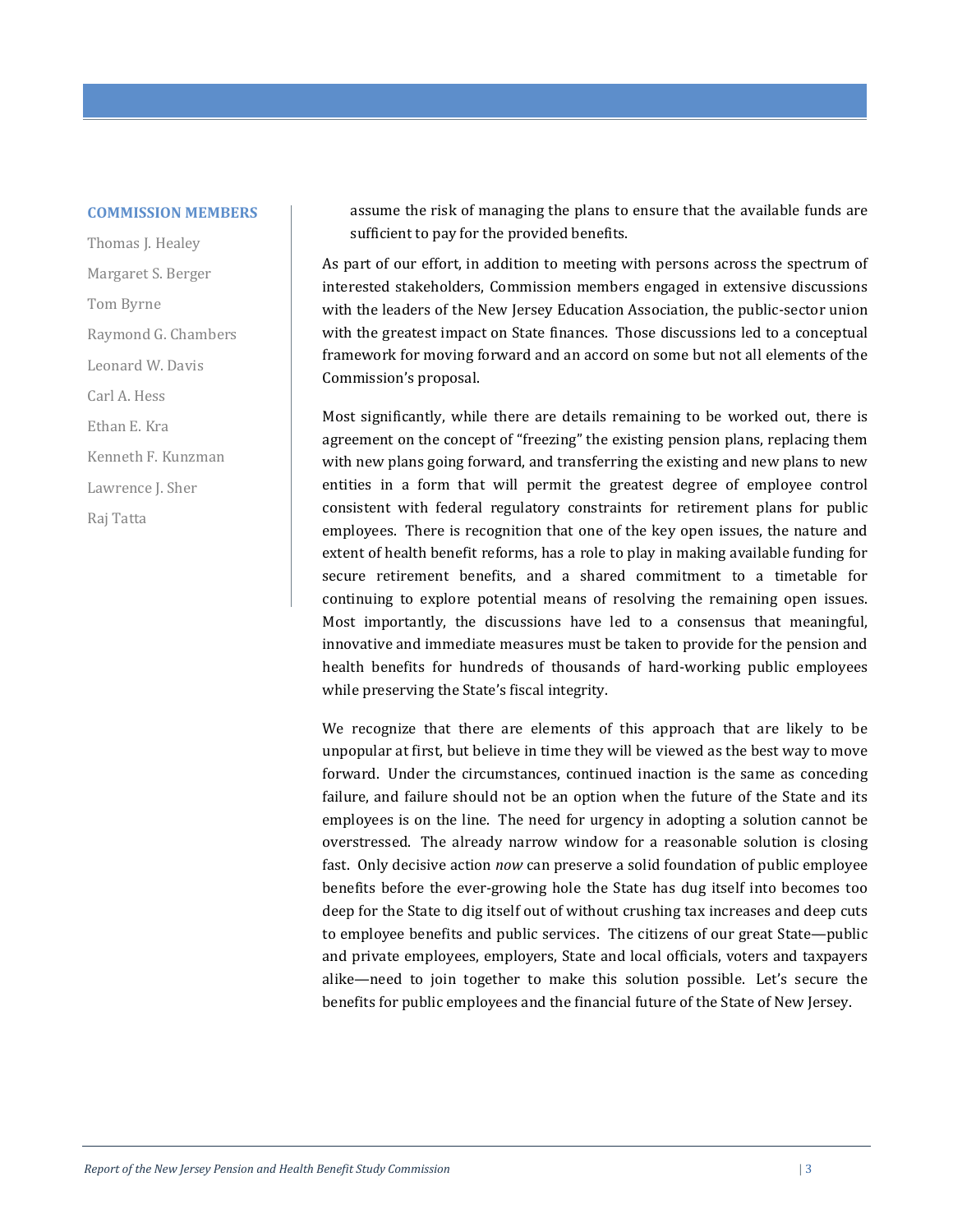## <span id="page-4-0"></span>**I. OVERVIEW**

The Com[m](#page-40-0)ission's September 25, 2014, Status Report outlined in some detail the dire condition of the State's public employee<sup>1</sup> pension and health benefits system. This Report proposes a workable solution.. In concept, the proposed approach is simple: reset the retirement and health benefits that public-sector employees will receive in the future to private-sector levels and use the resulting savings going forward to pay off the existing pension deficit. While some of the details of implementation will require flexibility and shared sacrifice, the Commission believes that the resulting mixture of benefit adjustments, additional funding and structural changes offers the State its best chance to avoid the painful collapse of its public employee benefits system.

If the State's citizens take one message away from this Report, it is that given the gravity of this crisis no part of the *status quo* is acceptable. The situation is not only getting worse, but is also fast approaching the point at which it will be beyond remedy. By 2016—the first year in which reforms could realistically be implemented—the [S](#page-40-1)tate's annual required contribution [t](#page-40-2)o its share of [p](#page-40-3)ension funding will have increased<sup>2</sup> from the 2014 figure of \$3.7 billion<sup>3</sup> to \$4.3 billion.<sup>4</sup>

Given the gravity of this crisis, no part of the *status quo* is acceptable

Based on new reporting standards, the State's unfunded pension liability, \$37 billion for 2013, is reported at **\$83 billion** for 2014

Moreover, since the release of our Status Report, which reported 2013 data, the State has released 2014 data reflecting new standards issued by the Government A[cc](#page-40-5)ounting Standards Board (" $GASB$ ").<sup>[5](#page-40-4)</sup> Combined, the decrease in reported asset values<sup>6</sup> and the increase in reported liabilities<sup>[7](#page-40-6)</sup> under the new standards result in the State's reported unfunded pension liability increasing from \$37 billion for 2013 to \$83 billion for 2014.

Onthe basis of these figures,  $TPAF<sub>0</sub>$ <sup>[8](#page-40-7)</sup> the teachers' pension fund, has a projected "depletion date,"9 the year in which it is projected to be unable to cover its projected payments, of 2027.<sup>10</sup> The projected [d](#page-40-11)epletion date for PERS,<sup>[11](#page-40-10)</sup> the primary fund covering State employees, is  $2024$ .  $[RS,12]$  the judicial pension fund, is projected to reach

its depletion date in 2021.[13](#page-40-12) This is not just a concern for public employees, as it affects the State's credit rating and costs taxpayers millions of dollars in higher interest rates on government borrowing.

The focus on pension liabilities in ongoing litigation should not distract attention from the fact that it is the cost of pension and health benefits *combined* that has pushed benefits funding beyond the State's means. Public employee health benefits costs have always been high: New Jersey's public-sector health benefits are the third-costliest in the nation.<sup>[14](#page-40-13)</sup> These costs, projected to increase from \$3.1 billion<sup>[15](#page-40-14)</sup> in 2014 to \$3.7 billion for 2016 for State-paid [gro](#page-40-16)ups alone,<sup>[16](#page-40-15)</sup> place a significant drag on the State budget and have done so for decades.<sup>17</sup> The same is true at the local level[, w](#page-40-17)here annual health benefits costs, without reform, could approach \$10 billion by 2016.18

Just as the problem is due to the combined effect of pension *and* health benefits funding, any solution *must* address both issues

If health benefits costs had been kept in check, some of the budget pressure that led to pension underfunding would have been relieved, and the hole from which the State must now dig itself out might be much less deep. Going forward, while there are different avenues to explore in how to reform health benefits, significant reduction of health benefits costs at the State and local levels is an essential element of any effort to provide public-sector employees with adequate, sustainable and certain retirement benefits funding.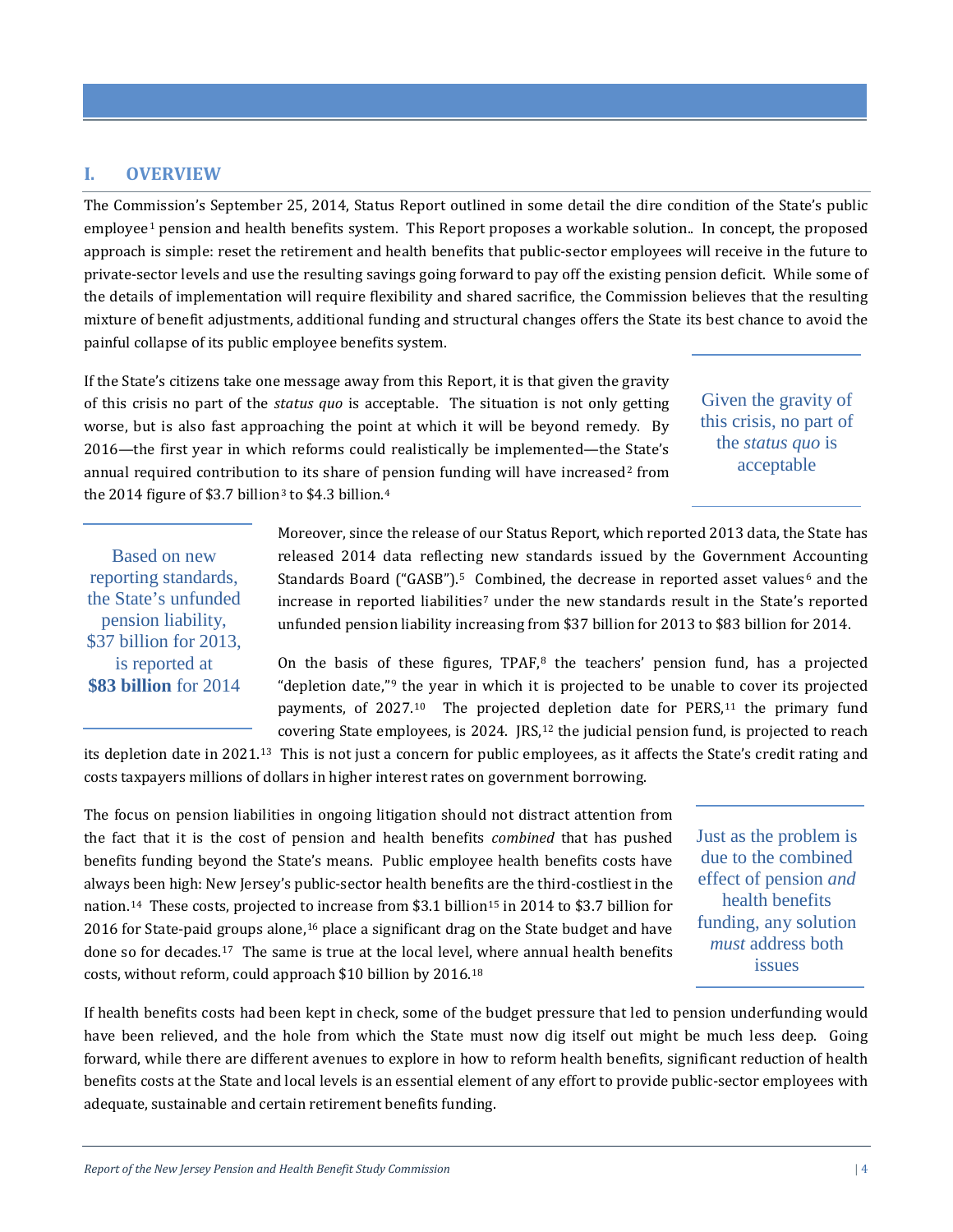## **The Need for Action Now**

The silver lining in the GASB figures is that they reflect reporting conventions,[19](#page-41-0) not destiny. They are a warning that the time for action is now. Absent reform, in 2016 the State would be required to dedicate \$3.728 billion for health benefits and \$4.326 billion for pensions (for the 2016-17 fiscal year) to fully fund its existing obligations.[20](#page-41-1) This \$8.054 billion total would consume an unsustainable 23% of a \$35.5 billion budget—and a greater percentage of a smaller budget.<sup>[21](#page-41-2)</sup>

## **Table I: Allocation of Potential \$35.5 Billion 2016 State Budget**



As set forth in our Status Report, this crisis has been brewing at least<sup>[22](#page-41-3)</sup> through the terms of each of the State's six most recent Governors and the Legislatures that sat during their terms of office. The State granted benefits that it could afford only under optimistic assumptions. When reality fell short of those assumptions, the State—for years at a time—failed to fund the resulting liabilities *or* effectively reform the programs creating them.

# The essence of the Commission's proposal is for the State and local governments to set retirement and health benefits at high-quality private-sector levels and to dedicate the health benefits savings to help fund the pension deficit

The time has come to break this cycle. The Commission proposes to hit the "reset" button. The essence of this approach is to more closely align public retirement and health benefits with levels they would be at in the private sector. The resulting savings, particularly those from health benefits reforms, would be used for pension funding. While there will be circumstances in which considerations of fairness or the need to mitigate disproportionate impact during the transition may require some exceptions, the Commission believes that the focus has to be on ensuring a solid, sustainable and fully funded system going forward, not perpetuating the *status quo* of a failing system.

Under this approach, the longstanding gap between funding required and funding provided will finally be closed by reducing funding requirements to a set schedule of payments at a sustainable level. Because the Commission has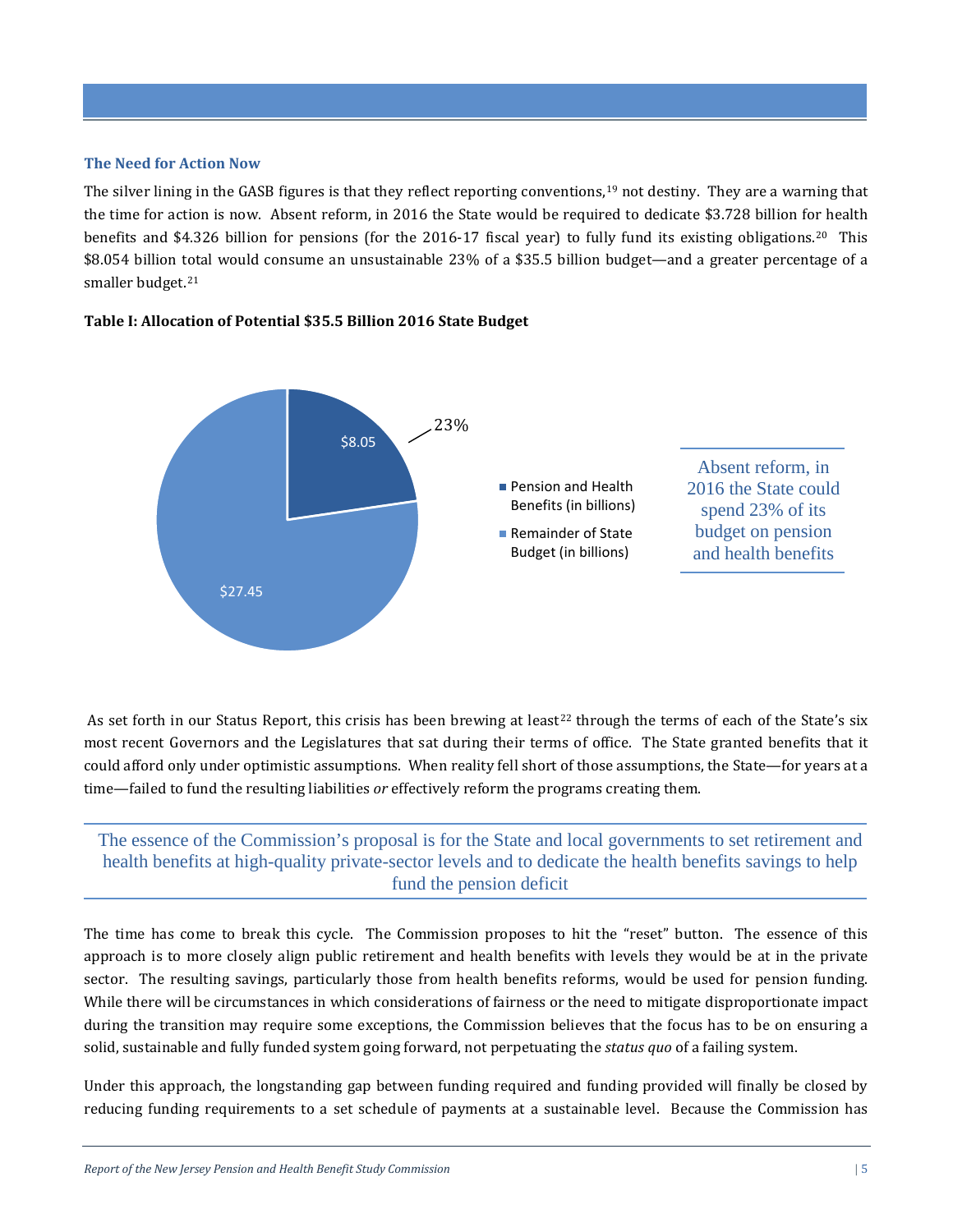sought to minimize initial revenue demands in light of the current tightness of the State budget, the first year of the Commission's approach would require approximately 13% of the State budget be devoted to State employee and retiree benefits. Going forward, as costs invariably rise, every effort should be made to limit these obligations to no more than 15% of the budget.





The Commission's proposal to achieve this goal involves six elements:

- freezing existing State and local pension plans, which would stop the accrual of future benefits under those plans but would not reduce benefit credits earned through service prior to the freeze;
- creating new retirement plans to provide future retirement benefits;
- aligning State and local public employee health benefits with high-quality private-sector coverage;
- adopting a unified State/local approach to benefits funding that would permit the use of benefits savings at the local level to help fund the State-level pension gap, in a manner that is cost-neutral to local government;
- putting in place, by constitutional amendment, an adequate, sustainable and certain funding mechanism for the benefits as revised; and
- transferring the assets, liabilities and full responsibility for the existing pension and new retirement plans to employee entities willing and able to assume this obligation.<sup>[23](#page-41-4)</sup>

Because of the already tenuous condition of the State's public finances and uncertainty over how quickly and fully the savings that are contemplated in this proposal can be realized, the Commission has striven to limit the immediate need for revenue. Our approach has been to look at the amount of projected pre-reform State and local pension and health benefits costs for 2016<sup>[24](#page-41-5)</sup> as an initial funding source and then determine if this amount would be sufficient to fund pension benefits earned to date and to provide a baseline of quality private-sector health benefits and retirement benefits going forward. Based on the significant level of savings that would result from benefit reforms, we believe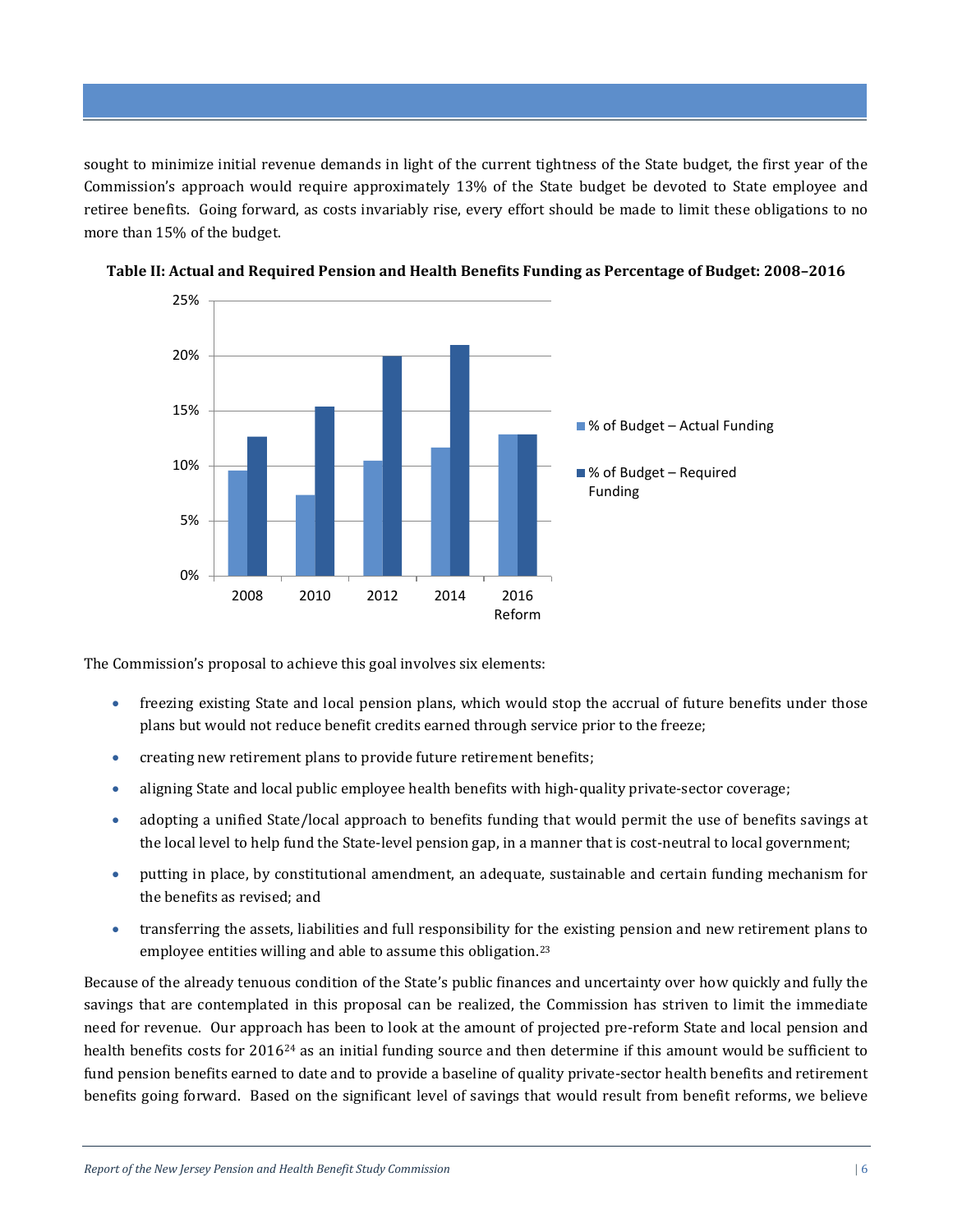that, subject to how costs and savings are allocated between State and local governments, it would be possible to meet this goal within projected pre-reform costs. Indeed, we believe that it should be possible, while staying within projected pre-reform costs, to provide a higher level of benefits than the baseline figures used to determine the feasibility of this approach. The ultimate level of benefits, however, will turn on final cost savings, which will in turn depend on plan design and State/local funding allocation decisions.

Tables III and IV model the finances of the Commission's proposal from the perspective of the State. The table depicts a scenario in which, as we believe would be the case, local savings resulting from these proposed reforms would be more than sufficient to permit local governments, within their existing budgets, to fund the costs of local education retiree health benefits (currently a State obligation) and the new retirement plan for local education employees. In this scenario, the manner in which State and local obligations fall would still require at least \$179 million in additional funding at the State level. This would be on top of the \$621 million increase in State-responsible health benefits costs from 2014 to 2016 that are included in the projected pre-reform 2016 costs. Furthermore, the anticipated payment schedule for the State's funding of the frozen pension benefits contemplates the payments increasing by 3% to 4% annually, which will result in a need for approximately \$500 million in additional revenue by 2020.[25](#page-42-0) While the Commission's proposal involves reduction of benefits, it also requires substantial additional revenue. While there is reason to hope that this revenue will become available through natural growth in the State budget and capture of a modestly disproportionate share of that growth for benefits funding, there are no guarantees. The obligation to raise this revenue and make the required payments is a burden that the State and its taxpayers would assume by committing to fund the benefits outlined in the Commission's proposal.

## **Table III: Proposed Uses of State Benefits Funding – 2016** (in billions)

| Reduced Projected 2016 State Health Benefits Payments | \$1.72226     |
|-------------------------------------------------------|---------------|
| Payments to Frozen Pension Plans                      | \$2.600       |
| Payments to New Retirement Plans                      | $$0.266^{27}$ |
| <b>Total Uses</b>                                     | \$4.588       |

## **Table IV: Proposed State Benefits Funding Sources – 2016** (in billions)

| 2014 State Health Benefits Payments <sup>28</sup>                 | $$3.107^{29}$ |
|-------------------------------------------------------------------|---------------|
| Projected Increase in Health Benefits Payments by 2016            | $$0.621^{30}$ |
| Current 2016 State Projected Normal Pension Payment <sup>31</sup> | $$0.681^{32}$ |
| Initial Additional Funding                                        | \$0.17933     |
| <b>Total Sources</b>                                              | \$4.588       |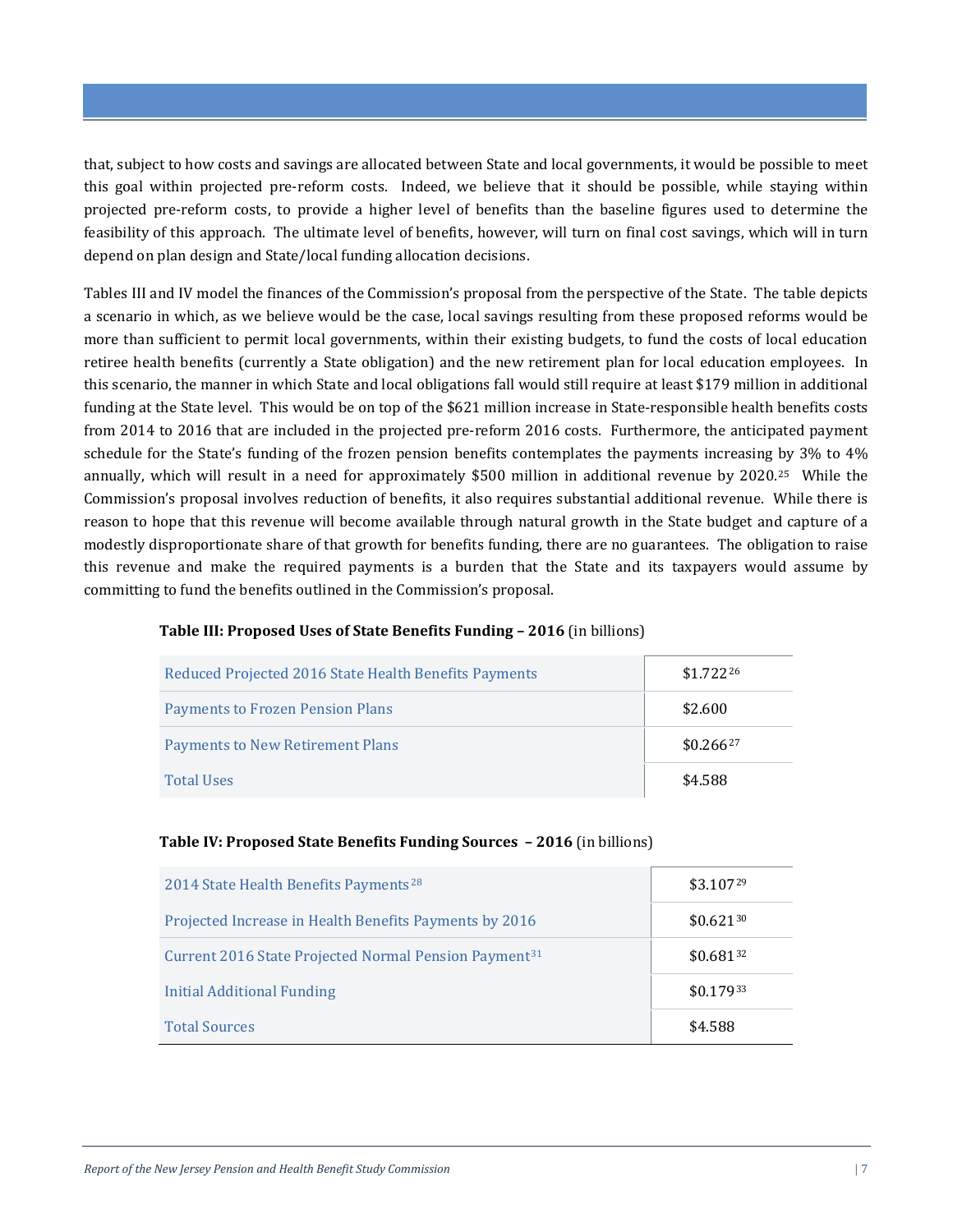## **The Future Without Reform**

One possible response to this crisis is, "the State should just pay what it owes." Given a \$3.6 billion annual gap in pension funding at the State level that absent reform will continue to grow, along with even higher increases in health benefits costs, this is not realistic.

There are no plausible solutions for closing the pension funding gap without comprehensive benefits reform. As shown in Tables V and VI, raising an additional \$3.6 billion annually would require increasing the sales tax to 10% or increasing the income tax by 29%.[34](#page-43-0) Aside from their crushing impact on taxpayers, such measures would face significant obstacles from State constitutional mandates on the use of specific revenue sources for particular purposes, such as the dedication of all income taxes to property tax relief. In addition, the State must obey federal mandates, honor bonded obligations and meet other funding demands. As a result, roughly 87% of State revenues are effectively committed to specific purposes<sup>[35](#page-43-1)</sup> before the budgeting process begins. The remaining funds—\$4.3 billion in the current budget—are counted on for vital functions such as law enforcement, public safety, the judiciary, and executive department offices.[36](#page-43-2)

Even spreading a tax increase this size among multiple revenue sources would do little to mitigate its impact. A "millionaires' tax" imposing an average \$50,000 additional annual tax on each millionaire, for example, would make only a small dent in the funding shortfall. It would still require the State to impose a 23% income tax increase on every other taxpayer.<sup>[37](#page-43-3)</sup> As a matter of political reality, potential tax increases of this magnitude would first be preceded by substantial benefit reductions. If existing pension and retiree health benefits are considered beyond reach, the remaining options would involve actions such as reducing active

There are no realistic solutions for closing the pension funding gap if existing pension and health benefits are considered beyond reach

employees' health benefits to the equivalent of Bronze-level[38](#page-43-4) coverage under the Patient Protection and Affordable Care Act ("ACA") and eliminating retirement benefits for employees hired after 2010.[39](#page-43-5)

## **Table V: Income Tax Increase Required to Fund Existing State Pension and Retiree Health Benefits[40](#page-43-6)**



The inequities that would result are obvious. Active employees would be reduced to Bronze-level coverage to permit retirees to continue to enjoy Platinum-plus health benefits, and new employees would be deprived of all retirement benefits to permit employees with more tenure to continue to accrue benefits at unsustainable levels. And, as shown in Table V, the taxpayers would still face the need to provide \$3 billion<sup>[41](#page-43-7)</sup> in additional annual revenue, the equivalent of a 24% income tax increase.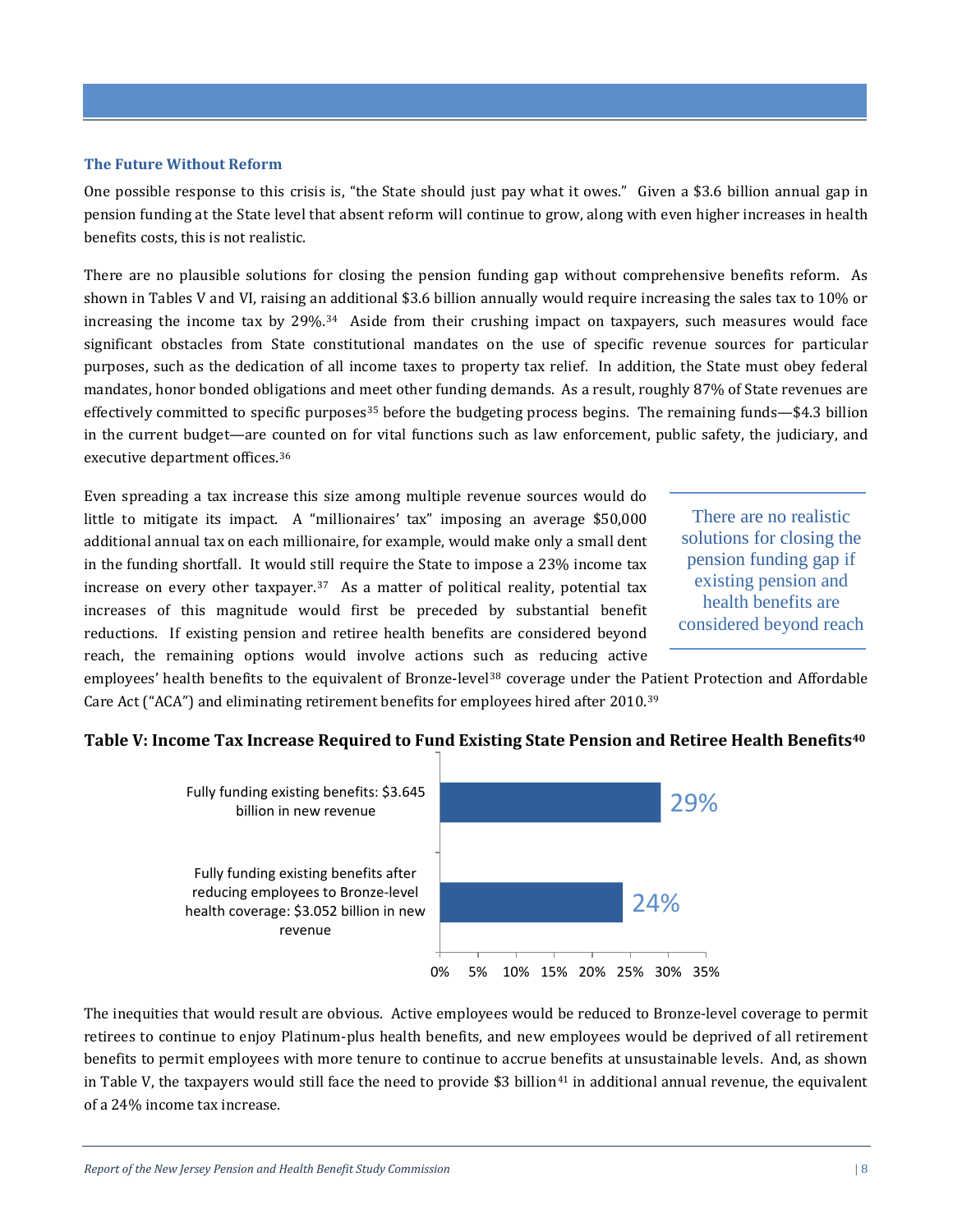Table VI below sets forth the effect on various sources of raising the additional revenue needed to fund the scenarios described above. In each case, the table projects the impact of raising the required revenue from one source. That is, the additional \$3.6 billion required to fully fund all existing benefits could be paid for either by an increase in the sales tax to 10% or by devoting 85% of the portion of the budget not already committed to existing obligations to employee benefit funding.

**Table VI: Potential Impact on Revenue Sources of Funding 2016 Benefits Without Reform** 

| Amount of Additional Revenue Needed through additional revenue alone. | Full funding of existing benefits | Full funding of existing benefits after<br>reducing employees to Bronze-level<br>health coverage. |
|-----------------------------------------------------------------------|-----------------------------------|---------------------------------------------------------------------------------------------------|
| New Sales Tax Rate; or <sup>42</sup>                                  | 10%                               | 9.54%                                                                                             |
| Additional Annual Tax per Millionaire;<br>$\Omega$ r <sup>43</sup>    | \$228,062                         | \$190,750                                                                                         |
| Percent of Uncommitted Portion of<br>Budget <sup>44</sup>             | 85%                               | 71%                                                                                               |

That, in brief, is New Jersey's future with[ou](#page-44-3)t meaningful public employee benefits reform—a future that is bleak, burdensome and unacceptable to everyone.45

## **Elements of the Commission's Proposed Reset**

There is a better way. As set forth below, under the Commission's proposal pensions of existing retirees would not be affected, and existing employees would keep pension credits earned through the effective date of the freeze. The new retirement program would treat both new and existing employees more equitably, and active employees and retirees would enjoy quality health benefits comparable to what they would receive from a large private-sector employer.

## **1. Freezing the Existing Plans**

Freezing existing pension plans at the State and local levels means that the plans would be closed to new members and that existing members would no longer accrue additional benefits under those plans. Existing plan assets and future State contributions would be used fund the benefits of existing retirees and the benefits accrued by employees through the date of the freeze. The plan-funded<sup>[46](#page-44-4)</sup> pension benefits of existing retirees would not be affected, and no one would lose a benefit credit for service before the freeze. What would change is that employees would no longer earn future benefit credits under the terms of the current plans or contribute to these plans. As implemented in this

Freezing the existing pension plans would preserve benefit credits earned to date while saving over \$2 billion annually

reform, even providing for funding of new retirement plans, freezing the plans would reduce State and local governments' pension-funding costs by over \$2 billion in 2016 alone.

Freezing existing pension plans strikes a delicate balance. It permits current members of the plans to keep credits earned through service before the freeze, but relieves taxpayers of the burden of funding continued accruals under terms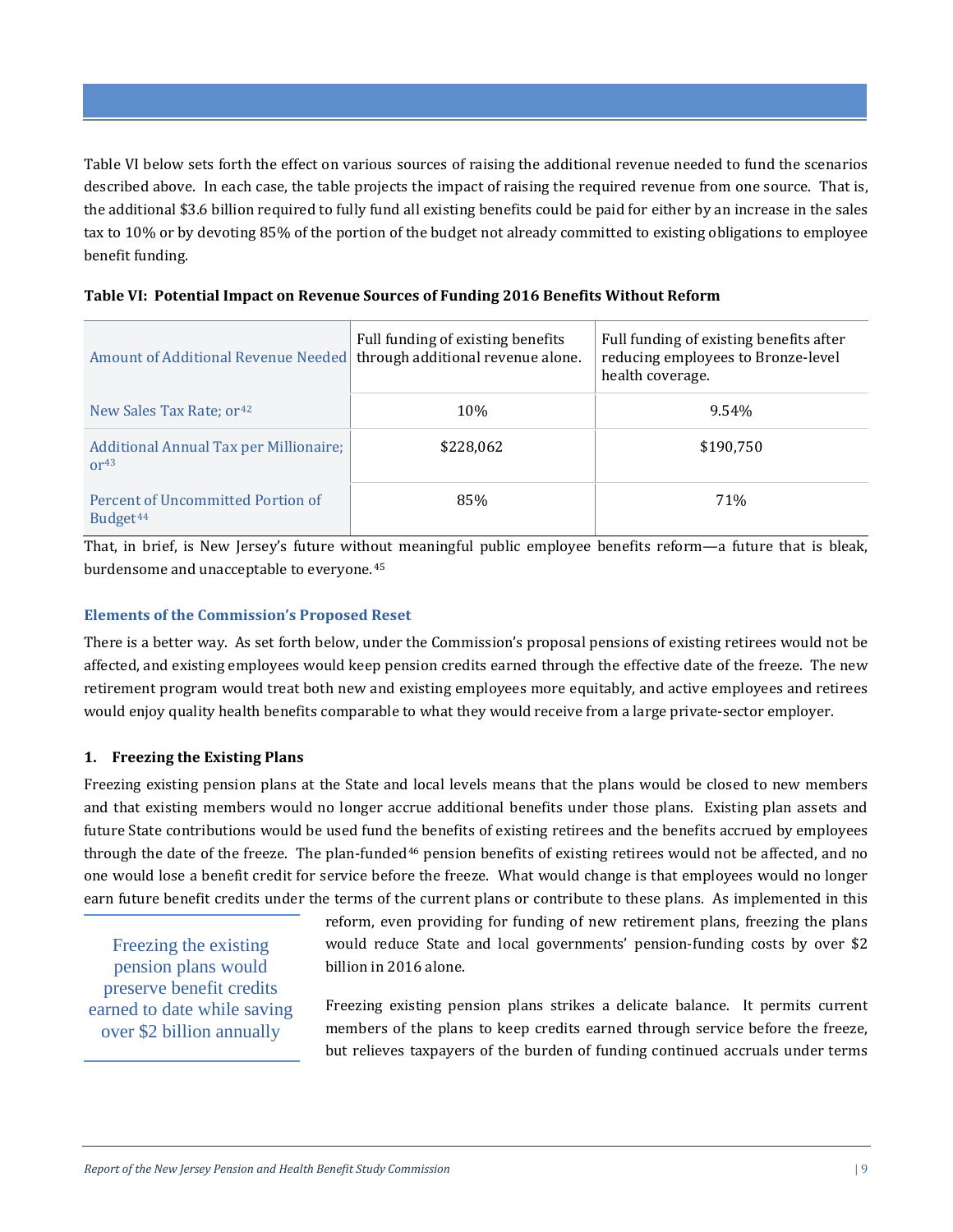that have proven unsustainable. As the current assets of the plans are insufficient to fund even the benefits earned to date, the frozen plans would still require contributions by public employers estimated at \$3.1 billion in 2016. Annual payments of this magnitude, increased pursuant to an escalating payment schedule, would continue for decades.

## **2. Creating New Retirement Plans**

Once the existing pension plans are frozen, new plans would be needed to provide employees with the means to earn future retirement benefits. The Commission believes that what is known as a "cash balance" plan provides the best model for the new plans. A cash balance plan is a hybrid defined benefit plan that expresses the employee's benefit as an account balance that, as proposed by the Commission, grows by "pay credits" based on an employee's salary, and by periodic "interest credits" based on the account's balance and some defined measure of investment performance. Under the form of a cash balance plan envisioned by the Commission, an employee would be guaranteed both the contributions based on pay credits made to his or her account and interest credits based on a minimum interest– crediting rate over the years of participation in the plan.

The cash balance design envisioned by the Commission would result in greater cost control and more equitable risk sharing between the plans and employees while still providing employees with a significant level of security in their retirement savings. Obviously, to be an effective reform, the new plans must also cost less going forward than the old plans would. As a starting point, the Commission has assumed that the employer and employee contributions would each be 4% of salary, with 8% employer and employee contributions for employees who, like many firefighters and police officers, do not participate in Social Security. Based on a total State/local government payroll of \$26.637 billion,[47](#page-45-0) the Commission estimates the employer cost of the new plans would be \$1.23 billion. The Commission believes that this is an affordable initial baseline for contributions, subject to augmentation in the event that quantification of costs and savings establishes the affordability of a higher level of employer contributions.

## **3. Aligning Public Employee Health Benefits with Private-Sector Levels**

Under the Commission's proposal, significant reduction of State and local governments' health benefits costs is essential to secure the funding necessary to fund the frozen pension plans and the new retirement plans. The average New Jersey public employee is enrolled in a health plan with an "actuarial value" of 95%, meaning that the plan pays approximately 95% of the cost of essential benefits,[48](#page-45-1) with an average employee contribution of 18% of premium costs. In contrast, while there is some variation, plans offered by large priv[ate](#page-45-2)-sector employers typically fall within a range of  $80\%$  to  $85\%$  actu[ar](#page-45-3)ial value,<sup>49</sup> toward which employees typically contribute 24% of premium costs.<sup>50</sup>

Setting public-sector health benefits at private-sector levels could save State and local public employers over \$2 billion annually to be dedicated to pension funding

The Commission anticipates that the exact level of coverage will be determined through a plan design process with significant input from stakeholders. To establish that it would be possible to provide private-sector-level health benefits while also adequately funding the frozen pensions and the new retirement plans, this Report bases initial cost projections on an 80% actuarial value plan. As set forth in the Implementation Issues section, applying this level of health benefits reform system-wide, combined with other State and local reforms, would produce substantial savings. For this reason, the Commission believes that it could be possible, within the existing level of local budgets, to provide a higher level of health benefits than the baseline used to establish the fiscal viability of the Commission's approach.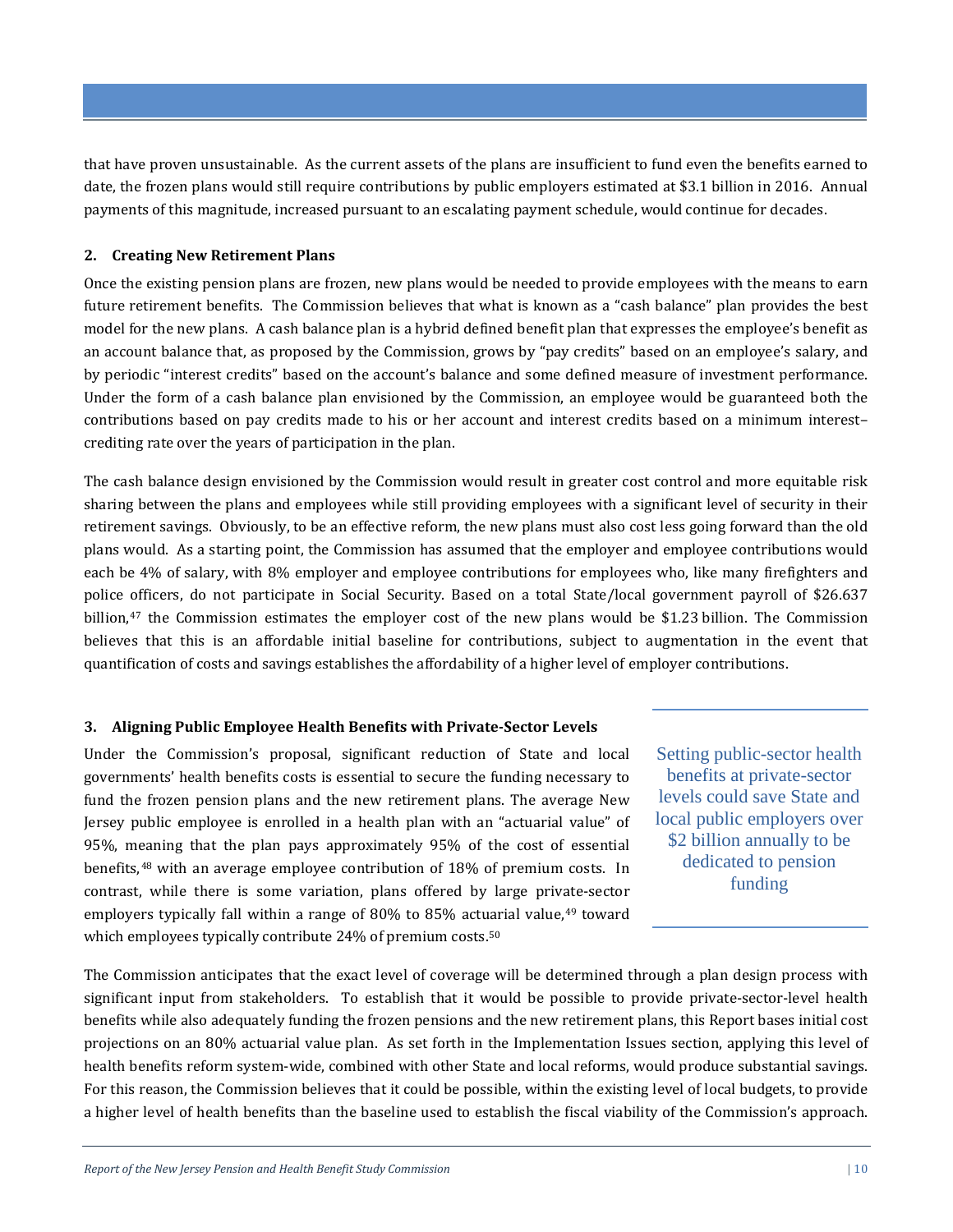Since the level of savings is uncertain and the same savings can only be spent once, however, the Commission believes that the best analytical approach for defining health benefits is to conceptually reset health benefits to a benchmark 80% actuarial value level and then explore how these benefits can be augmented, given competing funding demands.

Going forward, the Commission envisions health benefits funding based on costs of a benchmark plan that corresponds to private-sector level coverage. While the details would be defined through a plan design process, the Commission anticipates that a meaningful choice of plans would be offered. For purposes of modeling reform impact, it has been assumed that employees' required contributions towards premiums would continue to vary based on income in a manner similar to the current Chapter 78 schedule, but that the distribution of contribution levels within this range would be adjusted to increase average employee contributions to 25% in an equitable manner that will not impose undue burdens on lower-income employees. The Commission's proposal assumes retirees would receive employee-level benefits without any contribution requirement in addition to those imposed under current law. This approach will align public sector health benefits with those in the private sector and provide employees with an incentive, absent in the current system, to embrace cost-control efforts.

## **4. Applying a Unified State/Local Approach to Benefits Funding**

Consistent with its charge to look at the funding crisis from the perspective of the State, the Commission initially considered pension and health benefits reforms only for State employees and retirees. It soon became clear, however, that this was an artificial distinction. For a number of reasons, including the State's assumption of education retiree expenses, the State and local employee benefits systems were effectively intertwined from a fiscal perspective. It became equally clear that reform of local benefits, particularly health benefits, would avoid the local benefit system going the way of the State system.

There are obvious benefits to an approach that remedies a State-level \$1.5 billion funding deficit while creating a local surplus

Furthermore, because local health benefits costs are so high, even moderate reforms would result in huge local savings. If aggregated, these savings could permit a higher overall level of post-reform benefits and more equitable State/local allocation of benefit obligations at no additional cost to local taxpayers. In contrast, as illustrated in Table IX in the Implementation Issues section of this Report, a State-level-only reform would generate a need for over \$1.5 billion in new revenue at the State level. Given the dire need, the extent to which State funds already play a significant role in funding local benefits,[51](#page-46-0) and the fact that local savings would not exist but for statutory and constitutional reforms intended to address the State-level crisis, the Commission believes that it is appropriate to dedicate these local savings to help close the State and local pension funding gaps. At the same time, the Commission is sensitive to the existing burdens on municipalities and believes that the local impact of this approach should be limited to aggregating local *savings* for use in funding the pension deficit. As a result, this reform would be cost-neutral to local governments.

## **5. Enactment of an Adequate, Sustainable and Certain Funding Mechanism.**

Reducing benefits and providing certain funding are inextricably intertwined. For both fiscal and political reasons, it is inconceivable that one would occur without the other. Achievement of each of these goals would be enabled by amendment of the State Constitution.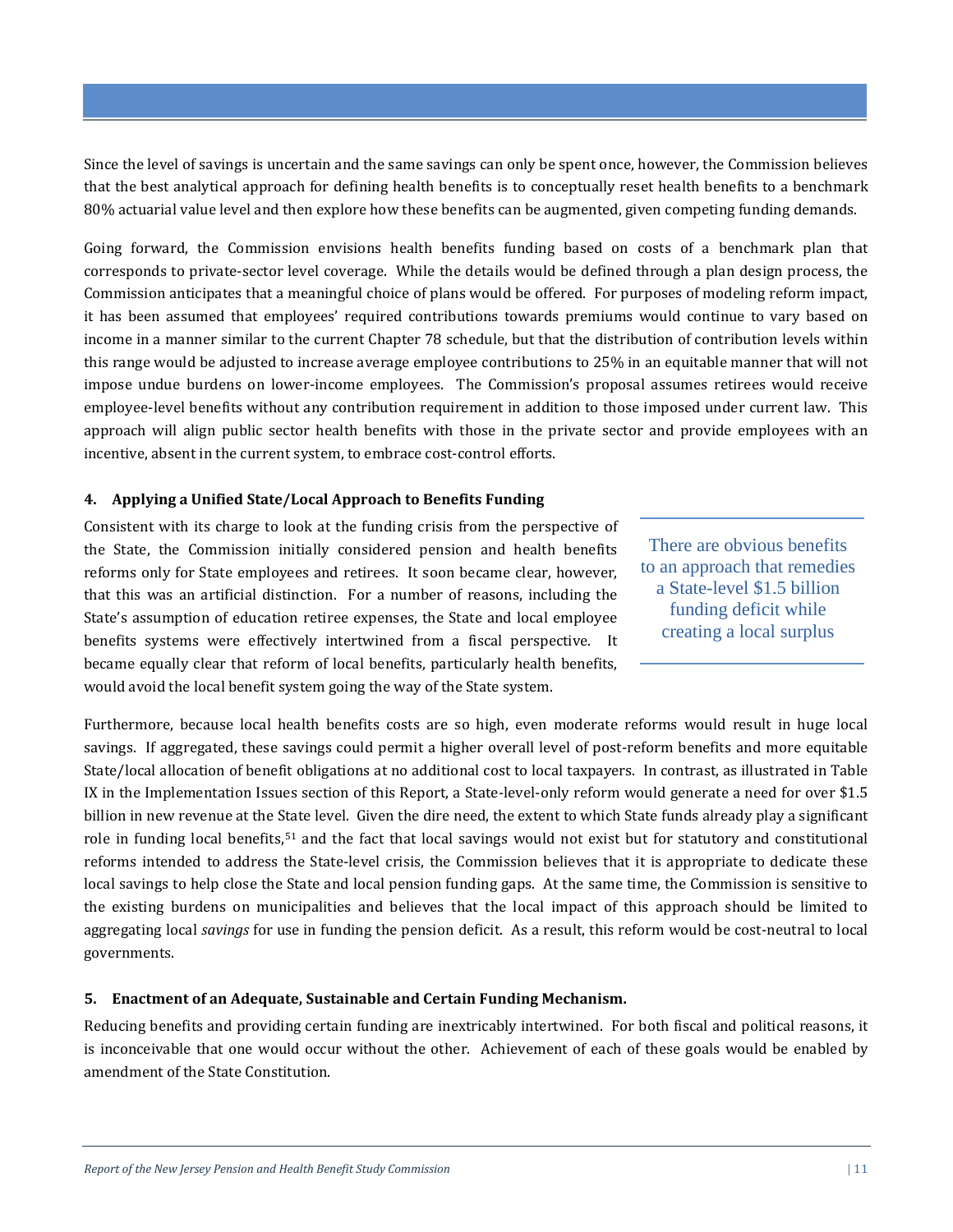This Report differs from other reform proposals in recognizing that some existing benefits must yield to put in place a program that is affordable, sustainable and fair to all. A particular source of difficulty for adjusting benefits is a 1997 statute that, for over a decade, extended to vested employees a "nonforfeitable right" to receive pension benefits as provided under the laws governing the retirement system at the time they reached five years of service.[52](#page-47-0) As events have transpired, employees with sufficient length of service—currently 89% of all employees participating in PERS at the State level and in TPAF—have been spared any

It is unfair to continue to preserve unaffordable benefits for some employees at the expense of other employees and taxpayers as a whole

reduction in their right to future pension benefit accruals. This has kept pension costs unsustainably high and has impaired the effectiveness of almost all<sup>[53](#page-47-1)</sup> subsequent reforms of pension benefits, as these reforms have been limited to employees who lacked the seniority at the time of the reform to claim nonforfeitable rights.

Because of claims of constitutional protection, the ability of the Legislature to reduce pension benefits for individuals claiming nonforfeitable rights protection has been questioned. As a result, the Commission believes that the best means of ensuring the freedom to effect meaningful reform would be to amend the State Constitution to confirm, notwithstanding anything in the Constitution or laws of the State of New Jersey to the contrary, the power of the State to reduce existing pension and health benefits. If sufficient health benefits savings can be achieved to permit funding

of the reduced pension obligations, it would be possible to include in the amendment a guarantee of the pension funding specified in the payment schedule.

The amendment process requires approval by the voters in a general election. Given the public's stake in the issue, having the public agree to the terms of this solution should be seen as a virtue.

Given the public's stake in the issue, the fact that a constitutional amendment will require voter approval should be seen as a virtue

## **6. Transferring Benefit Plans to Employee Entities**

The preceding elements of the Commission's approach would reduce the State's obligation to fund the existing pension plans to a predetermined sum each year. This would, in turn, facilitate transfer of the assets and liabilities of these plans and of the new retirement plans<sup>[54](#page-47-2)</sup> to employee entities willing and able to assume these obligations.<sup>[55](#page-47-3)</sup> If this were done, employees would control their own destiny with respect to these benefits - and assume the risk of managing the plans to ensure that the available funds are sufficient to pay for the provided benefits. This transfer would permit the State to provide the bond market with a much greater degree of cost certainty.

#### **Expected Investment Return Risks**

As discussed in more detail in our Status Report,<sup>[56](#page-47-4)</sup> the pension data discussed in this Report are the State's official figures, which are based on an assumption that plan assets will earn an average 7.9% annual rate of return. This assumption has been questioned by some of the plans' own actuaries.[57](#page-47-5) The Commission would prefer to see it set at a rate no higher than 7.0%. For purposes of consistency, however, this Report uses the State's figures. The public should be aware that rate-of-return assumptions affect the probability that, over time, a particular level of funding will in fact prove adequate. A 7.0% expected rate of return (rather than 7.9%) would result in a higher projected unfunded liability and in correspondingly higher contribution requirements. Assuming that those higher contributions were in fact made, this would result in less risk that funding would prove inadequate to meet the plans'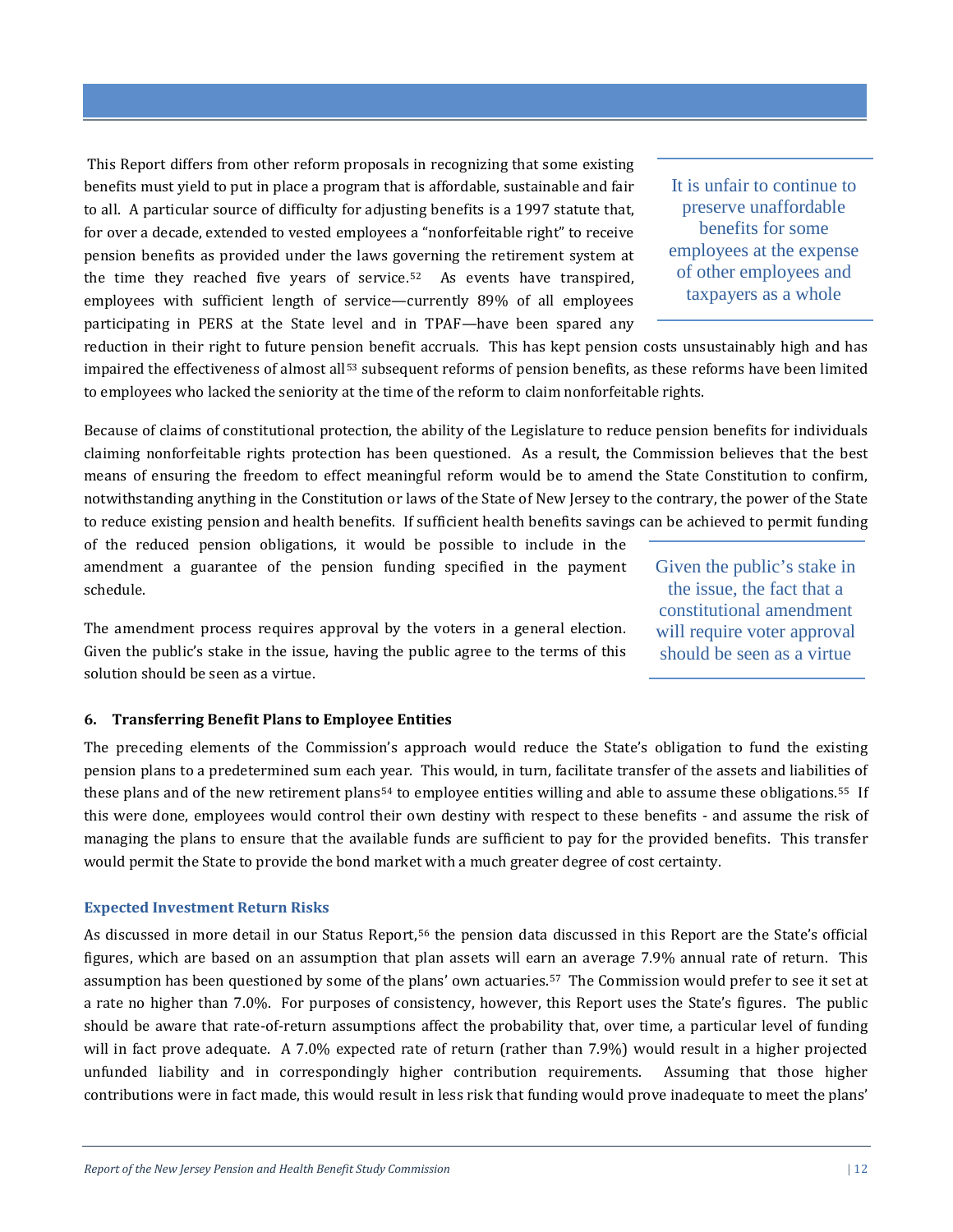actual obligations. Whatever the actual experience turns out to be, however, the State will be in far better fiscal shape under the approach outlined in this Report than if the current state of affairs is allowed to continue.

## **The Implementation Task Force and Time Schedule for Reforms**

In the course of the Commission's work, it has learned that getting the details right in defining the terms of health benefits plans and the provisions of new retirement programs, coordinating them with each other, and managing the transition from existing programs are major technical undertakings. As such, they cannot be the responsibility of an appointed Commission with limited resources and a limited time in which to act. For this reason, the Commission recommends that the Governor establish an Implementation Task Force to assume this responsibility and that the Task Force have all the resources necessary, including staff and legal and actuarial support, to address these complex implementation and transition issues.

Because the funding gap grows larger every year that goes by without reform, the Task Force's schedule will be driven by the need to adopt a constitutional amendment in time to permit reforms to be implemented in 2016. Each house of the Legislature would need to approve a proposed amendment by a three-fifths majority by August 3, 2015, for the amendment to be published three months prior to the November 3, 2015, general election. The work of the Task Force that will be necessary to frame the terms of the constitutional amendment and to at least outline the implementing legislation must be completed well before the deadline for legislative action and publication, with the work of detailed plan design and drafting of implementing legislation continuing, pending the vote on the amendment.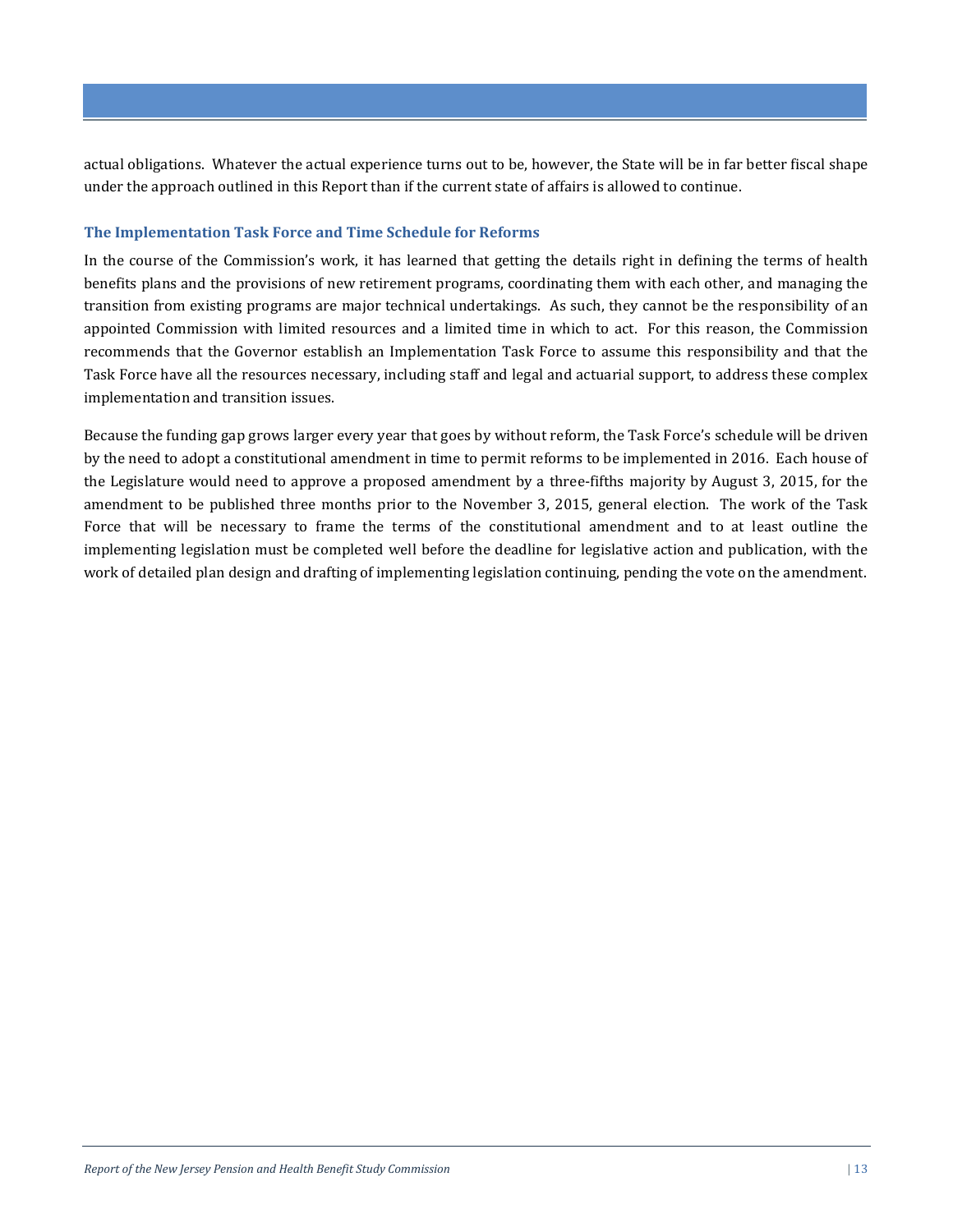## <span id="page-14-0"></span>**II. HEALTH BENEFITS**

The Commission's Status Report highlighted health benefits as an area with the potential for substantial cost savings.[58](#page-48-0) Without reforming health benefits and using the savings to help pension funding, it is simply impossible to provide adequate, sustainable and certain employee benefits funding at a cost that the State's citizens can bear.

#### **Overview**

The foundation for the Commission's proposed reform is the use of a benchmark plan with coverage equivalent to that provided by major private-sector employers in the State. This benchmark would be used as the starting point for a collaborative plan design process intended to result in the adoption of health benefit reforms providing quality benefits while also yielding sufficient savings to provide funds for the existing pensions and warrant adoption of a constitutional amendment creating a certain pension funding obligation.

Without reforming health benefits and using the savings to help pension funding, it is simply impossible to provide adequate, sustainable and certain employee benefits funding at a cost that the State's citizens can bear

If the plan design process involves the Plan Design Committees ("PDCs") of the

State Health Benefits Program ("SHBP") and School Employees Health Benefits Program ("SEHBP"), it will be necessary for these entities to improve substantially upon on what has been a disappointing record to date. In theory, the PDCs, which by statute must have equal labor/management membership, were created as a forum for employer– employee collaboration. In practice, this built-in mutual veto has blocked reform efforts proposed by either side and has had the effect of locking in above-Platinum-level health benefits for public employees.<sup>59</sup> Both labor and management have expressed acute frustration with the workings of the PDCs. How the PDCs respond to this crisis will determine whether they should have a continued role in defining employee health benefits.

For reasons of efficiency and general equity, the Commission believes that distinctions among different employee groups should be minimized. There are, however, grounds to make some distinctions, such as those for pre-Medicare retirement health benefits for groups such as police officers and firefighters with normal retirement ages that are lower than the age for Medicare eligibility. Similarly, for certain employees and retirees, fairness may call for transitional assistance or funding allowances for instances of individual hardship. This could take the form of a phasein period and/or temporary funding supplements—details to be resolved through statutory drafting and plan design.

## **The Benchmark Plan**

At present, the typical State or local employee is enrolled in a plan that has an actuarial value— the measure of the average percentage of the cost of essential benefits that the plan pays for, as opposed to out-of-pocket costs paid by the covered individual—that is far above the 90% level of a Platinum plan under the ACA.<sup>[60](#page-48-2)</sup> Given existing budget constraints, this is far too heavy a burden for the taxpayers to bear. Public employers could satisfy the ACA coverage requirements by providing Bronze-level coverage to employees. The Commission's guiding principle, however, whenever possible and appropriate, is to set public employee benefits at least as high as they would be in the private sector.

Table VII illustrates a cross-section of provisions of plans offered by some of the State's largest private-sector employers.<sup>61</sup> The table illustrates several important points. One is that there is a range of plan values, even among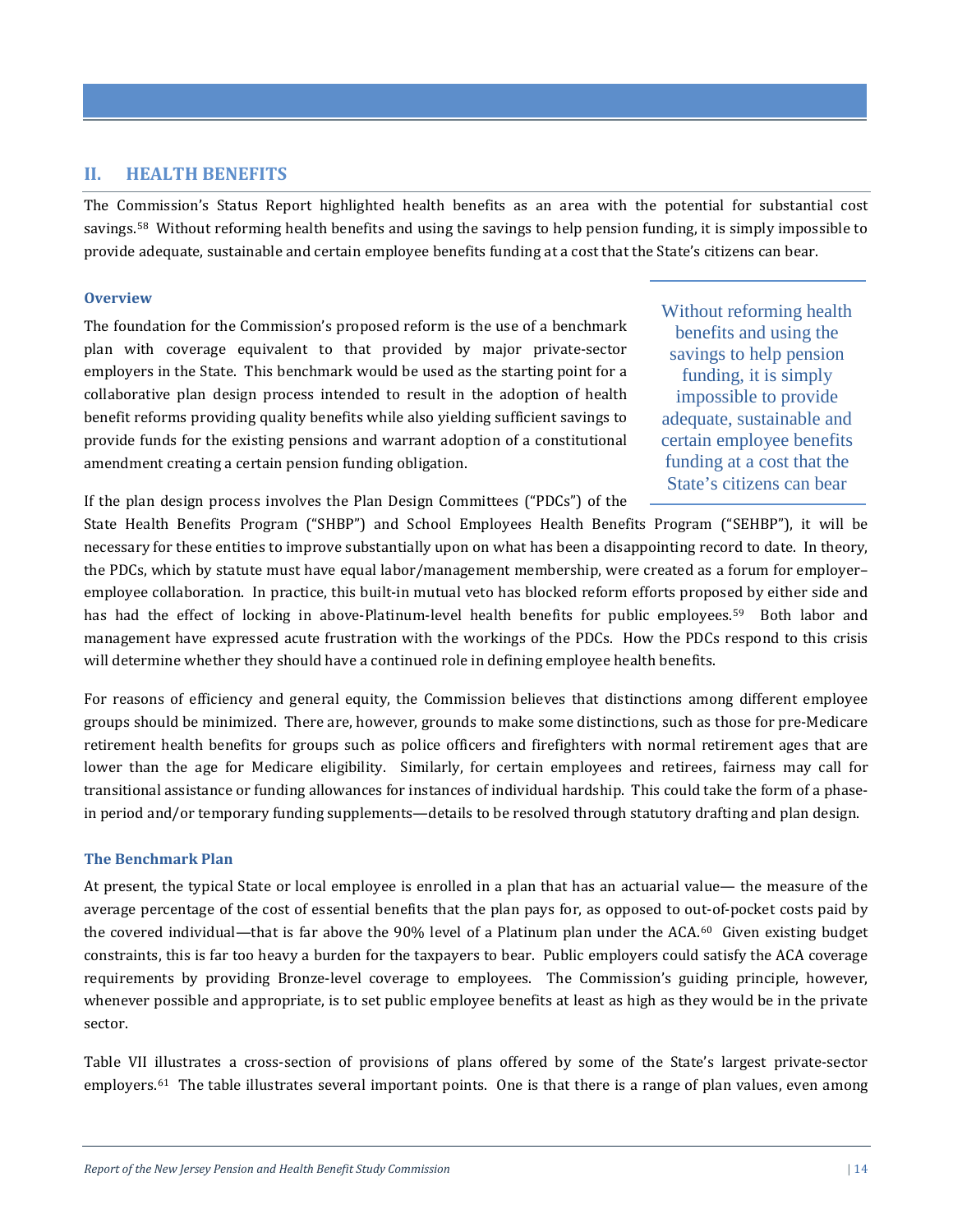the large private-sector employers who tend to offer higher-value plans than the private sector does as a whole. A second is that there are many different ways to combine plan provisions to come to the same basic actuarial value.

|                                             | ິ                                   |                               |                                         |                                    |
|---------------------------------------------|-------------------------------------|-------------------------------|-----------------------------------------|------------------------------------|
|                                             | <b>Employer A</b>                   | <b>Employer B</b>             | <b>Employer C</b>                       | <b>Employer D</b>                  |
| <b>Actuarial Value</b>                      | 79%                                 | 81%                           | 83%                                     | 90%                                |
| <b>Employer Premium</b><br>Contribution     | 60% Overall                         | 75% Employee<br>65% Dependent | 80% Overall                             | 87%-95% Overall                    |
| HRA/HSA Amount<br>(Single/Family)           | none                                | none                          | \$250/\$500                             | none                               |
| <b>Medical</b>                              |                                     |                               |                                         |                                    |
| Deductible<br>(Single/Family)               | \$1,500/\$4,500                     | \$1,250/\$2,500               | \$1,350/\$2,800                         | \$150/\$300                        |
| Out-of-Pocket<br>Maximum<br>(Single/Family) | \$5,000/\$10,000                    | \$4,125/\$8,250               | \$4,500/\$9,000                         | \$1,000/\$2,000                    |
| In-Network<br>Member<br>Coinsurance         | 30%                                 | 20%                           | 15%                                     | 20%                                |
| <b>Primary Care</b>                         | \$30                                | 20% coinsurance               | 15% coinsurance                         | \$15                               |
| Specialist                                  | \$30-\$60                           | 20% coinsurance               | 15% coinsurance                         | \$15 then 20%                      |
| <b>Inpatient Facility</b>                   | \$300 then 30%<br>coinsurance       | 20% coinsurance               | 15% coinsurance                         | 20% coinsurance                    |
| <b>Emergency Room</b>                       | \$300 copay (waived<br>if admitted) | 20% coinsurance               | $$150$ copay<br>(waived if<br>admitted) | \$50 copay (waived<br>if admitted) |

| Table VII: Medical Coverage Elements of Selected New Jersey Private Sector Health Benefits Plans <sup>62</sup> |  |  |
|----------------------------------------------------------------------------------------------------------------|--|--|
|----------------------------------------------------------------------------------------------------------------|--|--|

A third consideration is that factors other than actuarial value affect the overall "richness" of a plan. For example, two plans can have the same actuarial value but different employer premium contributions. Similarly, some could apply the same premium contribution across the board while others could require different contributions that are based on income, family size or employment status. In particular, even under the Commission's proposed reforms, public-sector employers would bear the cost of providing a level of retiree health benefits that is substantially higher than is typical in the private sector. This systemic cost and lifetime benefit needs to be taken into account when comparing privatesector plans, which more likely than not do not offer this benefit or have to bear the associated expense. The cost of an individual plan is also sensitive to a particular employer's claims experience and decisions by the employer on how to price options within its plan menu.

Because there is a wide range of options that can be combined in an almost infinite variety of ways to balance scope of coverage and employer and employee costs, the Commission has not attempted to design a specific plan. At present, the average plan sponsored by a large employer, both nationally and in New Jersey, falls roughly within the range of a Gold-level plan under the ACA.[63](#page-49-1) As a baseline for determining financial viability, the cost estimates in this Report are based on an 80% actuarial value plan, a level of reimbursement that the Commission believes is affordable and would continue to attract and retain a qualified workforce.

The key to formulating the actual benchmark plan to be used for quantifying employer contributions will be selecting the best mix of plan elements to align coverage with the private sector, yield sufficient savings to permit sustainable funding of pension and retirement obligations, and provide quality care. Given the existing generous level of benefits,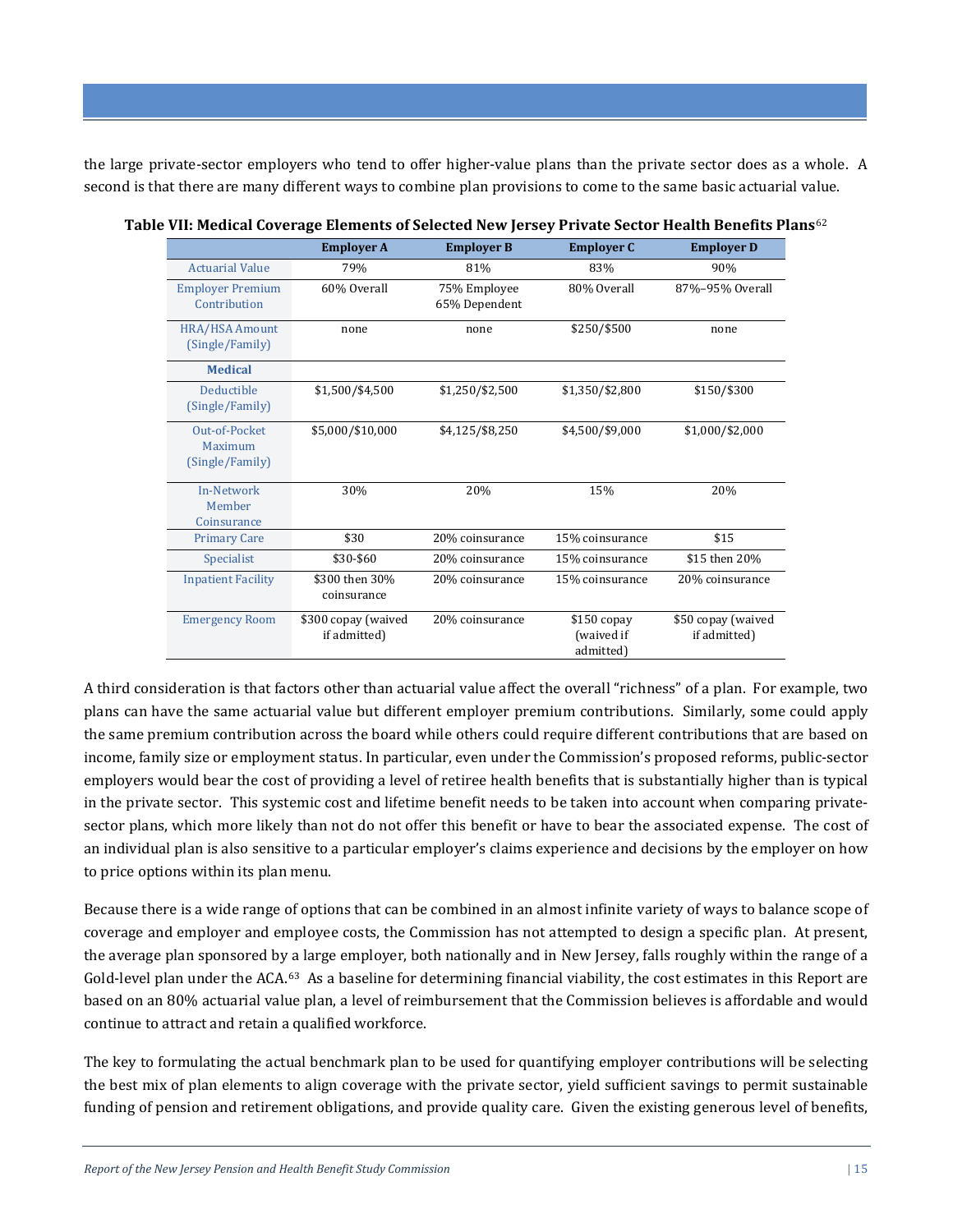these goals will inevitably result in some increased costs to beneficiaries. To minimize this impact, the plan design process should fully explore approaches such as wellness programs and other initiatives that focus on beneficiaries' health rather than pay-per-service compensation of providers. It is unlikely, however, that wellness initiatives alone will be enough to achieve the necessary levels of reform. There will also be a place in the process for traditional plan design techniques of adjusting in-network and out-of-network deductibles, copays, and maximum out-of-pocket expense limits. Applied properly, these techniques do not merely shift costs, but can reduce costs for both employers and employees by encouraging utilization of strong networks of efficient providers

utilizing cost-effective means of providing care. These same approaches can be used to deter unnecessary and costly behavior, such as the use of emergency rooms for routine care. The plans should embrace other means, such as greater use of generic drugs and prescriptions by mail, and provider reimbursement strategies that encourage utilization of research-proven best practices, to achieve equal or better care at less cost to both employers and employees. The "Additional Thoughts" section at the end of this Report discusses a number of approaches worthy of consideration.

To minimize increased costs to employees and retirees, the plan design process should place a premium on elements that reduce costs for both employers and employees

A final consideration in plan design is the Affordable Care Act. The Commission believes that taxpayer funds dedicated for employee health benefits should be used only to pay for benefits, not for penalties for failing to provide required coverage or ACA excise taxes on high-cost coverage.<sup>64</sup> As set forth in our Status Report, many of the most popular existing health plans would immediately be subject to the ACA excise tax on "Cadillac" plans when that tax goes into effect in 2018.[65](#page-50-1) While the Commission anticipates that employees and retirees will be given a choice of plans, the legislation enacting the proposed reforms should do everything possible to ensure that individual employees selecting plans that are subject to ACA excise taxes bear the cost of any such excise tax, not taxpayers.

## **Active Employees**

Under the health benefits funding model envisioned by the Commission, for active employees, the employer contribution would be 75% of the average cost of providing coverage under the benchmark plan. We also anticipate that the distribution of active employee contributions will be adjusted in an equitable manner within the current 3% to 35% range to increase the average employee contribution from approximately 18% to 25% without having an undue impact on low-wage workers. Seventy-five percent of the cost of providing coverage under the benchmark plan, however, is what public employers would pay.

#### **Early Retirees**

For the purposes of this discussion, an "early retiree" is someone who, for reasons other than disability, has retired or who will retire before becoming eligible for Medicare. These individuals represent a "perfect storm" for health benefits funding. Like active employees, early retirees require full coverage, not just Medicare supplements, until they become old enough to be eligible for Medicare. Like normal-age retirees, however, early retirees do not currently contribute to the cost of their coverage.[66](#page-50-2) Due to their age and other factors, their coverage costs also tend to be high. As a result, while the average annual employer cost to provide family coverage for an active public employee is approximately \$16,000,<sup>[67](#page-50-3)</sup> it costs a public employer, on average, \$26,000 a year to provide family coverage for an early retiree until they become eligible for Medicare.<sup>[68](#page-50-4)</sup> Early retirees thus represent a substantial expense that is borne entirely by State and local governments and will likely be subject to significant ACA excise taxes in 2018.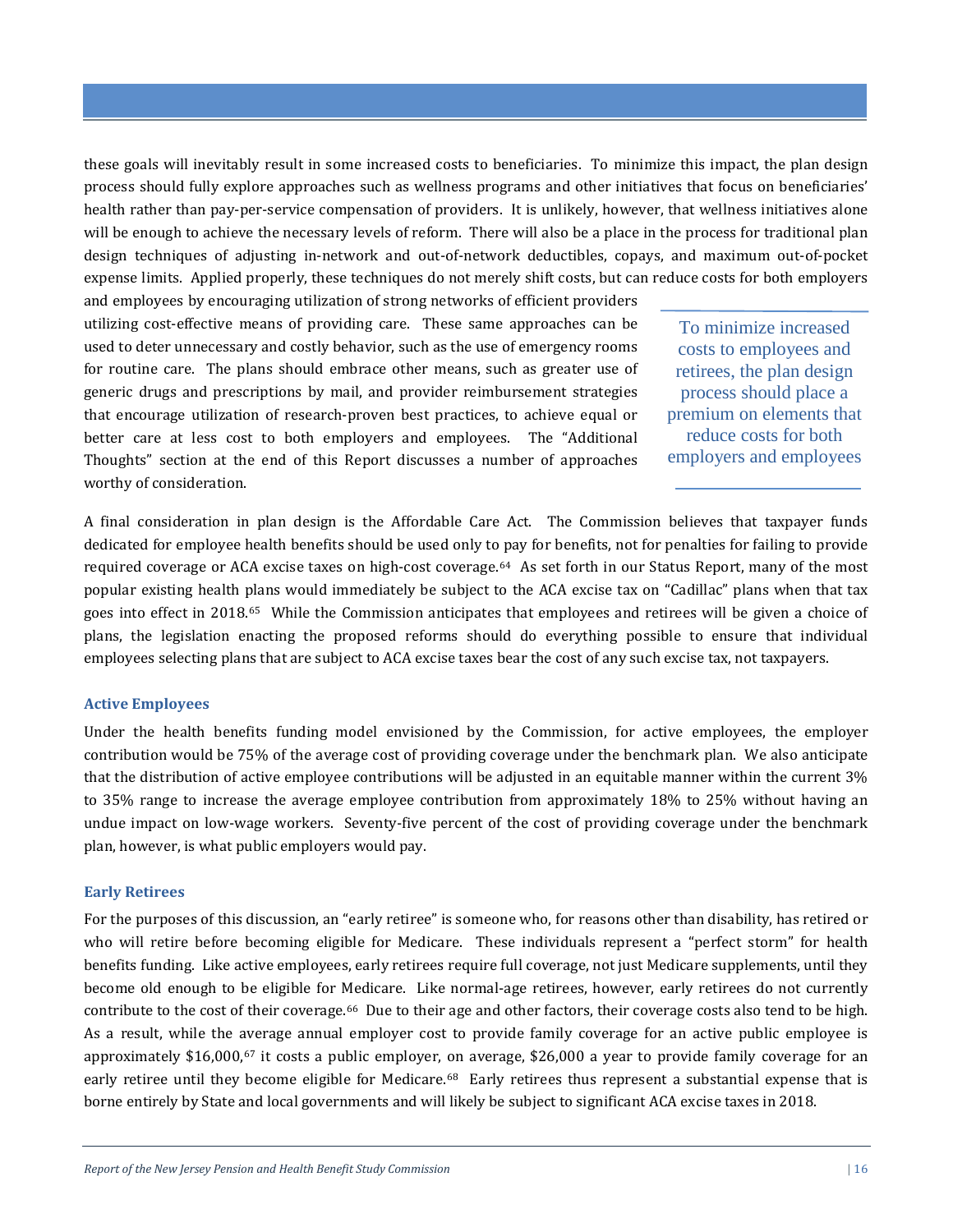Federal law does not mandate provision of any retiree health benefits, which are governed by a variety of State statutes and labor agreements.[69](#page-51-0) It would be inequitable and unaffordable for early retirees to conti[nue](#page-51-1) to receive above-Platinum-level coverage without a retiree cost contribution while employee benefits are reduced.70 Nationally, the average early retiree fortunate enough to have access to employer-provided health benefits (many employers do not offer this benefit at all) pays 40% of the cost of coverage.[71](#page-51-2) The essence of the benefit system currently in place, however, is that early retirees receive the same coverage active employees do, but without a contribution requirement.[72](#page-51-3) The Commission's cost projections assume continuation of this practice.

## **Medicare-eligible Retirees**

Similar to the proposal for early retirees, the Commission recommends that the cost of a high-quality Medicare supplemental plan be used as a funding benchmark. This would result in substantial savings while still preserving noncontributory Medicare supplemental coverage, a benefit that is increasingly rare in the private sector.[73](#page-51-4) It would also begin to correct an imbalance caused by retirees ignoring the law of diminishing returns. Medicare already covers 80% of expenses. There is a steep increase in marginal cost to close successively smaller increments of the remaining gap. Public-sector retirees, insulated from the resulting costs, have generally chosen State Medicare supplemental plans with a 98% actuarial value that cost almost 80% more than Medicare supplemental plans available on the open market with a 92% actuarial value.

An additional \$244 million in the first year<sup>[74](#page-51-5)</sup> could be saved system-wide by eliminating Medicare Part B reimbursement,[75](#page-51-6) an anachronism dating to an era when incentives were deemed necessary to encourage what is now near-universal enrollment in Medicare. Not surprisingly, private employers are increasingly declining to offer this benefit to new retirees and are capping it or eliminating it for existing retirees.<sup>[76](#page-51-7)</sup>

### **Total Health Benefits Savings**

Subject to the caveats set forth above, the private-sector template used by this Report as the starting point for the plan design process would result in savings of almost \$1.9 billion in the first year attributable to State and local participants in the State's health benefits plans.

| <b>Active Employees</b>  | \$1.074 |
|--------------------------|---------|
| <b>Early Retirees</b>    | \$0.247 |
| <b>Medicare Retirees</b> | \$0.309 |
| Medicare Part B          | \$0.244 |
| Total                    | \$1.874 |

| Table VIII: Total Health Savings from SHBP/SEHBP Participants - 2016 (in billions) |  |
|------------------------------------------------------------------------------------|--|
|------------------------------------------------------------------------------------|--|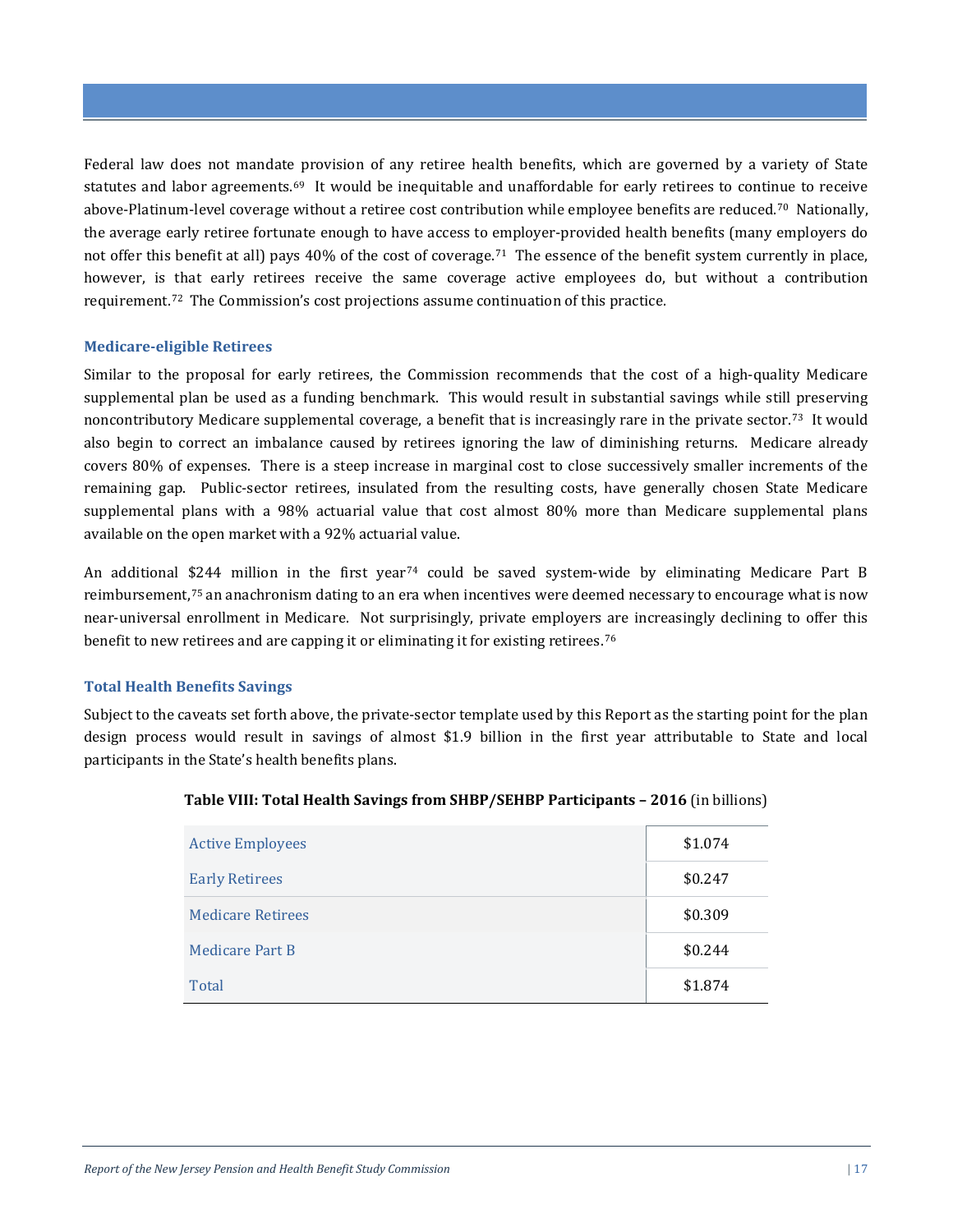A fact crucial to understanding the finances of the Commission's proposal is that the projections in Table VIII do not reflect savings attributable to employees whose employers<sup>[77](#page-51-8)</sup> have exercised the option of providing parallel benefits outside the SHBP or SEHBP. Only 48% of school districts, comprising 65% of education employees, are enrolled in the SEHBP, and just 60% of local employers, comprising 20% of local active employees and retirees, are enrolled in the SHBP.[78](#page-51-9) The Commission anticipates that, as has been the case with other cost-control initiatives, its proposed reforms would apply to local entities regardless of their participation in the State health benefits system.[79](#page-51-10)

It will be crucial to quantify the full savings resulting from local health benefits reform and decide how best to use the funds that would be made available by these reforms

As discussed in the text accompanying Table IX in the Implementation Issues section, there could be as much as *another* \$1.8 billion in health benefits savings attributable to local employees not enrolled in the SHBP or SEHBP. One of the most important tasks of the Implementation Task Force will be to quantify these savings and determine the best way to use these funds, including as a potential means of bolstering benefits above the baseline figures used in this Report.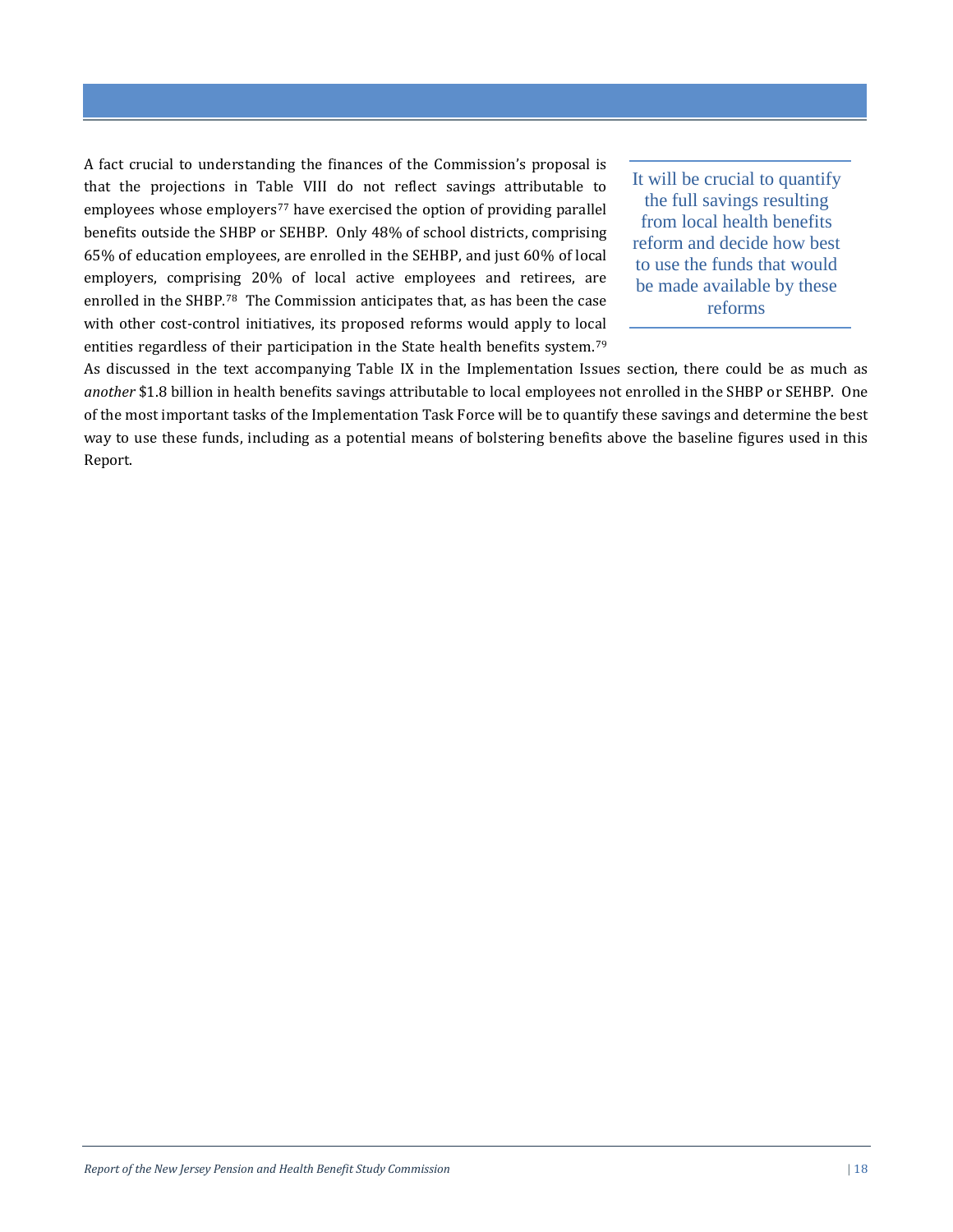## <span id="page-19-0"></span>**III. PENSIONS**

The Commission envisions retirement benefits reform as a two-part process: freezing the accrual of benefits under the existing pension plans, and creating new retirement plans under which employees will accrue future retirement benefits. This approach would enable both current and new employees to accrue future benefits that are secure and affordable —adjectives that cannot be used to describe the current plans.

## **Freezing the Existing Plans**

Freezing the existing pension plans would end accrual of new benefits and employee contributions under those plans. The State's taxpayers would [be](#page-51-11) freed from having to fund accrual of future benefits at levels that have proven to be unsustainable, while retirees, <sup>80</sup> vested former employees and current employees would retain all benefits earned through the date of the freeze. Under this approach, an individual employee's retirement benefit would consist of prefreeze and post-freeze components. The pre-freeze component would be determined by the terms of an employee's existing plan, with the exception that post-freeze service would count towards satisfying an employee's service requirements for vesting or retirement eligibility without increasing the amount of the frozen benefit. The post-freeze component would be determined by the benefits under the new plan.

The benefits of freezing the plans are two-fold. First, this would stop all new accruals, which in turn would eliminate the need to fund these accruals and reduce the unfunded liability.[81](#page-51-0) Second, by fixing the plans' obligations, their liability can be paid down through a more manageable payment schedule than would be required for plans in which benefits continued to accrue. If the plans are frozen as contemplated by this proposal, the \$5.9 billion payment for the State and local government pension obligations in 2016 would be reduced to \$3.1 billion, a reduction of roughly \$2.8 billion.[82](#page-51-12)

A freeze would not solve all the existing plans' problems. As obligations that accrued prior to the freeze must still be paid, a freeze, by definition, has no impact on current retirees—except to facilitate more secure funding of the benefits earned to date. Since the existing plans have insufficient assets to fund their current obligations, they would continue to require substantial contributions for many decades. Those obligations would, however, be smaller than they would be if the plans are not frozen.

## **Creating New Retirement Plans**

If the current [pla](#page-51-13)ns are frozen, new plans would be needed to provide future retirement benefits. Based on its review of alternatives,<sup>83</sup> the Commission believes that an appropriate model for the new plans would be a cash balance plan. A cash balance plan is a hybrid form of defined benefit plan that in some ways resembles a  $401(k)$ -style defined contribution plan. Like a defined contribution plan, benefits in a cash balance plan are expressed as individual accounts. Unlike a defined contribution plan, however, the employee's account is a bookkeeping amount, not an actual segregation of assets. The account is credited with an amount during each year of employment; the amount, usually based on the employee's salary, is often described as a "pay credit." The cash balance account also receives periodic "interest credits" that are based on the account's balance and either on the plan's investment performance or on the change in value of one or more investment indices specified in the plan.

Under the form of cash balance plan envisioned by the Commission, an employee would be guaranteed both the pay credits made to his or her account and interest credits that are based on the plan's actual investment returns with a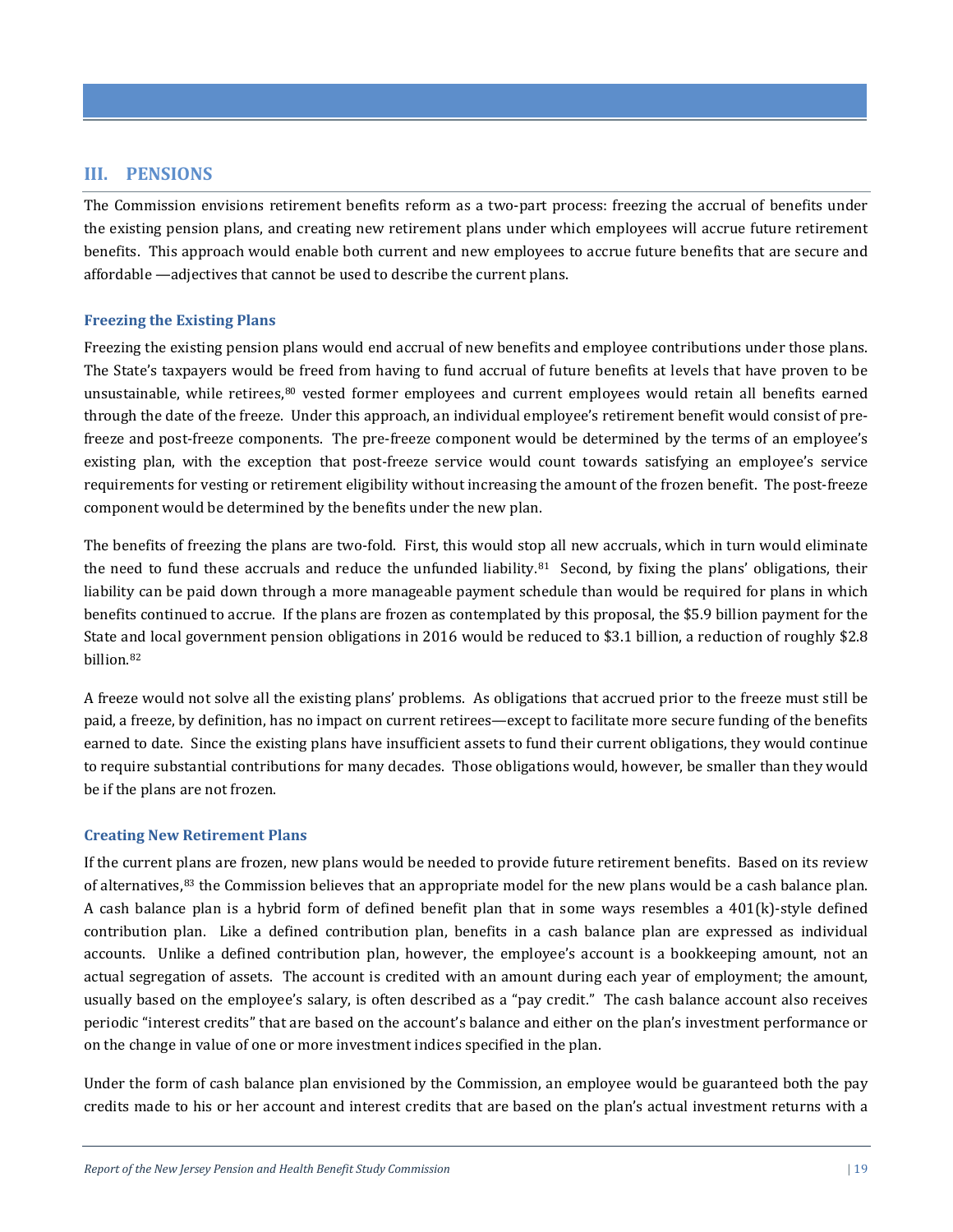minimum interest-crediting rate over the years of participation in the plan.[84](#page-51-14) The interest guarantee mitigates the employee's exposure to investment risk, a crucial distinguishing feature between the proposed cash balance plan and a defined contribution plan. At the same time, the employer's exposure to investment risk is minimized as a result of only being obligated to pay a defined minimum benefit with a shared upside, rather than having to fund a finalaverage-salary pension in which the benefit is defined without regard to investment returns.

Another critical distinction between a cash balance plan and a defined contribution plan is that lifetime annuities would continue to be provided from the plan, unlike distributions from typical defined contributions plans that are paid as lump sums or annuities over fixed numbers of years. The proposed cash balance plan would provide a middle ground between the current final–average-salary defined benefit plan, in which the employer costs are uncertain and all risks are borne by the employer, and a defined contribution plan in which the cost to the employer is certain but the employee bears all the risks.

A final distinction between a cash balance plan and a typical defined contribution plan is that the cash balance plan's sponsor and investment managers, not individual employees, retain responsibility for investment decisions. The Commission views this as an additional factor weighing in favor of the cash balance model, as studies have repeatedly shown that plans with professionally managed investments outperform plans in which individual employees are left to direct their own investments.<sup>[85](#page-51-15)</sup>

The Commission envisions that the new cash balance plans' pay credits would include both employer and employee pretax contributions,[86](#page-51-16) which would address an unfortunate characteristic of the current plans.[87](#page-51-17) The required employee contribution for new benefits has steadily increased, as available funding has proven inadequate to cover the cost of generous benefits accrued at a time when employees made lower contributions. At the same time, the

benefits for newly hired employees have been steadily reduced. As a result, for employees hired after required contributions were increased, their entire pension benefit is essentially funded only by their own contributions. The proposed new cash balance plan would result in a significant leveling of the playing field; newer employees would begin to accrue meaningful employerprovided benefits in the early years of service in addition to the benefits provided by their own contributions, which reverses the recent trend in which they have taken the major brunt of prior reform efforts.

A less generous plan that is fully funded and treats all employees equitably is preferable to an unfunded plan that denies benefits to new employees

While resolving the exact contribution levels will be an issue for the Implementation Task Force to determine, given that the State's budget will remain under extreme pressure while these reforms are enacted and cost-control efforts take effect, funding the new retirement plans should be approached with caution. In developing cost estimates for this Report, the Commission used as a baseline that State and local governments would contribute 4% of payroll to the new plans for employees enrolled in Social Security, and 8% for employees not participating in Social Security. Most typically, employees not enrolled in Social Security are firefighters and police officers who have different contribution levels, retirement ages and years of service requirements under the current plans, factors that would not be changed by the Commission's proposal. These baseline assumptions would result in an annual cost for the new retirement plans cost of \$1.23 billion on a State and local payroll of \$26.637 billion.[88](#page-51-18) Although in a cash balance plan employee and employer pay credits do not have to be set at the same level, the Commission assumes, as a default position, that employee contributions would also be set at the same level as employer contributions are. As is the case with health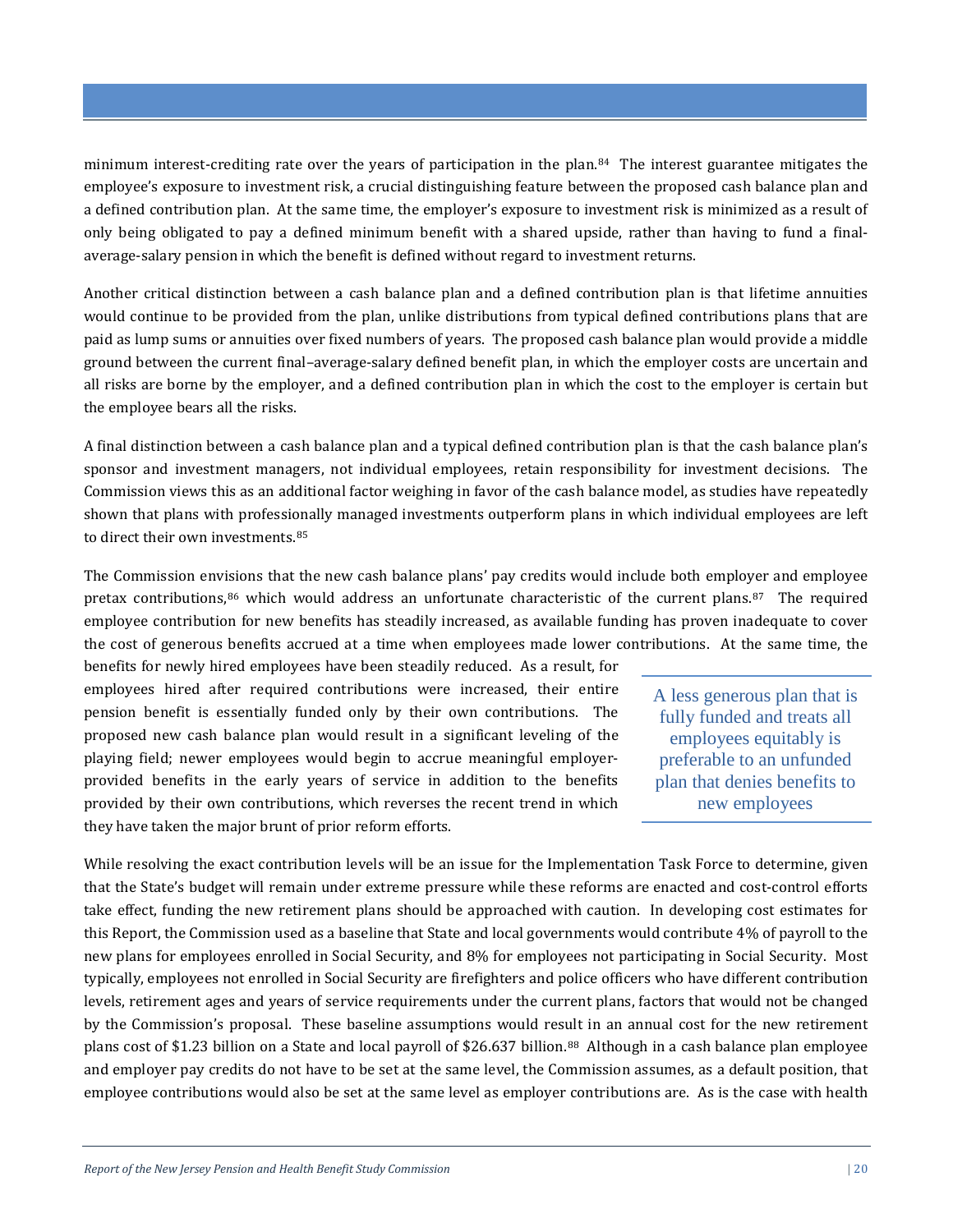benefits, final quantification of costs and savings might permit higher levels of employer contributions, but these are the figures that the Commission has used to evaluate the financial viability of its proposal.

Although the proposed plans are likely to be less generous to long-tenured employees as compared with the current plans, a less generous plan that is funded is preferable to a more-generous plan that isn't. The new plan would be a significant improvement for employees hired more recently and new hires who have borne the brunt of previous pension reforms to the point that they are virtually self-funding their own retirement benefits. The Commission's proposed reset would restore some needed intergenerational equity in the benefits program.

While we believe that the Implementation Task Force will be best positioned to make judgments on the details of plan design, we believe the following plan elements warrant consideration for inclusion in the new cash balance plans.

- *Supplemental pay credits for midcareer employees*. When employees move from a defined benefit plan to a cash balance plan, midcareer employees (generally between ages 40 and 50) can be caught in the transition. They lose the high-accrual years that occur at careers' end in final-average-salary defined benefit plans but are left with less than the length of a full career in which to accrue the amount of benefits contemplated by a cash balance plan. Temporary supplemental pay credits for such employees are one way to ameliorate this concern. The Implementation Task Force can also consider other transition approaches.
- **Potential additional employee contributions.** The Commission anticipates that employee contribution rates would be set at lower level than under current law.Consideration should be given to creating some mechanism to permit and encourage employees to engage in additional retirement savings.
- *Graduated pay credit scale.* Final-average-salary defined benefit plans are typically "back-loaded," with benefits earned in the final years of service representing a disproportionate share of the total benefit, while cash balance plans typically spread accruals more evenly over time. If there is a desire to reward long-term service, pay credits can be graduated on a scale that provides larger credits for longer service. For example, pay credit rates might equal 3% of pay during the first 10 years of service, 4% for the next 10 years, and 5% for years of service over 20. A graduated scale would tend to lessen the need for supplemental pay credits for midcareer employees.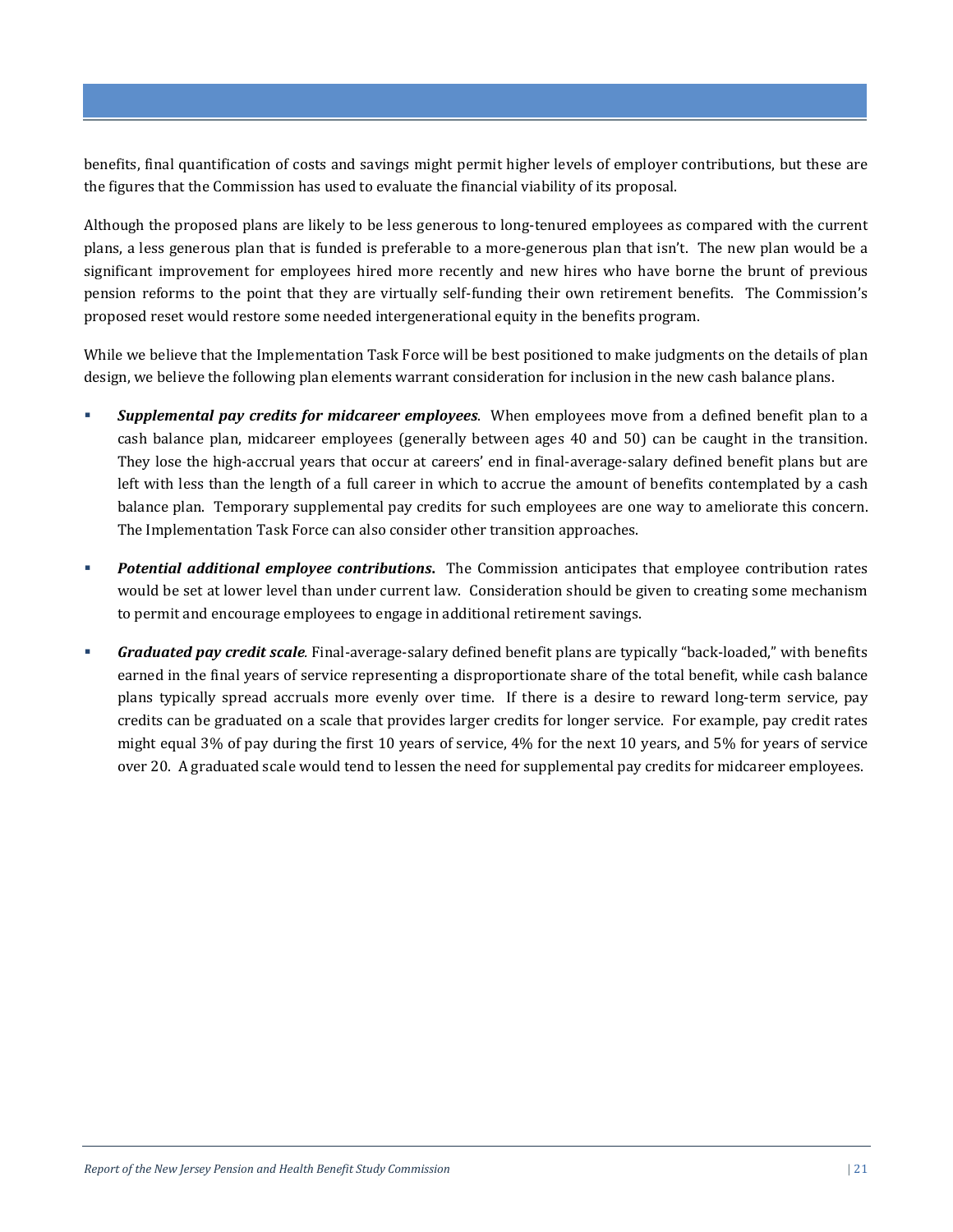## <span id="page-22-0"></span>**IV. IMPLEMENTATION ISSUES**

#### **Implementing a Unified State/Local Approach to Benefits Funding.**

A question many stakeholders have asked is, "why should local employees be involved in the solution to a State-level problem?" The answer is that this is not a State-level only problem. It is merely a matter of time before the increased health benefits costs that crowded out State pension funding have the same effect at the local level.<sup>[89](#page-51-19)</sup> The State's current troubles serve as an object lesson why it would be better for local governments to act now to get ahead of this curve.

Moreover, the condition of local benefits cannot be viewed in isolation from the State's payment of education retirement costs, which has long been used as a means of stemming the growth of local property taxes, particularly after the *Abbott* school funding decisions mandated redistribution of State aid to local school districts.[90](#page-51-0) The State's assumption of this burden did not benefit only local taxpayers. It also benefitted teachers, who were able to collectively bargain for salaries with local school districts freed from the need to consider the impact of the resulting salaries on pension costs. It also benefitted all other local public employees, as the municipalities employing them did not have to account for funding education retirement benefits out of the same property tax base in reconciling local budgets with salary and benefits demands of police, firefighters and other municipal workers.

At one time, this was viewed as a manageable solution. It has now become a major source of the State's budget crisis. Funding of education retirement benefits has ballooned into a \$2.5 billion annual obligation for local education pensions (if paid in full in 2016) and, absent reform, a projected \$1.4 billion burden in 2016 for local education retiree health benefits. In addition, the \$750 million annual obligation for local education employers' contributions to Social Security *is also paid by the State*. The condition of local benefits is merely the flip side of the State subsidizing what otherwise would be a \$4.6 billion annual local obligation.

The condition of local benefits is merely the flip side of the State subsidizing what otherwise would be a multi-billion annual local obligation for education retirement benefits

A State-level-only solution would also be unnecessarily painful. As set forth in Table IX below, it would require taxpayers to raise over \$1.5 billion in additional revenue at the State level. This burden could only be reduced by pushing current State-paid groups to sub-private-sector-level benefits. It would be unfair for this to happen while local public employees continued to enjoy Platinum-plus-level health benefits and their existing pension plans. It would also be unlikely that local benefits would remain at existing levels if the State-level reforms were implemented. In many instances, State law dictates that the terms governing State employee benefits also govern benefits for local public employees. State benefit levels also serve as a template or point of comparison, even where local benefits are not legally required to follow form. The reductions will occur. The question is how to use the savings.

In light of the property tax burden already borne by New Jersey residents, any use of local savings for retirement funding should be limited to *savings.* The Commission is mindful of the lessons of history from prior attempts to return education retirement costs to local governments without providing local governments with the means to pay for this obligation.[91](#page-51-20) As set forth below, a premise of the Commission's advocacy of a unified State/local approach is that it be implemented in a manner that would be no worse than cost-neutral to local governments, a goal that should be possible, given the magnitude of local health benefits savings available. It would make little sense to solve the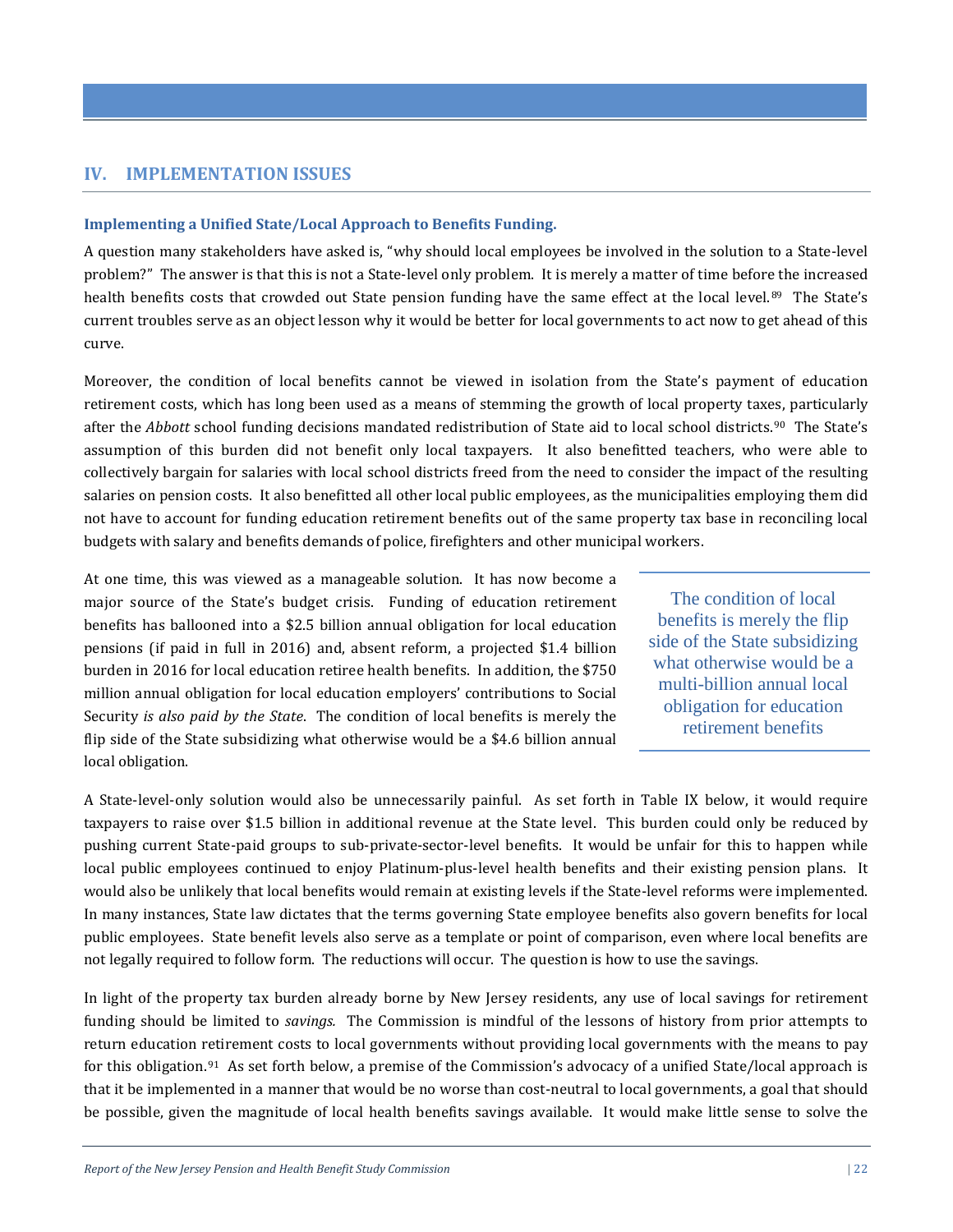employee benefits funding problem by exacerbating the property tax problem. Table IX shows that applying the proposed reforms to local public employees and retirees enrolled in the SHBP and education employees enrolled in the SEHBP would produce a local surplus far in excess of the State-level deficit:

| <b>Obligation</b>                         | <b>Projected 2016 State Costs Post-</b><br><b>Reform, Pre-Shift</b> | <b>Projected 2016 Local Costs</b><br><b>Post-Reform, Pre-Shift</b> |
|-------------------------------------------|---------------------------------------------------------------------|--------------------------------------------------------------------|
| <b>Health Benefits Costs<sup>92</sup></b> | \$2.673 (includes education<br>retirees)                            | \$7.057 <sup>93</sup>                                              |
| <b>Pension Costs</b>                      | \$2.600                                                             | \$0.500                                                            |
| New Retirement Plans                      | \$0.668 (includes new education<br>retirement plan)                 | \$0.563                                                            |
| <b>Total Costs</b>                        | \$5.941                                                             | \$8.120                                                            |
| Projected Pre-Reform 2016<br>Cost         | (\$4.40994)                                                         | \$10.95495                                                         |
| <b>Funding Deficit/Surplus</b>            | \$1.532 Deficit                                                     | \$2.834 Surplus                                                    |

**Table IX: State and Local Costs** *Before* **Shifting Certain Education Retiree Costs – 2016** (in billions)

As set forth in Table X, the savings that would be realized by applying the benefits reforms proposed for State employees and retirees to their local-level counterparts would be more than sufficient to permit local governments to assume the \$950 million post-reform expense of education retiree health benefits and the \$402 million cost of the new education retirement plan within existing spending levels and without any need to increase property taxes.

| <b>Obligation</b>                 | <b>Projected 2016 State Costs</b><br><b>Post-Reform, Post-Shift</b> | <b>Projected 2016 Local Costs</b><br><b>Post-Reform, Post-Shift</b> |
|-----------------------------------|---------------------------------------------------------------------|---------------------------------------------------------------------|
| <b>Health Benefits Costs</b>      | \$1.722                                                             | \$8.007(includes education<br>retirees)                             |
| <b>Pension Costs</b>              | \$2.600                                                             | \$0.500                                                             |
| New Retirement Plans              | \$0.266                                                             | \$0.965(includes new<br>education retirement plan)                  |
| <b>Total Costs</b>                | \$4.588                                                             | \$9.472                                                             |
| Projected Pre-Reform 2016<br>Cost | $(*4.409)$                                                          | \$10.954                                                            |
| <b>Funding Deficit/Surplus</b>    | \$0.179 Deficit                                                     | \$1.482 Surplus                                                     |

**Table X: State and Local Costs** *After* **Shifting Certain Education Retiree Costs – 2016** (in billions)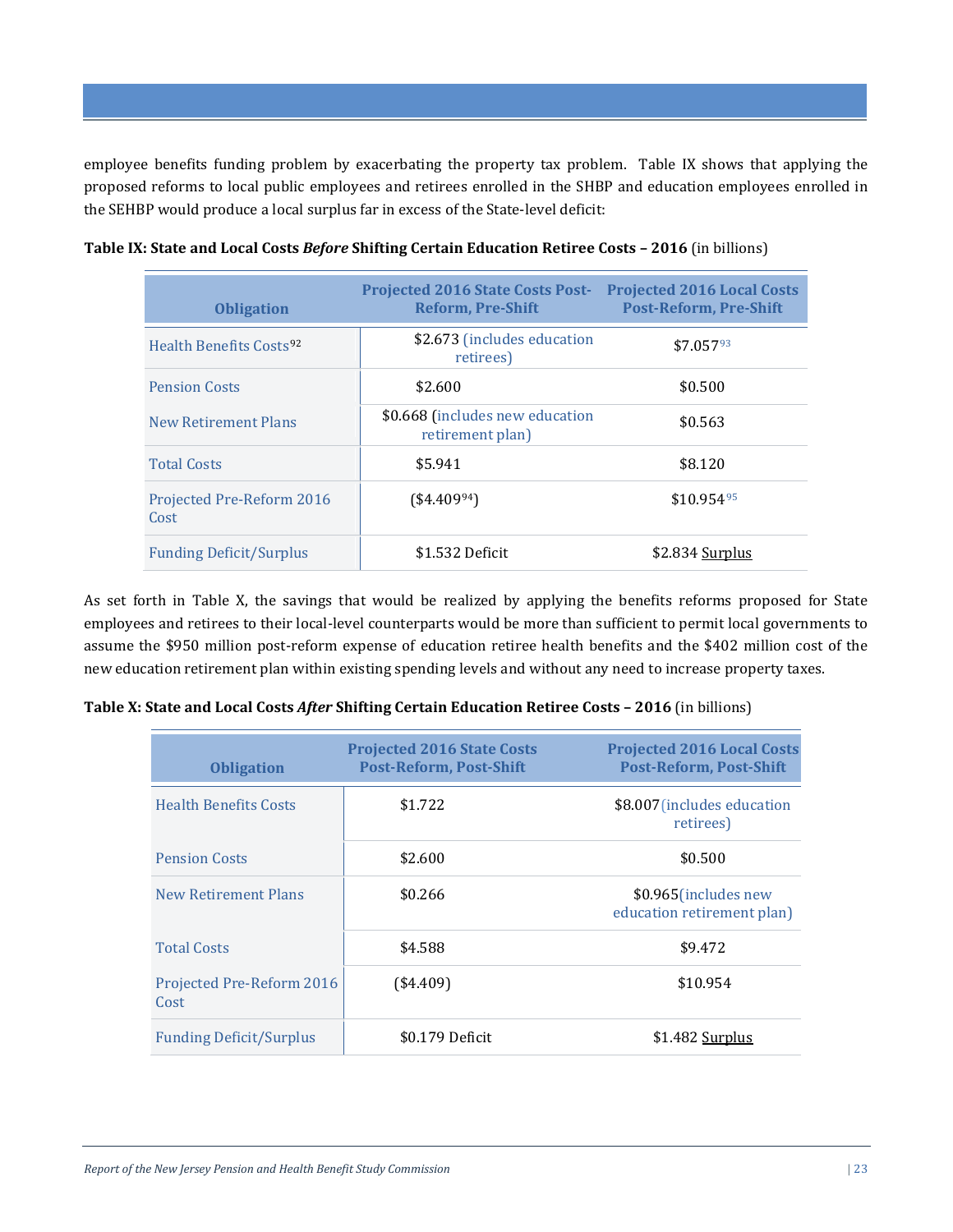Even after financing these expenses, there would be a substantial surplus.<sup>96</sup> As set forth in the Health Benefits section of this Report, because of the existence of these substantial but not readily quantifiable savings, the baseline benefits used for cost projections in this Report are intended as a starting point. From this point, the Task Force, through the plan design process, can increase benefit levels to the extent permitted by the availability of savings and other employee benefit funding demands.

There are obvious benefits to an approach that, at no cost to local governments, avoids the need to raise over \$1.4 billion in State-level revenue while making additional funds available to augment post-reform benefits above baseline levels and for other government uses. These benefits, however, can only be realized if these local savings are realized, aggregated and dedicated to the State's most pressing fiscal problem, not spread across 565 municipalities, 590 school districts, and a host of other local governmental entities. The people of the State cannot afford to miss this one-time chance to not only reset, but realign benefit obligations in a way which produces the greatest benefit to all.

Tapping the savings from otherwise needed reform of local benefits can reduce the need for new revenue at the State level by almost \$1.4 billion at no cost to local governments

There are at least two possible mechanisms for aggregating local savings, either of which the Commission anticipates would be included within the terms of the constitutional amendment in order to resolve any conflict with the State Constitution's unfunded local mandate amendment.[97](#page-51-25) As set forth above, one would be for local districts to assume responsibility for the cost of education retiree health benefits and for the new education retirement plan. This would obviate the need for a savings transfer mechanism and would naturally match the amount of a local entity's effective contribution to pension deficit funding to the size of the benefits obligation generating the savings.

A second mechanism would be for the State to draw, from income tax revenues prior to the distribution of these dedicated revenues to local governments, an amount equal to the difference between what local governments would spend on employee benefits absent reform in a reference year and what they would spend in that year under the proposed reforms. This is the most comprehensive mechanism for aggregating savings at the State level but would require a great deal of accounting to achieve local cost neutrality, particularly given potential disparities between an individual local entity's State funding and local savings.

## **Transferring Pension and Retirement Plans to Employee Entities**

Limiting the State's role in providing retirement benefits to providing the funding on a set payment schedule would enable the assets and liabilities of the existing pension plans, and new retirement plans, to be transferred to employee entities. As employees, collectively, would be bearing the risks of these plans going forward, it is only fair that they have a greater collective say in how the amount of funding provided is managed and how benefits will be matched with available resources. Employees have long desired a greater degree of control over these issues, and the State, to protect its credit rating, has long desired to reduce the uncertainty inherent in the current process of defining and funding employee benefits. Assuming the consent of all parties, the transfer to employee entities of the assets and liabilities of the existing pension plans, with governmental employers providing fixed levels of funding to the pension and retirement plans, would realize both objectives.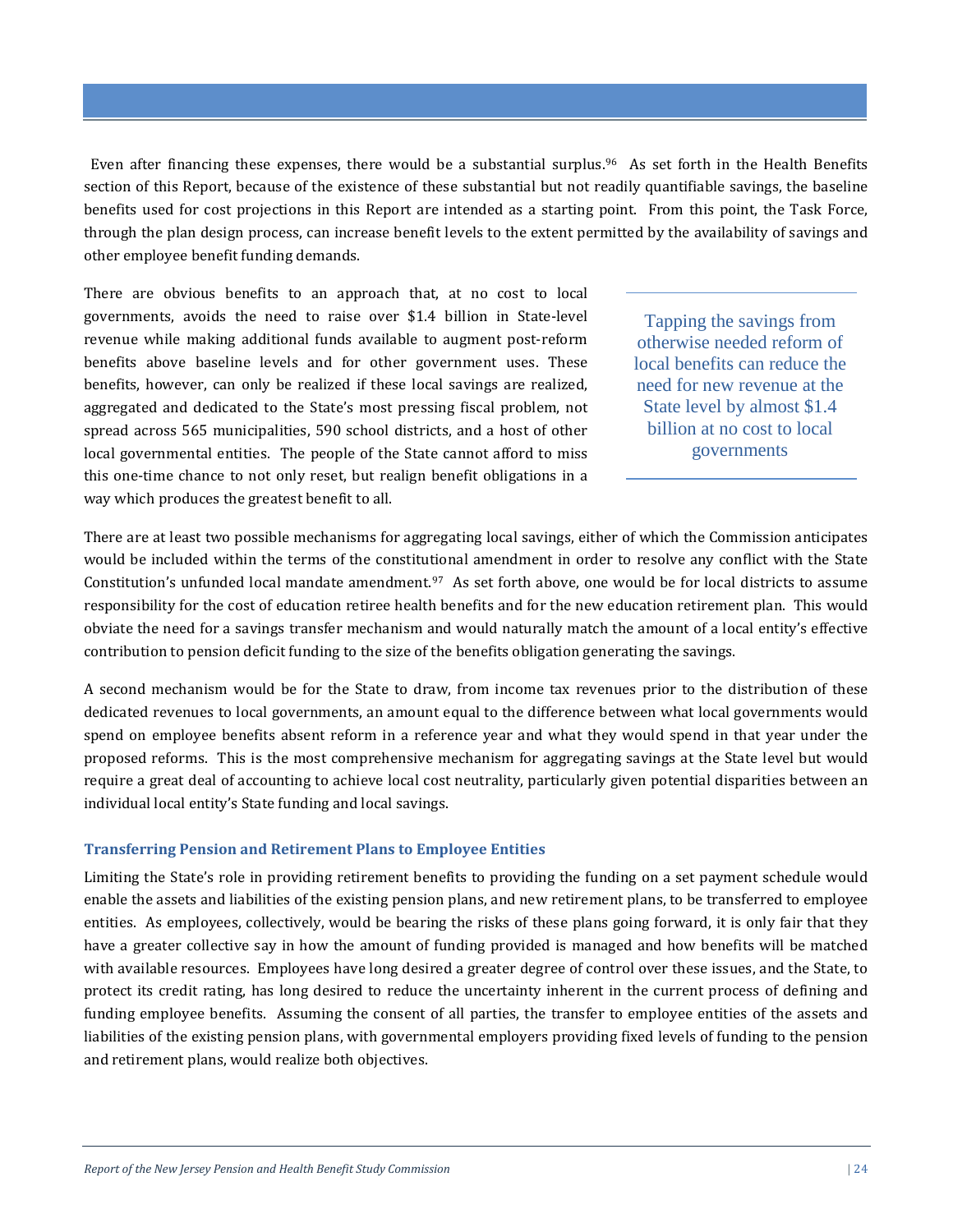Accomplishing such a transfer in a manner that satisfies the requirements of tax and regulatory requirements, however, will involve a demanding exercise in employee benefit plan design. Moreover, in almost all instances, each existing plan draws membership from more than one union and/or includes nonunion employees. Since breaking up the existing plans into smaller units to separate these constituencies could present legal and fiscal difficulties, a more practical alternative might be to set up entities to receive each plan, with each entity governed by a board of trustees reflecting the makeup of the trusts' beneficiaries. The Task Force should also weigh the benefits (in terms of economies of scale) and complications (in terms of increasing difficulty in defining fair control mechanisms for entities with increasingly diverse groups of beneficiaries) of combining some of the existing plans.

#### **The Proposed Constitutional Amendment**

As a matter of political reality, reform will not be possible without an exchange of significant benefit reductions for certainty in pension funding. Both elements are necessary for effective reform. Neither, however, can be achieved with certainty under the current State Constitution.

## **1. Modification of Existing Benefits**

Amending the State Constitution to permit changes to existing benefits would merely reset the law to what it was until relatively recently. Traditionally, due to restrictions imposed by the State Constitution's Appropriations Clause<sup>[98](#page-51-26)</sup> and/or the Debt Limitations Clause<sup>[99](#page-51-27)</sup> on the Legislature's ability to create binding, long-term obligations, New Jersey courts have construed grants of public employee benefits,<sup>[100](#page-51-20)</sup> like other contracts<sup>[101](#page-51-28)</sup> and statutes<sup>[102](#page-51-29)</sup> that impose significant financial obligations beyond a

fiscal year, as being binding only within the confines of the fiscal year in which they were made.<sup>[103](#page-51-1)</sup>

Given the State's desire to treat its employees fairly, and the employees' ability to protect their interests through the political process, the State rarely exercised this power to alter benefits, but its existence provided an important safeguard. This safeguard was impaired by the 1997 enactment of the "nonforfeitable rights" statute, which has effectively insulated from reform all existing employees with sufficient years of service to claim the statute's protection. As employees subject to one reform gained more years of service, they were in turn **Table XI: The Effect of Nonforfeitable Rights** (number of TPAF and State PERS employee members in each tier)



excluded from the next reform, which created an upside-down-wedding-cake system of benefit "tiers."

While the Supreme Court of New Jersey has never addressed the issue, in the years after 1997, the argument has frequently been advanced that the nonforfeitable rights statute created contractual rights[104](#page-51-2) protected from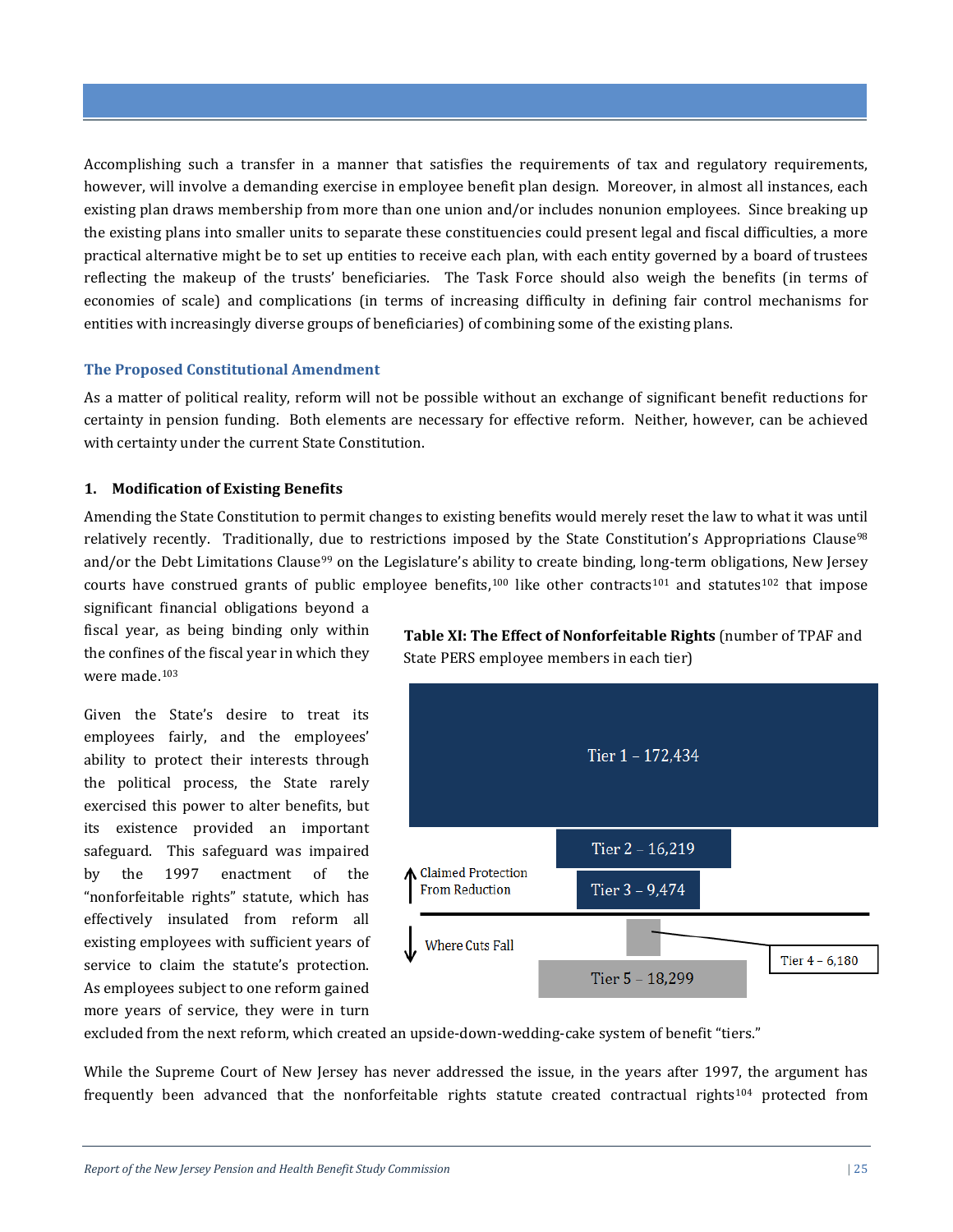legislative revision by the Contracts Clause<sup>[105](#page-51-30)</sup> of the State Constitution. In 2010, the Legislature stopped extending nonforfeitable rights to employees hired in [the](#page-51-16) future.[106](#page-51-31) By then, however, almost 90% of current employees were covered by the nonforfeitable rights statute.107

Experience has shown that meaningful reform must involve all employees, not just those who were most recently hired. It is simply impossible, not to mention unfair, to continue to preserve the benefits of 198,000 employees at the expense of the 24,000 newer employees in the bottom two service tiers. On the basis of discussions with stakeholders, we believe that many employees would prefer to avoid the possibility of winning a Pyrrhic victory by preserving some exceedingly generous benefits at the cost of draconian cuts to others. To avoid this outcome, the State's power to alter these benefits must be clear. An amendment to the State Constitution that expressly authorizes the State, notwithstanding any provision of the Constitution or laws of the State of New Jersey to the contrary, to modify existing benefits to the extent necessary to effect the Commission's proposed reforms would provide this clarity and the flexibility necessary to craft a workable, long-term solution.

Although used sparingly, states as sovereign entities have the inherent power in their constitutions to determine which rights their laws will recognize and to use this power to adjust government obligations.<sup>[108](#page-51-32)</sup> In fact, New Jersey recently *did* amend its constitution to eliminate a claimed constitutionally protected benefit. In 2012 the State Supreme Court held that Art. VI. Sec. VI ¶ 6 of the State Constitution, which prohibited reduction in pay of sitting judges, locked benefit contribution rates in place at the time of a judge's appointment and prohibited subsequent increases.[109](#page-51-33) This outcome was promptly reversed by a constitutional amendment excepting employee benefits from the scope of the claimed constitutional protection. The proposed amendment would follow the general pattern used to extinguish the judges' claim that their existing benefits could not be changed.[110](#page-51-34)

## **2. Creating a Sustainable and Certain Pension Funding Obligation**

If benefit obligations, particularly health benefits costs, can be reduced to a sustainable level, the Commission believes that a constitutional amendment should provide a mechanism to guarantee the pension funding obligations defined in this proposal. A constitutional amendment permitting the reduction of benefits and implementation of these reforms, and also compelling compliance with the payment schedule intended to fund these obligations, would provide an enforcement mechanism that beneficiaries could trust. This would be a far better outcome than a judicial decision ordering full funding of existing benefits, a result which would likely trigger the "bleak, burdensome and unacceptable" consequences described in the "The Future Without Reform" section of the Overview of this Report.

Because no one knows the future, there is a risk in locking the State into any particular level of pension benefit funding. The key to managing this risk will be to define the payment mandate in terms adequate to cover obligations without being unduly burdensome to the State's taxpayers. Whatever funding level is selected, it must leave sufficient room in the budget for meeting other growing demands on the State's limited funds.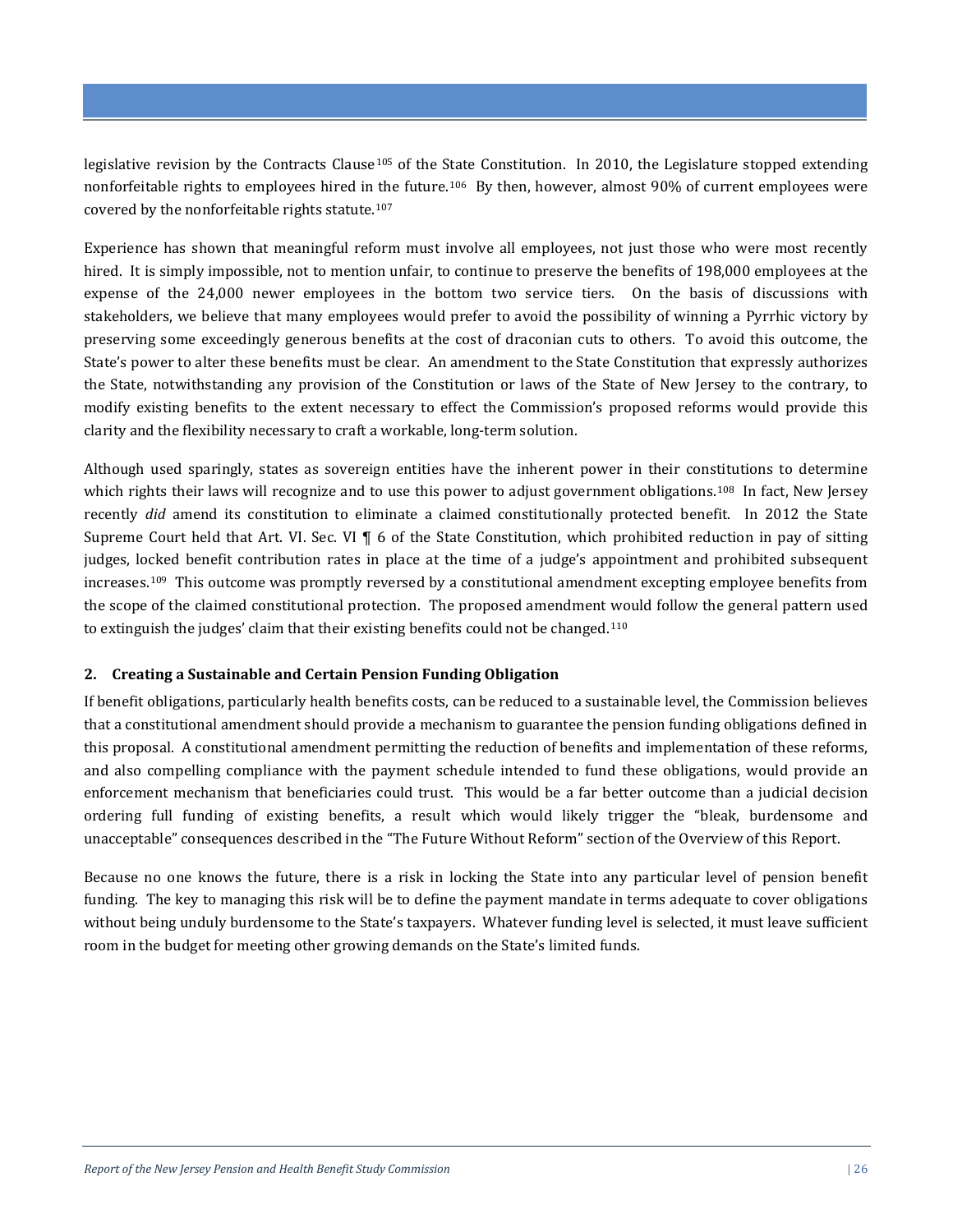# <span id="page-27-0"></span>**V. THE IMPLEMENTATION TASK FORCE**

An appointed Commission with limited time and logistical support is ill-positioned to define in detail the terms of health benefits plans and retirement programs for several hundred thousand State employees and then to reduce these reforms to statutory and constitutional language. As a result, the Commission has limited its comments to providing direction. In places, it has suggested issues to consider in working out details, but resolution of these issues is best left to the Implementation Task Force.

Preferably, one Task Force will address both health and retirement issues. The fiscal impacts of reforming both areas of benefits have to be considered together. There also may be instances in which reforms in one area, such as retiree health benefits, may affect employee behavior in ways that impact other areas, such as incidence of early retirement. The Task Force needs to have command and control of the big picture.

Finally, given the need for immediate decisive action, the Task Force's schedule should be defined by the deadlines to amend the State Constitution this year. Missing the window for a vote in 2015 would delay urgently needed reform for another year. Given that pension and health benefits costs combined are growing by approximately \$600 million a year, the people of New Jersey cannot afford another year's delay. Article IX of the State Constitution, which governs the amendment process, would require that an amendment approved by three-fifths of each house of the Legislature be published statewide not less than three months prior to the November 3, 2015, general election, or by August 3, 2015. Our estimate is that early June would be a realistic deadline for the Task Force and interested stakeholders to resolve the health benefits funding issue and to define the implementing legislation that would be necessary to place the constitutional amendment on the ballot. This would provide sufficient time for the legislative process to run its course in time to put the amendment on the ballot for the November 2015 general election. Consistent with the need for urgency, detailed plan design and even drafting and conditional enactment of laws putting the reforms in place can begin in the interim.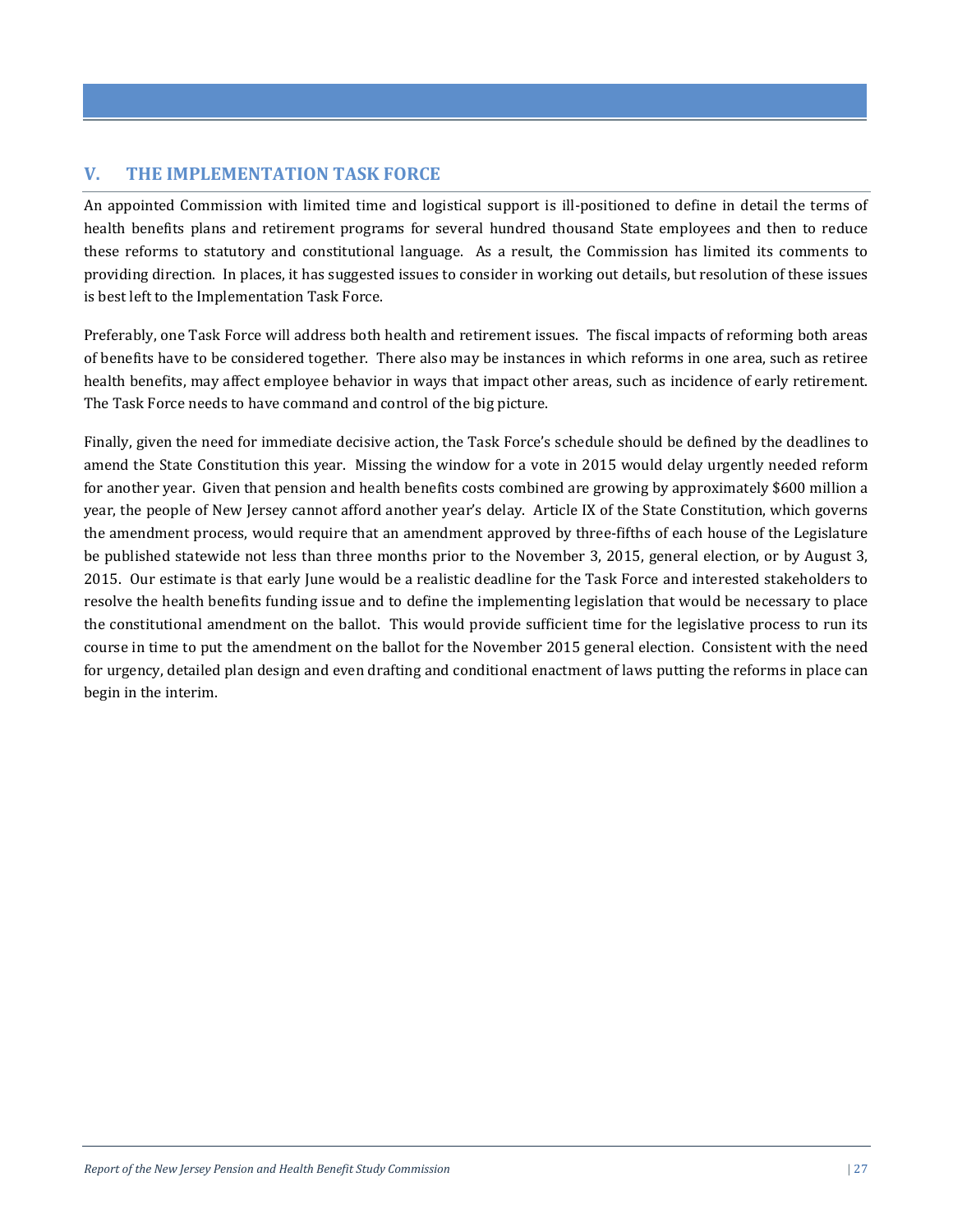## <span id="page-28-0"></span>**VI. ADDITIONAL THOUGHTS**

The Commission has devoted the previous sections of this Report to outlining the essential elements of a viable solution. In the course of its work, the Commission has considered a variety of issues that, while not essential to outline its proposal, warrant discussion. What follows are our thoughts on some of these issues.

## **Structural Reform**

Our six months of navigating New Jersey's public employee benefits system have led us to the conclusion that it is in desperate need of fundamental structural reform. The current system is the product of more than a century of *ad hoc* expansion, historical accidents, and scattershot efforts at reform. No one given a clean slate would produce a system consisting of seven pension plans with five tiers of membership and two health benefits programs, with various

degrees of State and local funding, various degrees of participation, local-level opt-outs and an overlay of various collective bargaining agreements. In some ways, transfer of the pension and retirement plans to employee entities would add additional layers to this system as a whole, while greatly simplifying it from the perspective of the State. If the State retains control of these programs, however, movement towards a single retirement plan and a single health benefits program, reflecting where necessary the varying circumstances of different employee groups, would provide a much more manageable and transparent structure.

No one given a clean slate today would design an employee benefits system with two health benefits programs and seven pension plans with five tiers of membership

## **Health Benefits**

Combined, the SHBP and SEHBP provide health benefits to 885,000 employees, retirees, and their dependents, or 10% of the State's population, with even more public employees and their dependents enrolled in government-funded plans outside of the State programs.[111](#page-51-20) This is a market share sufficiently large to warrant thinking about how the State health benefits systems can be both innovators and "price makers," rather than "price takers," when it comes to securing quality, cost-effective health care for public-sector employees and retirees.

One obvious approach is an increased focus on wellness. Programs with this focus seek to improve health-related behavior over time through education and financial incentives, which in turn have the effect of improving productivity and reducing health-related expenses. New Jersey has had a wellness program for retirees since 2007 and a program for active employees, NJWELL, that commenced in 2014. For active employees, participants receive incentive awards (gift cards); the incentives are based on the activities that they complete in a given year, such as completing on-line health assessments and getting biometric screenings, which increase awareness of health and have the potential to identify health issues in time for earlier, more cost-effective intervention. Active participants also can earn points by getting flu shots and for participating in screening programs and on-line and over-the-phone coaching and diseasemanagement activities for participants identified to be at-risk. At later stages in the program, a participant can earn credits by achieving goals, such as becoming a nonsmoker, reducing cholesterol and glucose levels, and reducing body mass index.

The Commission does not view NJWELL (which to date has experienced low participation) in particular or wellness programs in general as a panacea for the immediate funding crisis, as even programs with high rates of participation usually have to operate for years to have noticeable effects. There is also a tension between focusing a program on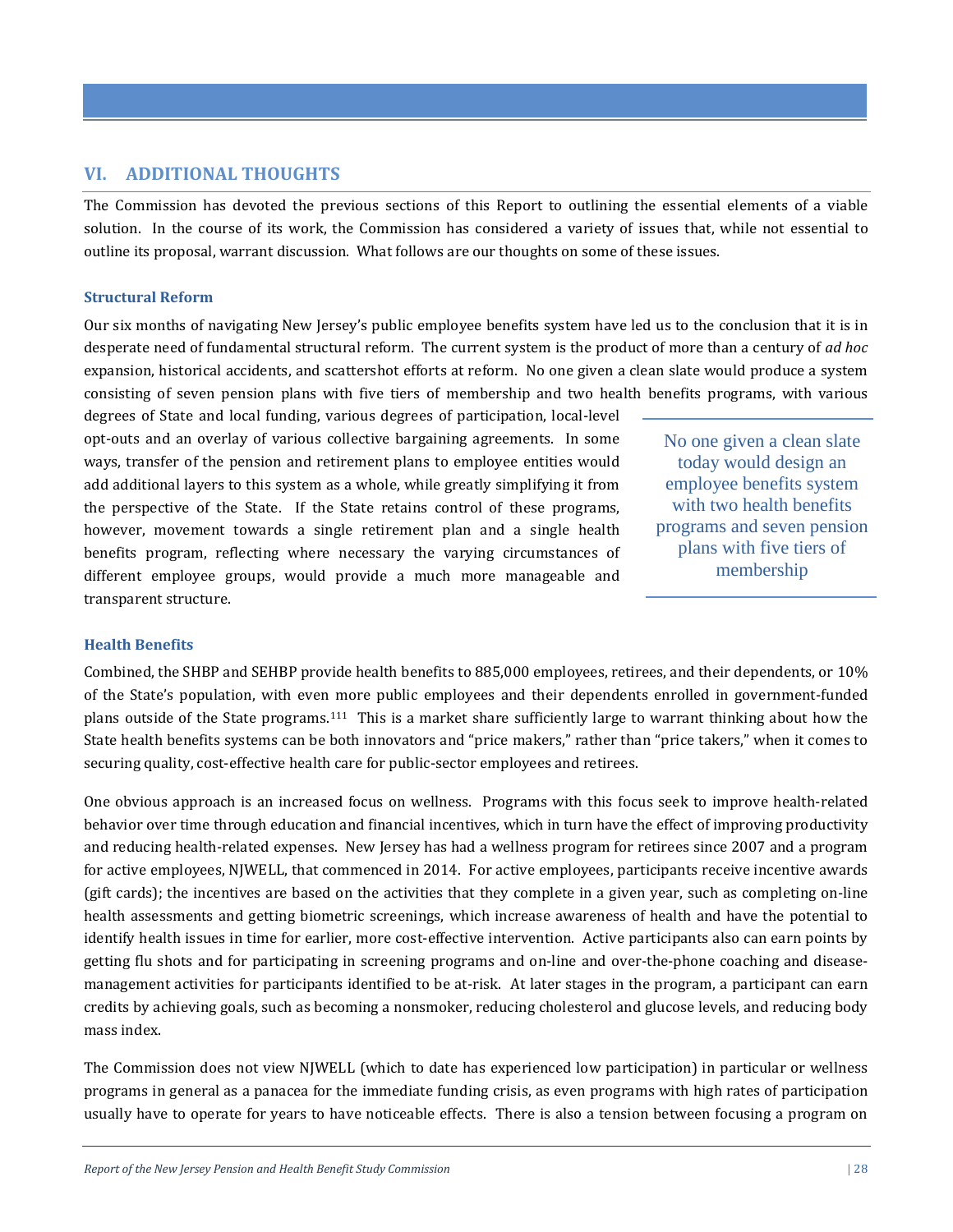"carrots" (financial incentives for better behavior) or "sticks" (additional charges for unhealthy behavior). Carrots tend to take longer to work and have costs of their own, while sticks may be perceived as sin taxes imposed by plan sponsors acting like Big Brother.[112](#page-51-28) Used correctly, however, wellness plans can produce measurable results in terms of both improved employee health and health benefits cost savings. Just as importantly, they can create a more proactive tone to both employers' and employees' approaches to managing health care costs.

Another approach that shares some of the same goals as wellness programs is value-based insurance design, which reduces or eliminates employees' out-of-pocket expenses for certain treatments that are considered "high value" because they reduce the cost of care over time. For example, making certain low-cost but highly-effective bloodpressure management medications even more affordable can increase compliance with their use and over time can reduce the need for much more costly treatment of events such as heart attacks and strokes. Regular dental cleaning and diabetes medication management are two other examples of the types of care that may be covered by such programs. Like wellness programs, value-based insurance designs tend to take a long time to yield noticeable savings but can be cost-effective for public employee programs such as the SHBP and SEHBP whose beneficiaries frequently remain in the system for life.<sup>[113](#page-51-29)</sup>

A more systemic approach involves creation of patient-centered "medical homes" and accountable-care organizations. Both mechanisms involve creating financial incentives to encourage beneficiaries to use in-network primary health care providers who, in turn, receive financial incentives to practice preventive medicine and to manage and coordinate care in ways that keep patients healthy and that limit unnecessary and duplicative tests and treatments.[114](#page-51-12) An important part of this approach is encouraging referrals for care and services to in-network providers who are included in the network as a result of having established that they provide high-quality, cost effective care. Horizon's network, for example, includes over 3,700 doctors at more than 900 locations.[115](#page-51-2) Some such programs only provide coverage for in-network providers, while others reduce reimbursement for out-of-network providers. While this can increase costs for beneficiaries who persist in utilizing out-of-network providers, the goal of these programs is to reduce costs for both employers and employees by directing patients to providers who will provide the same quality care at less cost.

Reference-based pricing programs also work to reduce costs for employers and employees by directing care for certain routine services (such as hip replacement) where variations in provider costs are wide but bear little relation to patient outcome. For these treatments, reference-based pricing determines the costs charged by high-quality, costeffective providers for these routine treatments and limits reimbursement to those amounts, with employees picking up the difference in cost of a provider who charges more. This not only encourages utilization of providers who can provide care within the reference price, but it also tends to drive down the cost for these services as a whole. The California Public Employees' Retirement System has had success using this approach to reduce costs for covered procedures.[116](#page-51-30)

Other reforms that have been proposed to the Commission include medical malpractice reform to address the costs resulting from defensive medicine, and utilization of on-site clinics or existing commercial urgent-care centers to resolve routine medical issues and reduce the need for more expensive emergency room visits.

Finally, excessive use of out-of-network providers can be the result of inadequate provider networks or inadequate information about the existing networks. Almost all of the approaches highlighted above rely on improving network utilization, which in turn requires networks broad enough to provide meaningful choice among convenient, cost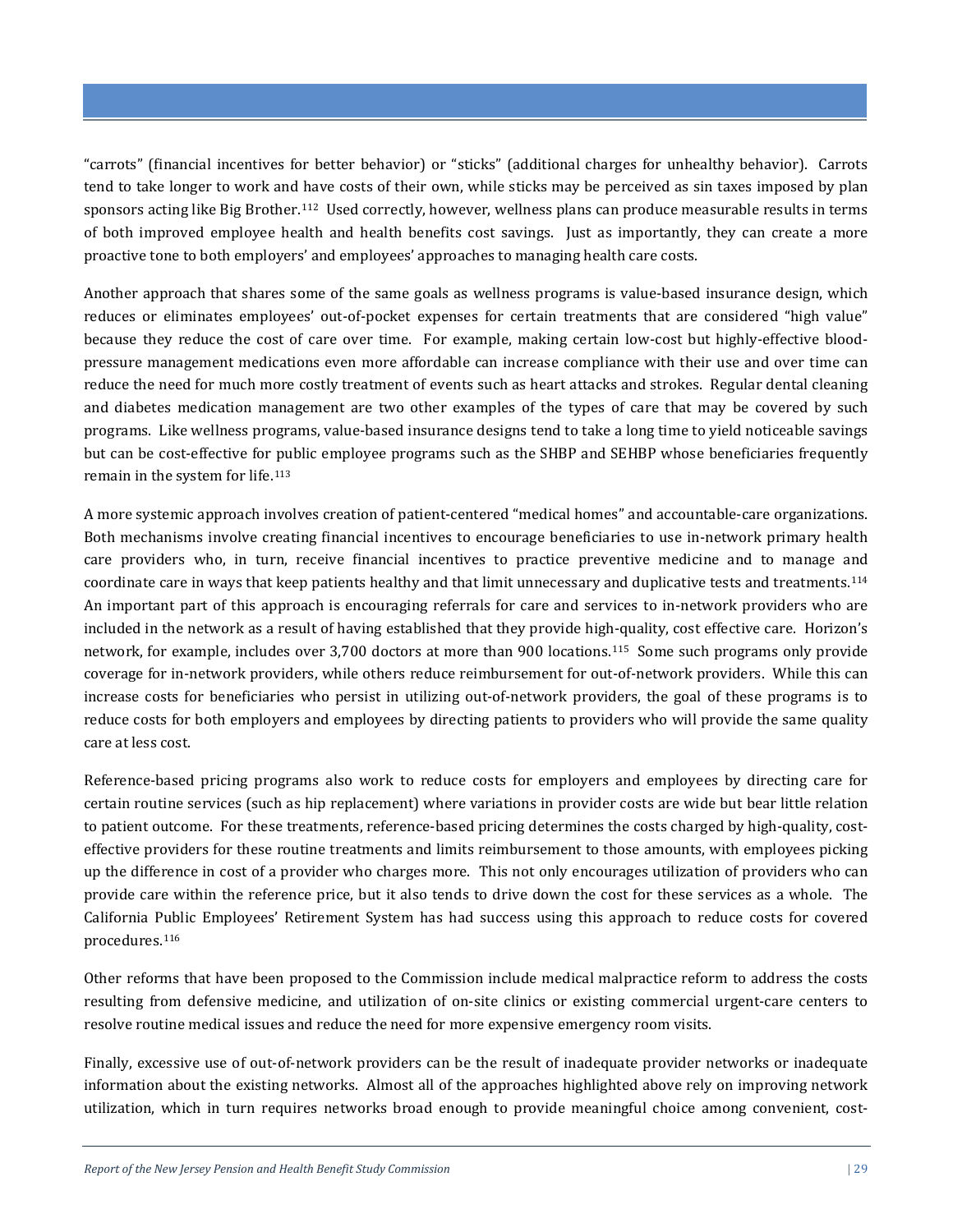effective, high-quality providers. Moreover, if employees are expected to be educated consumers of medical services, the system will work better for all involved if the employees are empowered with easy-to-access, transparent information about providers' costs, network status and quality of care.[117](#page-51-31)

## **Pensions**

Before suggesting that the new retirement plans take the form of a cash balance plan, the Commission considered whether to retain a final-average-salary defined benefit plan with significant modifications. It also considered whether a 401(k)-type defined contribution plan would be a better alternative. In the right circumstances, either model can be effective in the public or the private sector.

Retaining a final-average-salary defined benefit plan would maintain a familiar structure that protects employees from investment risk and provides a strong incentive and reward for long-term service. However, given the extent of modifications that would be needed to make such a plan affordable,<sup>[118](#page-51-35)</sup> the Commission does not believe that replacing one final-average-salary defined benefit plan with another would be the best approach.[119](#page-51-32) The certainty provided to employees by such plans—a fixed retirement income determined independently of the investment performance of the assets funding it—is created by the plan sponsor bearing virtually all risks.

Given the inevitable fluctuations in investment results, the annual contributions necessary to fund final-averagesalary defined benefit plans are variable and unpredictable. The final average salary used to define the benefit is not known until after the benefit it defines has been earned, and the total underlying obligation cannot be known with precision until the last participant has died. Until then, the obligation must be estimated by using a complex set of demographic and economic assumptions. Since all of the elements of the formula that are used to define final pension benefits are multipliers, even small deviations between actual and assumed figures can have large impacts, and these impacts are multiplied over hundreds of thousands of participants. The entity operating such a plan must be extremely disciplined over periods of decades in restricting benefit grants to sustainable levels and then in consistently funding them. For a long time, this has not been the case with the State's operation of the plans. And if the State has had difficulty managing the risk of this model, an employee entity operating such a plan with a set amount of funding and no control over salaries would be even more challenged.

The Commission also explored the alternative of a defined contribution plan.<sup>120</sup> In this 401(k)-style approach, public employers would contribute a fixed percentage of payroll, with employees enjoying significant flexibility in investing the funds in their accounts. The cost-control features that make a defined contribution plan attractive to employers, however, make it unattractive to employees, who alone bear all the risk. Employees who are too aggressive risk catastrophe if the market crashes; employees who are too conservative risk missing out on good equity returns and facing retirement with insufficient assets. Many employees may not have sufficient investment expertise to navigate the array of investment options available in a typical 401(k)-type of plan. They may not fully understand the risk/return trade-off in every investment decision<sup>[121](#page-51-37)</sup> or appreciate the very real chance that they will live significantly longer than life expectancy charts indicate. Since a cash balance plan mitigates these risks while providing a significant degree of certainty and cost control to employers, the Commission believes that a cash balance plan is a particularly appropriate means of providing retirement benefits going forward.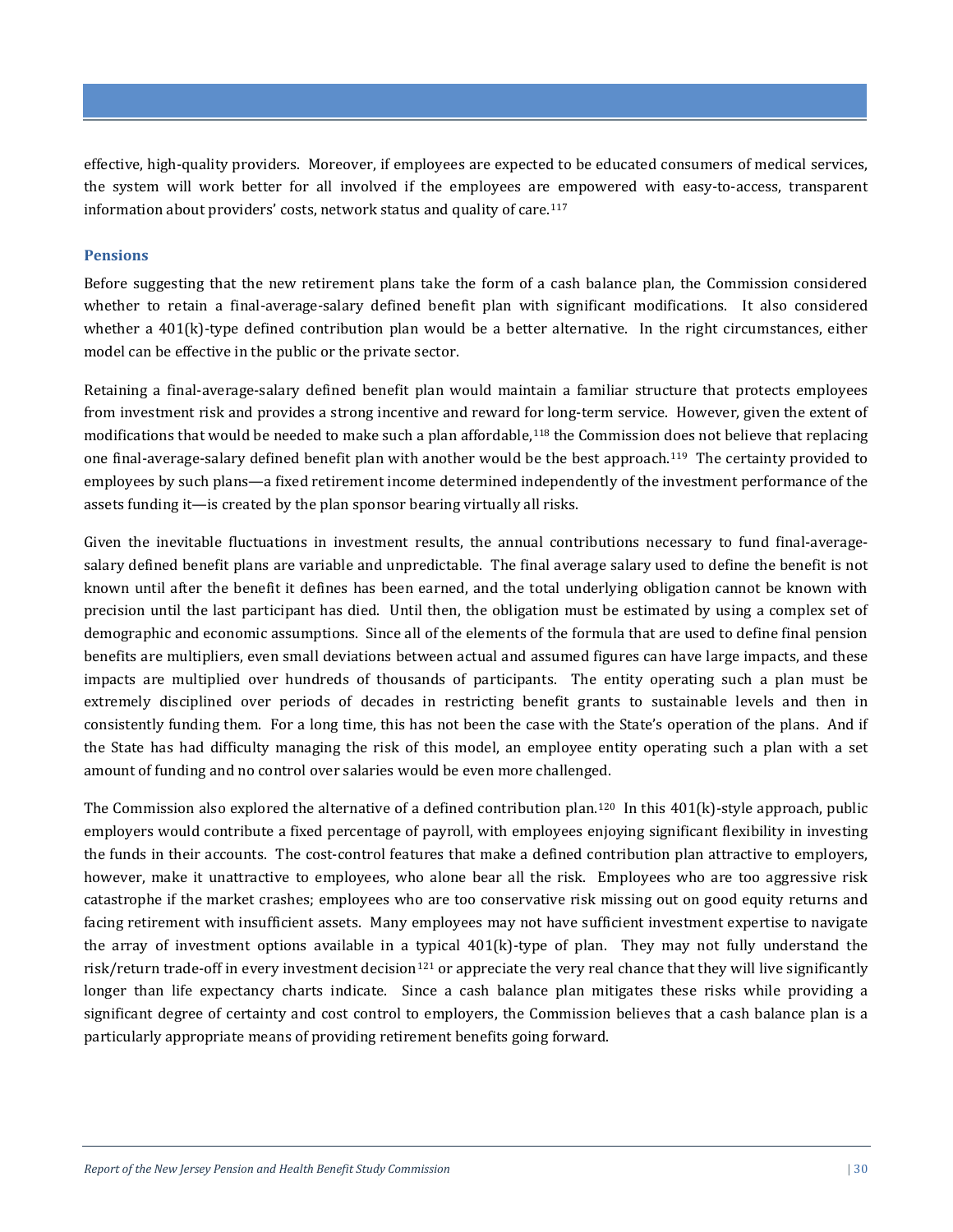#### **Early Retirement**

The Commission believes that serious consideration should be given to reforming early retirement. Early retirement is an expensive benefit in a system with strained resources. Aside from the cost of the pension benefits themselves, the related health benefits costs are staggering. Even after reform, the \$1.124 billion projected cost to provide health benefits for 46,000 early retirees enrolled in the SHBP/SEHBP is *higher* than the \$848 million these programs are projected to spend on 132,000 Medicare-eligible retirees. A model originally designed for

The State now spends more on health benefits for 46,000 early retirees than it does on 132,000 Medicareeligible retirees

police and firefighters engaged in arduous and dangerous physical activity has now evolved into a State-subsidized lifestyle choice for many public employees. The terms under which this very expensive benefit remains available should be the result of due deliberation and conscious choice, not of inertia.

One issue related to early retirement that has attracted numerous comments is "double-dipping," and "triple-dipping," the practice of early retirees quickly moving into one or more public positions related to their former employment and drawing pensions and/or health benefits from more than one position.[122](#page-51-38) Prior pension reforms have already greatly reduced the opportunities for employees to engage in this conduct. The reforms proposed in this Report would also have the effect of limiting this conduct.

The Commission's sense is that, given the size of the system and the extent of its other problems, the double-dipper issue may not be financially material. It has great symbolic importance, however, as the double-dippers have become the "face" of a dysfunctional public pension system. For this reason, the Task Force should consider ways to further limit this practice. For example, existing law gives former public employees who take a public-sector job after retirement a choice between receiving health benefits as employees, who must contribute towards the cost of coverage, or as retirees, who receive the same coverage for free. This choice should be eliminated. Reemployed retirees receiving State health benefits should be required to contribute toward their cost of care, just like their coworkers do.

## **Funding**

The Commission received numerous suggestions concerning potential funding sources. Out of deference to the political process, the Commission is not recommending any particular source if and to the extent raising additional revenue is necessary. The suggested sources have ranged from drawing on lottery or New Jersey Turnpike revenues, legalizing sports betting, permitting other forms of gambling at race tracks, authorizing casinos in the Meadowlands, taxing the benefits of retirees who have moved out of state, and instituting complicated bonding/life-insurance plans. In most cases, there were questions about the legality and/or efficacy of these proposals, but the Commission is prepared to share these and other suggestions with the Task Force.

A different type of funding suggestion would involve requiring the State to make pension fund payments according to some payment schedule within a fiscal year sensitive to variations in the State's cash flow, rather than the current practice of making this contribution as a lump sum at the end of the fiscal year. This would have a small but real impact on the plans' finances, since at least some of the money would be earning interest throughout the year, albeit at a corresponding interest cost to the State. It would also avoid situations in which the State has already spent its funds on other priorities before the time comes to make its pension contribution.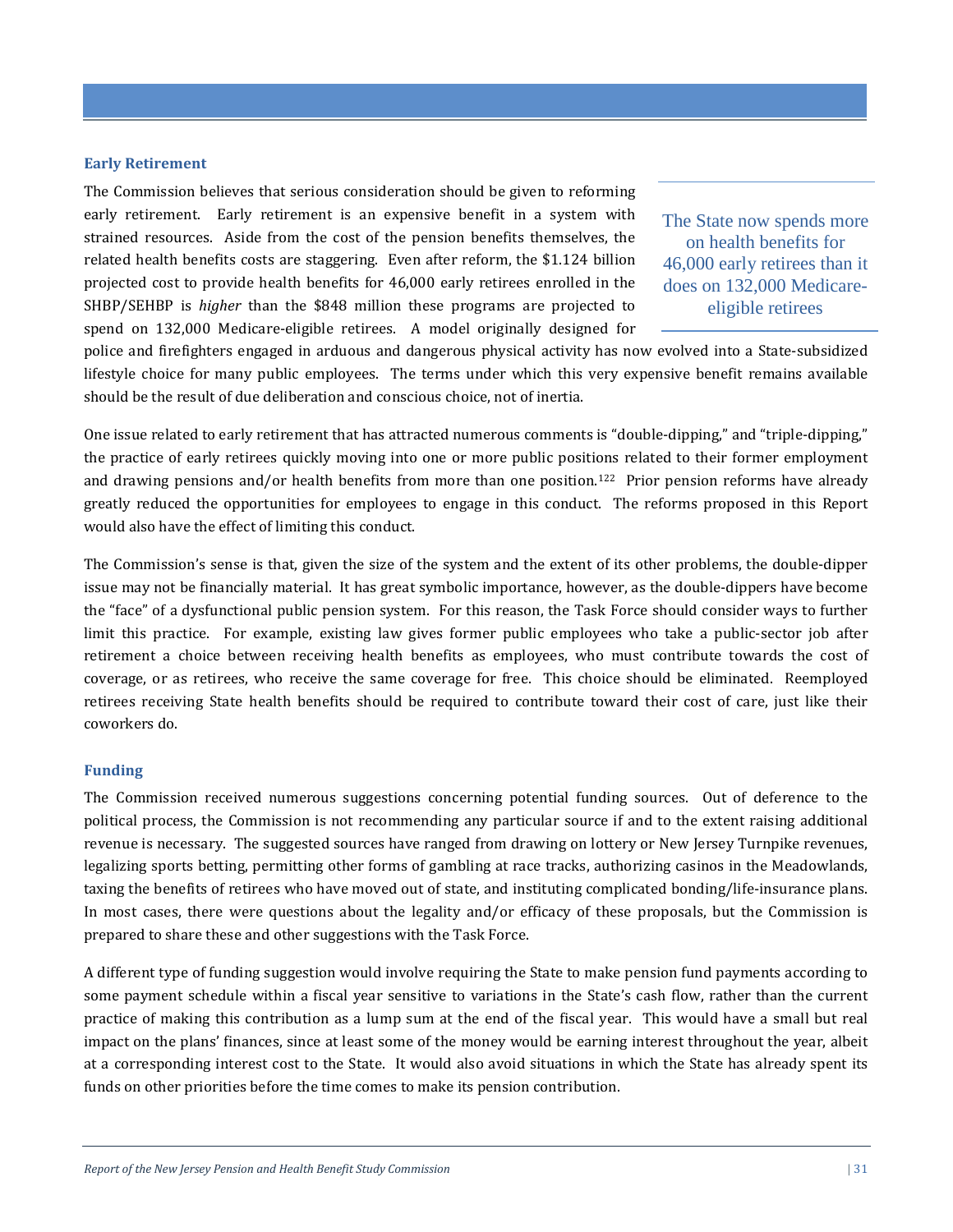## **Constitutional Amendment Considerations**

While the New Jersey Constitution is far more amenable than its federal counterpart to amendment to address practical problems of this magnitude,[123](#page-51-39) the amendment process is still a tool best reserved for situations in which there is no other adequate option. The Commission believes that this is such a case.

In theory, it should be possible, without a constitutional amendment, to modify some benefits as to which protection is claimed. Some benefit claims may not even be contractual in nature and thus would not be subject to Contracts Clause protection. Even if certain rights are deemed contractual, some changes might not be sufficiently substantial to be legally actionable. And even where a protection is deemed contractual and a change is considered substantial, the State and federal constitutional Contracts Clauses do not function as absolute prohibitions. Due to its overarching duty to protect the public, the State may substantially impair a contractual relationship so long as the impairment serves a significant and legitimate public purpose and is not based on unreasonable conditions or is otherwise unrelated to appropriate governmental objectives.[124](#page-51-0)

The problem with attempting to adjust benefits within the context of a Contracts Clause analysis is that it requires litigation involving unpredictable, fact-intensive, time-consuming judicial balancing and the involvement of the courts in the most political of decisions: the allocation of State resources through the appropriations process. Courts that have considered Chapter 78-related Contract Clause claims to date<sup>[125](#page-51-24)</sup> have conducted their analysis of whether an impairment is justified on a short-term, even on a year-by-year, basis. A retirement system cannot be run with this degree of perpetual uncertainty. One of the reasons cited by Fitch for maintaining a "Negative Outlook" on its already low "A" rating for New Jersey's bonds is the risk that litigation will defer or dilute reforms.<sup>[126](#page-51-28)</sup>

Even if successful, however, litigation cannot lead to an optimal solution. In the Commission's discussions with stakeholders, it has become clear that any viable political resolution of this crisis requires putting in place a means to compel State pension funding. At the same time, that obligation has to be defined so as to be sustainable. The existing benefits are not. A constitutional amendment would permit these trade-offs to be made with precision. Litigation is a blunt instrument that cannot accomplish this kind of fine tuning.

A constitutional amendment would also have greater political legitimacy. By design, the New Jersey Constitution, unlike the constitutions of some other states, does *not* provide constitutional protection to public employee benefits. The Legislature's efforts to create the equivalent of this by, for example, conferring "nonforfeitable rights," have been attempts to do indirectly something that the people declined to do when they voted in favor of the 1947 Constitution. There are strong arguments that some degree of protection is appropriate, but the means of providing that protection, including the modification of existing benefits that is necessary to make that protection practicable, involve sovereign powers vested in the people as a whole. Given its potential, the necessity of paring back existing benefits, and the limitations of other alternatives, the Commission believes that effecting reforms within the context of an enabling constitutional amendment is preferable.

## **Periodic Reconsideration of Reforms**

Finally, the Task Force should consider including in the final form of this solution a mechanism for evaluating its effectiveness after implementation. This process will have many moving pieces, and it would be unrealistic to expect every issue to be resolved exactly right the first time. A three-year review, particularly of the portions of the system remaining under State control, would provide an opportunity to refine the approach in the light of experience.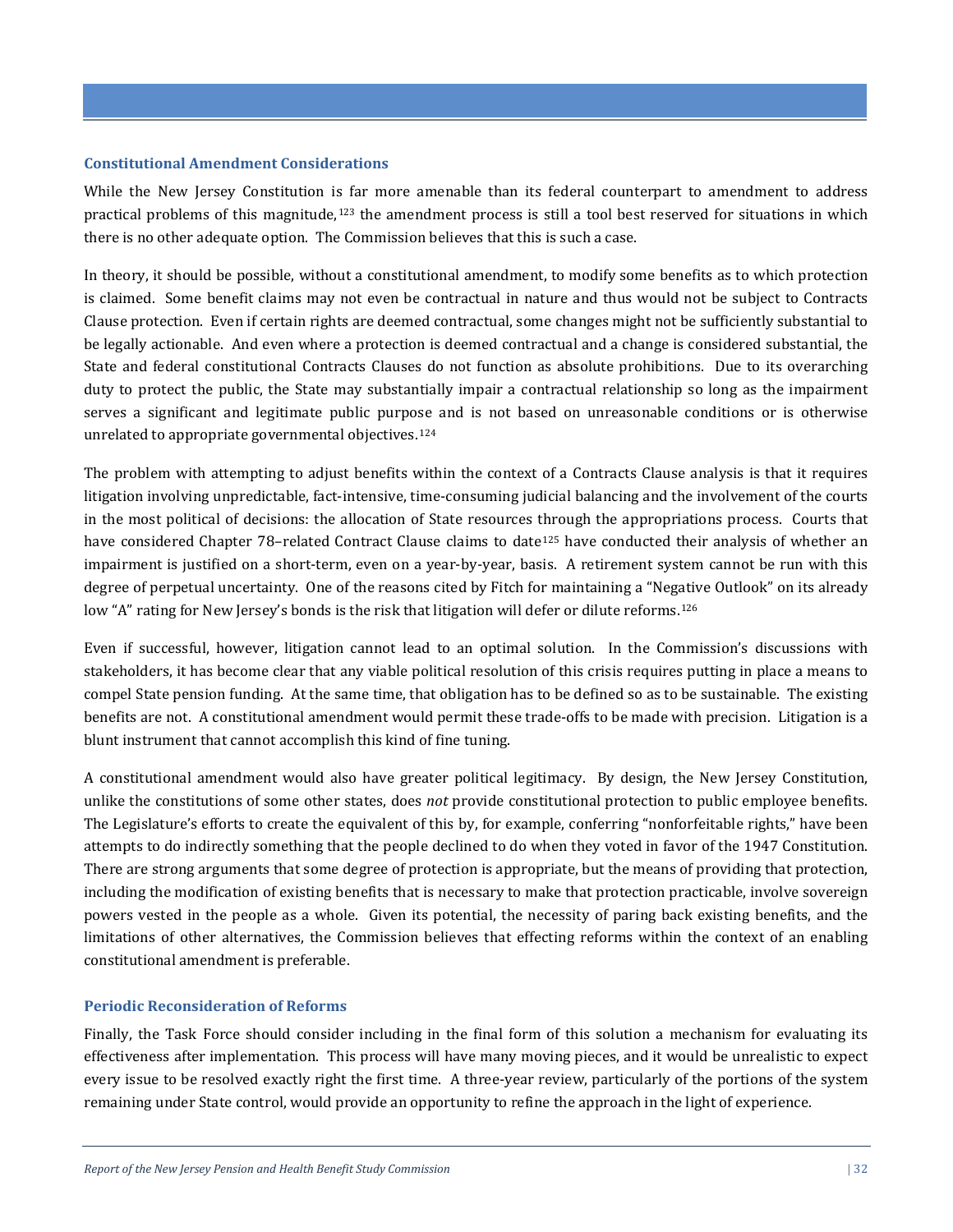# <span id="page-33-0"></span>**VI. CONCLUSION**

The State now stands at a crossroads and must choose one of two paths. The first is the road to ruin. It leads to a future of either crushing tax increases or draconian benefit cuts *plus* crushing tax increases.

The second path is one that leads to a more sustainable future. Because a situation as dire as the present one can only be solved through collective effort, we have not hesitated to propose a solution that requires collaboration. Our discussions with NJEA and others have encouraged us that such collaboration is possible. Reducing both pension and health benefits, despite potential claims by affected employees, and committing the State to a certain funding obligation are only possible if all stakeholders agree to move beyond the past and focus on putting in place the best solution going forward. This Report is a first step. The work of the

Effective reform *now* can avoid a future of choices between crushing tax increases or draconian benefit cuts *plus* crushing tax increases

Implementation Task Force will be the next step. Adoption of the statutory and constitutional provisions that will be necessary to implement this solution will require still bigger steps. These steps, however, will lead to a result that provides public-sector employees with secure retirement and quality health benefits at a cost within the means of the State's already hard-pressed taxpayers.

Finally, as with any set of recommendations by a Commission, the proposal outlined in this Report represents numerous trade-offs and compromises with respect to accommodating different priorities, ensuring fairness to various stakeholders, and balancing a "perfect" solution with difficulty (or ease) of execution and the need for consensus. Individual Commission members might strike these balances slightly differently if asked to define their own optimal proposed solution but have put personal preferences aside to formulate an approach that can be embraced by all. The Commission urges the people of the State and their elected representatives to proceed with the same resolve and dedication to practical compromise and to move quickly before the growing gap becomes too wide to bridge.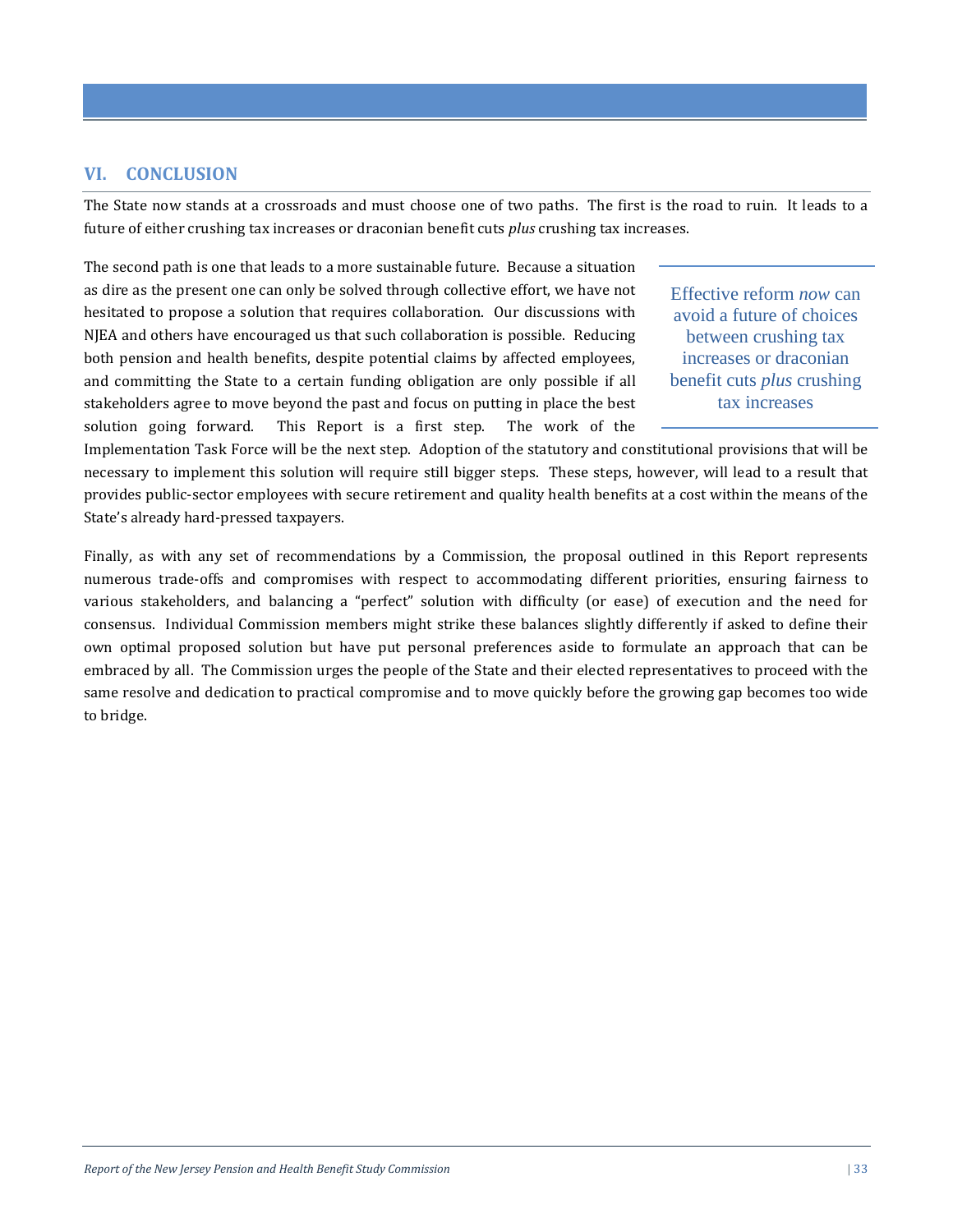## <span id="page-34-0"></span>**ACKNOWLEDGEMENTS**

.

The Commission wishes to acknowledge and thank many individuals and organizations for their assistance and support in preparing this Report. Matthew King served as the Commission's Executive Director and his financial acumen and energy were invaluable to the Commission. Drinker Biddle & Reath, LLP, led by George H. Kendall, Kenneth J. Wilbur and Thomas F. Campion, served as the Commission's Special Counsel and provided advice to the Commission on numerous issues and diligently assisted the Commission in the research and preparation of this Report. The Governor's Office, the Department of Treasury and the Attorney General's Office provided the Commission with all information requested and spent a great deal of time responding to questions and requests for further information. In particular, Jennifer Duffy, Chief of Staff at the Department of Treasury, was the Commission's primary liaison with the State and was unfailingly very responsive, very professional and a pleasure to work with. The Commission also consulted with and relied extensively on reports and other materials provided by the State's health benefits consultant, Aon Consulting, and pension actuaries, Milliman and Buck Consultants. Edward A. Hartnett, The Richard J. Hughes Professor of Law at Seton Hall Law School, provided the Commission with advice on State and federal constitutional law issues. Finally, the Commission consulted with and received comments from numerous stakeholders and experts on pension and health benefits and is very grateful for the advice provided by all interested parties.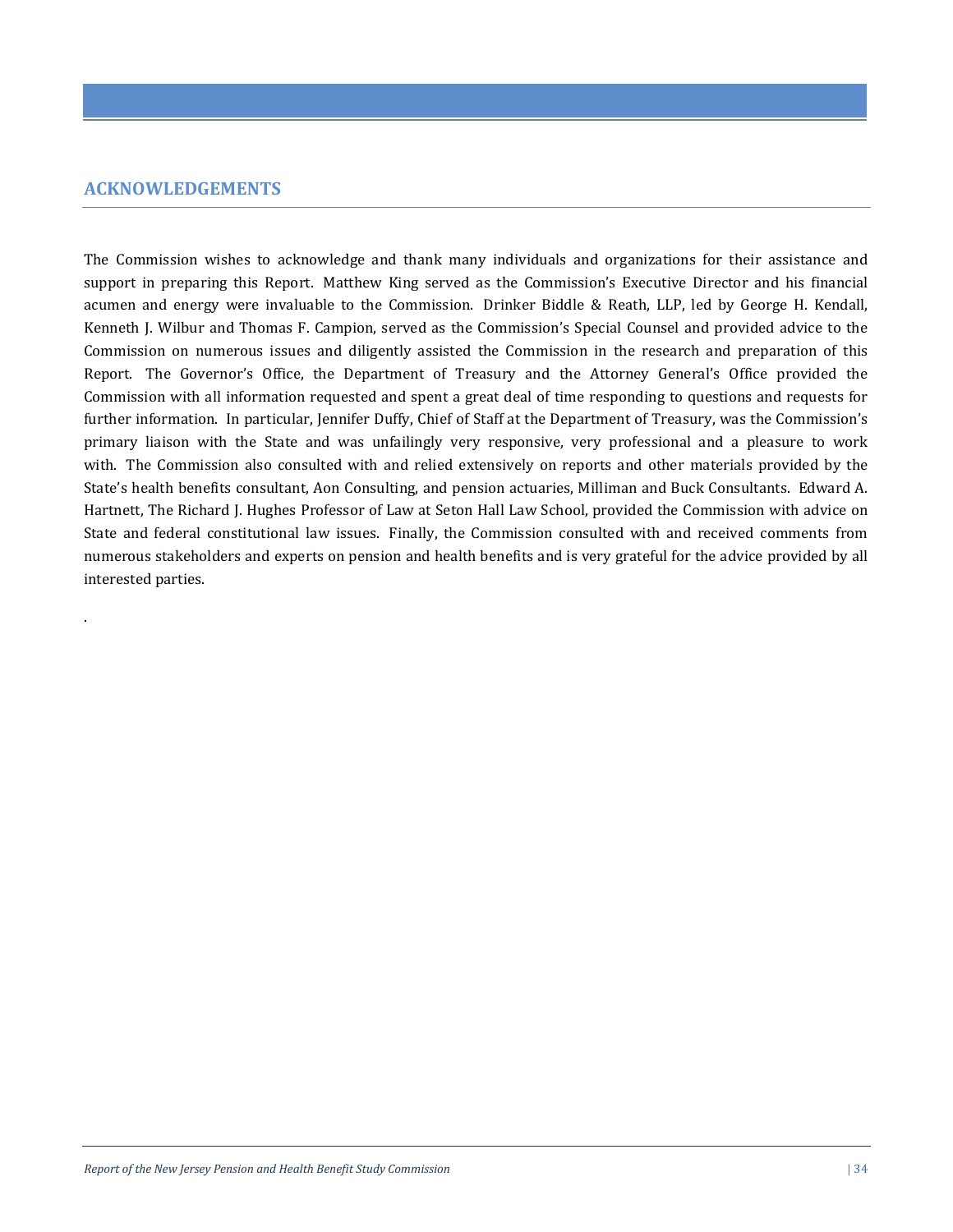## <span id="page-35-0"></span>**Commission Members**

## **Thomas J. Healey, Partner, Healey Development LLC**

Tom Healey is coordinating the work of the Study Commission. He is a Senior Fellow at Harvard University's John F. Kennedy School of Government, where he taught a course in Financial Institutions and Markets. In 2010 he received the Mossavar-Rahmani Center for Business and Government's Distinguished Service Award. He is a retired partner of Goldman, Sachs & Co. While at Goldman Sachs, he created the Pension Services group, the first of its kind in financial services, which services the top 100 leading Pension and Endowment Clients globally. Tom also chaired Goldman Sachs's own Pension Plan and served as CIO of the Central States Teamsters Pension Plan. Prior to joining Goldman Sachs, he served as Assistant Secretary of the US Treasury for Domestic Finance under President Ronald Reagan. Tom is a chartered financial analyst, and he graduated from Georgetown University and Harvard Business School.

## **Margaret S. Berger, FSA, EA, FCA, Principal, Mercer**

Margaret Berger is a consulting actuary and Principal in Mercer's Retirement Practice. She manages actuarial project teams and provides actuarial consulting on defined benefit plans, nonqualified plans, and retiree medical and life insurance plans. Based in Princeton, Margaret is also a member of Mercer's Actuarial Resource Network, which helps consultants solve complex technical actuarial problems and recommends and implements pension valuation standards throughout the firm. Margaret has 24 years of experience consulting in the area of retirement benefits. She has helped clients on a wide range of assignments, such as performing annual actuarial valuations of pension and post-retirement welfare plans, including the review and development of actuarial assumptions and methods, preparing financial statement footnote disclosure information, and designing and redesigning retirement benefits. Margaret is a member of the American Academy of Actuaries Pension Committee and the Actuarial Standards Board Pension Committee. Margaret received a BA in Mathematics from Yale University. She is an Enrolled Actuary, a Fellow of the Society of Actuaries, and a Fellow of the Conference of Consulting Actuaries.

## **Tom Byrne, Managing Member, Byrne Asset Management LLC**

Tom Byrne is managing member of Byrne Asset Management LLC in Princeton, an investment advisory firm that manages \$150 million for a variety of clients. In the 1990s and before, he worked at two major New York law firms and later in the securities industry in Manhattan. He has served in a number of volunteer and nonprofit capacities as well. He is currently acting ++chairman of the New Jersey State Investment Council. He is also a trustee and treasurer of The Fund for New Jersey. Tom served as chairman of the New Jersey Democratic State Committee in 1994–97. He also served on the staff of The Presidential Task Force on Market Mechanisms, which reported to President Reagan on the causes of the 1987 stock market crash. He is a 1976 graduate of Princeton University's Woodrow Wilson School and has served on its graduate advisory board. He has a law degree from Fordham University.

## **Raymond G. Chambers**

Ray Chambers is a philanthropist and humanitarian who has directed most of his efforts toward helping children. Ray serves as chairman of the MCJ Amelior Foundation. Formerly, he was the Chairman of Wesray Capital and began his career as a CPA with PriceWaterhouseCoopers. He is the founding Chairman of the Points of Light Foundation and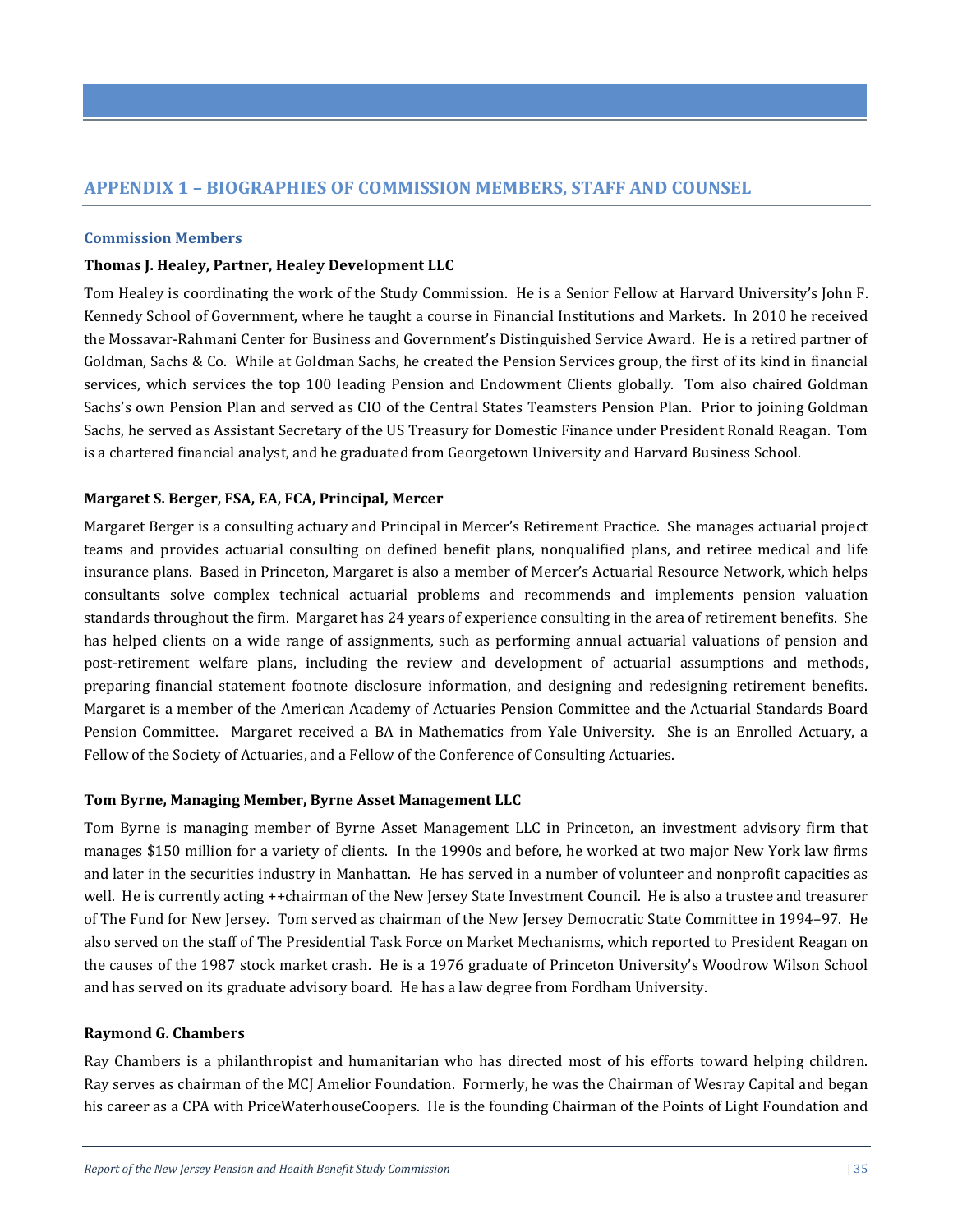cofounder, with Colin Powell, of America's Promise – Alliance for Youth. He also cofounded the National Mentoring Partnership and the Millennium Promise Alliance. Ray is the Cofounder of Malaria No More. He is the Founding Chairman of the New Jersey Performing Arts Center.

## **Leonard W. Davis, CFO, Revelation Holdings, Inc.**

Len Davis has organized and managed private equity, technology, and natural resource companies. He has been the principal financial manager in a private equity company and has been the Chief Financial Officer to the lead investor of a natural resource company active in metals and energy. His experience spans a wide range of businesses, including private equity, investment banking, leveraged buyout, and M&A. His management experience includes due diligence on acquisition investments, acquisition and exit strategy, and investment analysis. Before entering private equity, Len was a CPA in public practice at Price Waterhouse, LLP ("PW") in New York (now PriceWaterhouseCoopers), in their Personal Financial Services Group. He provided tax planning and general business advice to wealthy individuals and to their companies while at PW. Prior to joining PW, he was employed in the Private Banking Group of J.P. Morgan Services, Inc. He received his BS in Accounting from Spring Garden College.

## **Carl A. Hess, FSA, CERA, Managing Director, Towers Watson**

Carl Hess has served as Managing Director, The Americas of Towers Watson since February 1, 2014, and is a member of the firm's Executive Committee. Prior to that, he served as the Managing Director of Towers Watson's investment business since January 1, 2010. Before that, he worked in a variety of roles over 20 years at Watson Wyatt, lastly as Global Practice Director of Watson Wyatt's investment business. Carl is a fellow of the Society of Actuaries and of the Conference of Consulting Actuaries and is a Chartered Enterprise Risk Analyst. He has a BA *cum laude* in Logic and Language from Yale University and is a director of HLC Holdings and its subsidiaries and affiliates.

## **Ethan Kra, Ph.D., FSA, EA, CERA, Ethan E. Kra Actuarial Services**

Dr. Ethan Kra is an independent and highly respected consulting actuary. Previously, he was a Senior Partner and Chief Actuary-Retirement of Mercer. He specializes in analyzing the economic and accounting implications of financing strategies and vehicles for employee and executive benefits. For over 17 years, he chaired Mercer's Actuarial Resource Network, a committee of the senior technical actuaries throughout the United States. Ethan is a Fellow of the Society of Actuaries, a Member of the American Academy of Actuaries, a Fellow of the Conference of Consulting Actuaries, a Member of ASPPA, an Enrolled Actuary, and a Chartered Enterprise Risk Analyst. He has served on the American Academy of Actuaries Board of Directors, as its Vice President, Pensions, and as Chair of its Pension Practice Council. He is a *summa cum laude* graduate of Yale University, where he earned his BA in Mathematics and was elected to Phi Beta Kappa. He holds MA and PhD degrees in Mathematics from Yale University, where he was both a Woodrow Wilson Fellow and a National Science Fellow.

## **Kenneth F. Kunzman, Partner, Connell Foley**

Kenneth F. Kunzman was Chairman of the Connell Foley Executive Committee from 1995 to 2002. He has been a partner in the firm since 1968 and has been responsible for a variety of areas of law. Ken is a graduate of The College of the Holy Cross and Fordham University Law School. He is Chairman of the Board of the Bonner Foundation, former Chairman of the District Ethics Committee, Trustee Emeritus of Caldwell College, former Trustee of St. Peter's Prep, and Cochairman Emeritus of the Seton Hall University Pirate Blue Fund. He served as Captain, US Air Force from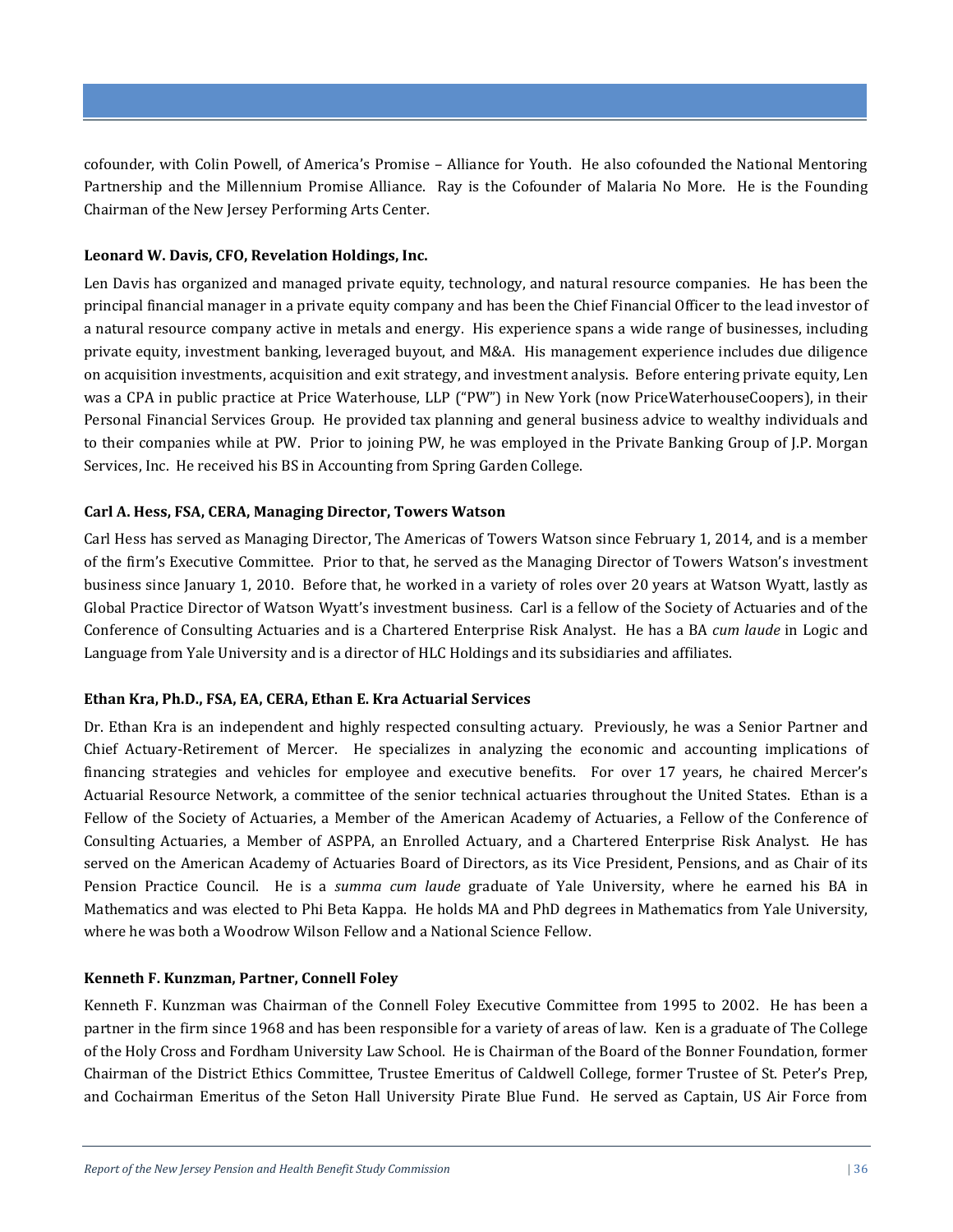1962–1965. Since 1978, Ken has been Co-counsel of the Pension and Welfare Funds for Locals 472 and 172 Heavy and General Laborers Fund of New Jersey. He has been elected to the Super Lawyers and Best Lawyers of America since inception.

## **Lawrence J. Sher, Partner, October Three**

Lawrence J. Sher is a partner, consulting actuary, and member of the Senior Leadership Team at October Three, which is a full-service actuarial, consulting, and technology firm that is a leading force behind the reemergence of defined benefit plans across the country. With over 35 years of consulting experience, Larry has served as chief actuary at other leading consulting firms, has frequently advised government officials on retirement issues, and has been a speaker at numerous professional and industry conferences. As a nationally recognized expert on cash balance and other hybrid pension plans, he is a highly sought-after consultant and advisor to retirement plan sponsors. In addition, he provides critical support as a consulting and testifying expert in disputes related to cash balance plans and other retirement programs. Larry is a Fellow of the Society of Actuaries (FSA), a Fellow of the Conference of Consulting Actuaries (FCA), a member of the American Academy of Actuaries (MAAA), and an Enrolled Actuary (EA) under ERISA. He has been a Board Member and Vice-Chair of the Actuarial Standard Board, a Board Member of the American Academy of Actuaries and of the Conference of Consulting Actuaries, and he was recently President of the Conference of Consulting Actuaries.

## **Raj Tatta, Retired Senior Partner, PricewaterhouseCoopers LLP**

During his 30-year career at PricewaterhouseCoopers LLP, Raj Tatta served some of the firm's largest global clients and managed different businesses, including serving as the partner-in-charge of Europe for the US Tax practice. Raj took early retirement from PwC to volunteer for organizations focused on the mentoring and development of innercity youth, such as the Big Brothers Big Sisters and the All Stars Project. Raj has also been involved in global health issues: he was part of the senior leadership team charged with restructuring the Geneva-based Global Fund to Fight AIDS, Tuberculosis and Malaria; and more recently, he assisted the UN Secretary General's Special Envoy for Financing the Health Millennium Development Goals. Raj serves on a few corporate and volunteer boards, including as President of the Park Avenue Club in Florham Park, which benefits 10 local charities. Raj holds CPA and MBA qualifications.

#### **Staff**

## **Matthew W. King**

Matthew W. King is a private investor who volunteered to function as the Commission's Executive Director. Previously, he was a Director at Kohlberg, Kravis, Roberts and Co. as well as at KKR Capstone, where he focused on building new lines of business for KKR, on due diligence on new investments, and on improving the operating performance of KKR's portfolio companies. He previously served on the Board of Directors for Sealy Corporation and on that of Corporate Capital Trust. He received a BS *summa cum laude* from North Carolina State University in Mechanical Engineering and Economics.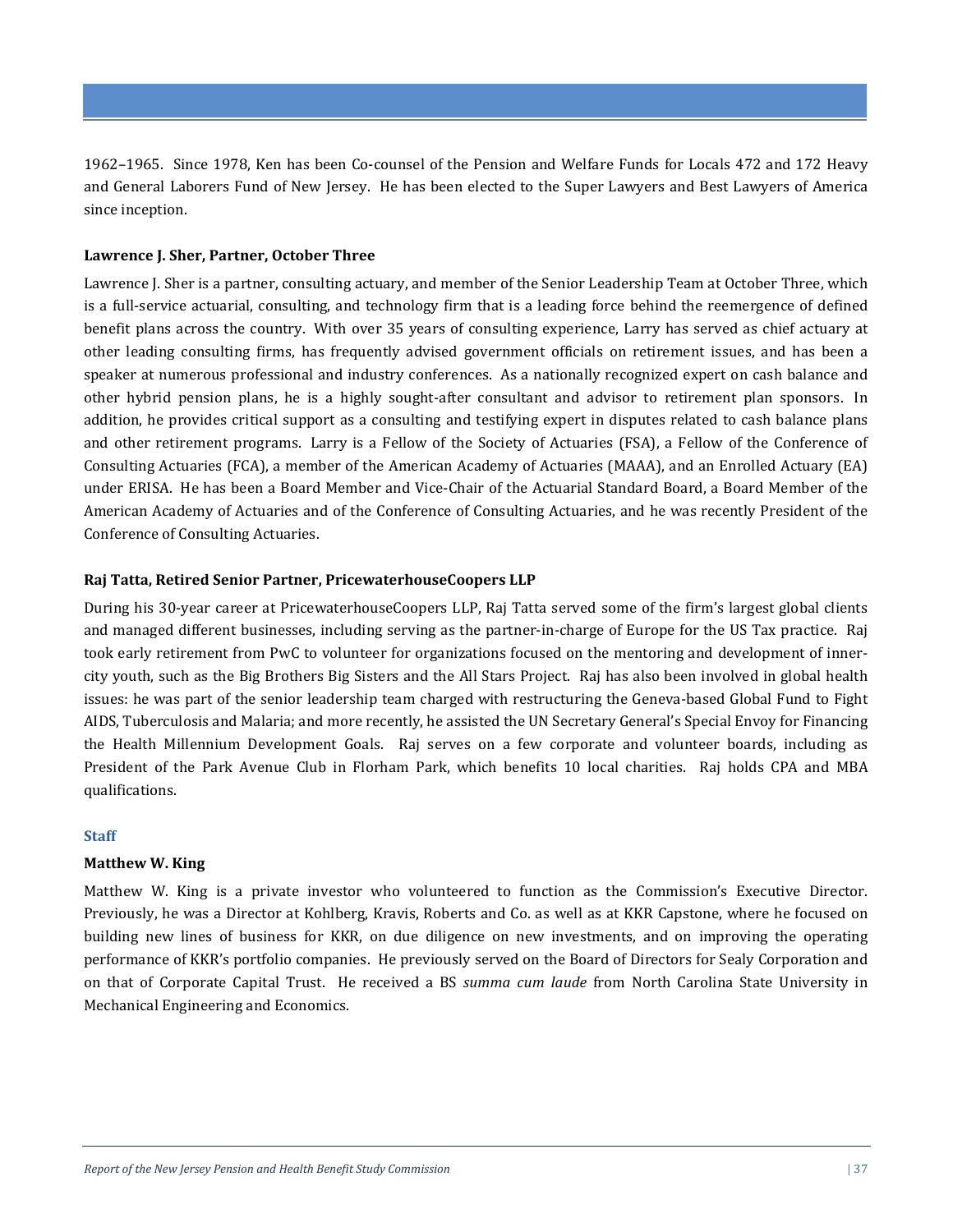## **Special Counsel**

## **George H. Kendall, Partner, Drinker Biddle & Reath LLP**

George H. Kendall is a partner in Drinker Biddle & Reath LLP's Florham Park, New Jersey office. George serves as the Vice Chair of Drinker Biddle's Health Care Practice Group. He represents hospitals; hospital systems; home health agencies; physician groups; and pharmaceutical, medical device, and medical equipment companies in a broad range of transactional and regulatory matters. George received his AB from Franklin & Marshall College and his JD from the Villanova University School of Law. He has been recognized by Chambers USA as one of the top health care lawyers in New Jersey.

### **Kenneth J. Wilbur, Partner, Drinker Biddle & Reath LLP**

Kenneth J. Wilbur is a partner at Drinker Biddle & Reath LLP's Florham Park, New Jersey office. He represents a variety of life science and real estate clients in commercial, products liability, and appellate litigation. He received a BA *summa cum laude* from Lehigh University and a JD *cum laude* from the University of Pennsylvania School of Law, and he clerked for the Hon. Alan B. Handler, Associate Justice, Supreme Court of New Jersey.

#### **Thomas F. Campion, Partner, Drinker Biddle & Reath LLP**

Thomas F. Campion is a partner at Drinker Biddle & Reath LLP's Florham Park, New Jersey office. He specializes fulltime in litigation at the trial and appellate levels for life science companies and other businesses and professions. He received his AB *egregia cum laude* from Fordham University and his LLB from Cornell Law School.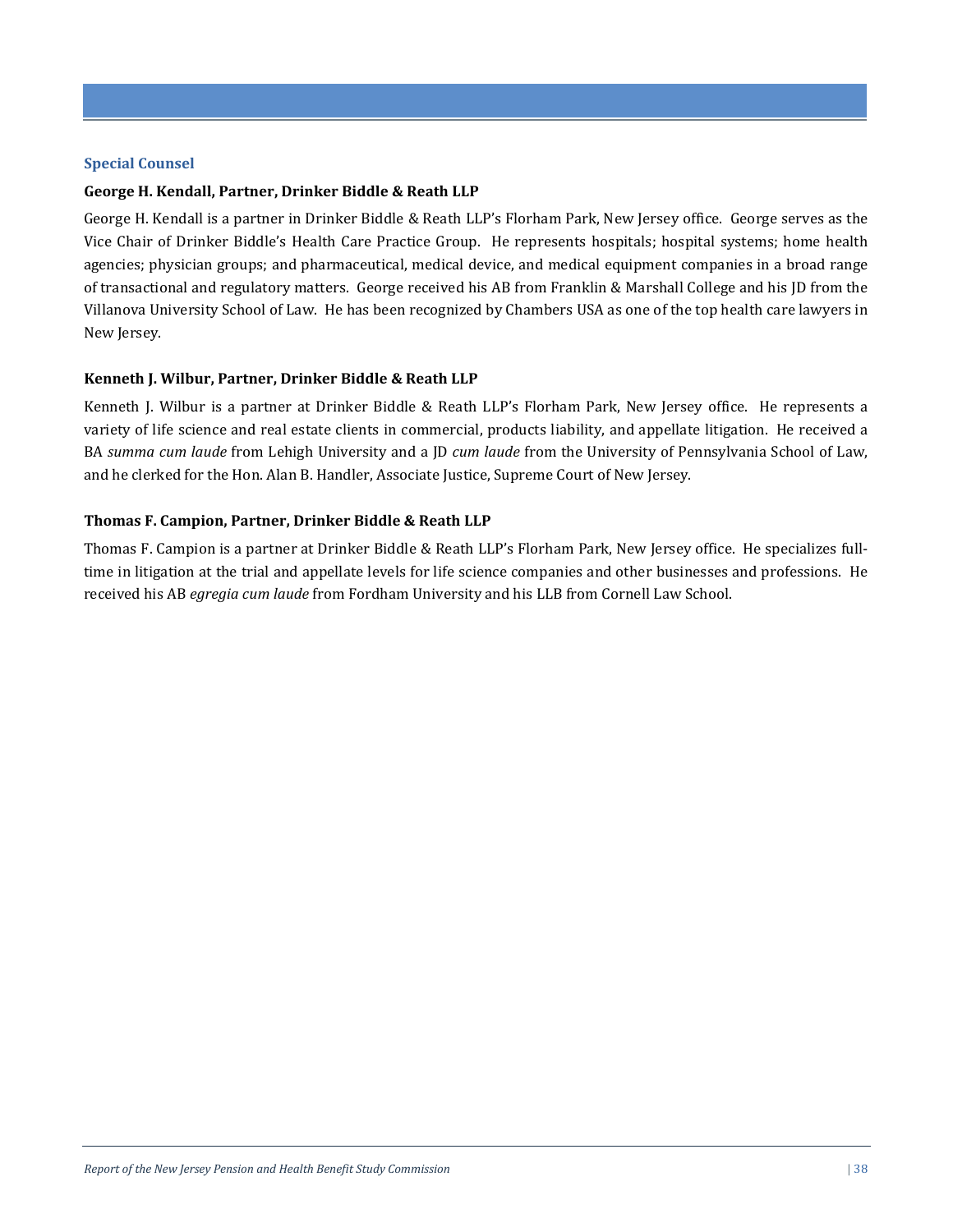# <span id="page-39-0"></span>**END NOTES**

<sup>1</sup> Except where context dictates otherwise, in this Report the term "employee" refers to both active employees and retirees.

 $2$  To put these figures in the context of the \$3 billion gap as of 2014 discussed in our Status Report, that gap, absent reform and with the same funding assumption that the State would continue in 2016 its 2014–2015 practice of paying health benefits expenses in full but only the "normal" portion of the statutory pension payment for that year, will increase to \$3.6 billion by 2016.

3This figure reflects approximately \$700 million in "normal" costs to fund new pension accruals and over \$2.9 billion toward amortizing the existing unfunded liability.

<sup>4</sup> Due to the focus of this Report on future funding, virtually all the figures in this Report are projections based on data from the State's Department of the Treasury ("Treasury") or from its consultants, or on calculations that the Commission has made on the basis of these projections. As is the case with all projections, these figures are subject to change. Furthermore, no inference should be drawn as to relative reliability of figures on the basis of the number of decimal places used. In general, figures in text are expressed to one decimal place for simplicity, while figures in tables are expressed to three decimal places to minimize the effects of rounding in calculations. The Commission believes that the figures that are used are sufficiently reliable for the planning context of this Report.

<sup>5</sup> State of New Jersey November 25, 2014, Supplement to Preliminary November 19, 2014, Bond Disclosure, I-1-1.

<sup>6</sup> The actuarial values had reflected average values over time compared to market values at a particular point in time.

<sup>7</sup> The GASB figures use discount rates as low as 4.29% for post-depletion date obligations in the New Jersey plans. The 2013 figures had used a 7.9% discount rate. A lower discount rate results in a higher present value of a future obligation.

<sup>8</sup> Teachers' Pension and Annuity Fund.

<sup>9</sup> GASB depletion dates are based on the assumption that future State contributions will be made at the level of the average of contributions over a period of years. This average is significantly (and arguably disproportionately) affected by funding shortfalls in recent years, thus skewing long-term projections.

<sup>10</sup> The Commission explored but did not resolve what would happen when a pension plan runs out of money. The legal and financial uncertainties of this nightmare scenario are considerable. The process may not play out in the simple form of retirees exhausting plan assets, leaving nothing for current employees. It is possible that existing employees may have a claim to at least their own contributions, with some interest, meaning the plans would never completely run out of funds as long as employees make contributions. If the employee contributions are reserved, however, the plans would cease to be able to pay retiree benefits in full long before what would be the case if retirees could tap the last dollar of plan assets. All that can be said for sure is that while the timing and sequence of events in a pension plan's death are uncertain, they would be painful and contentious.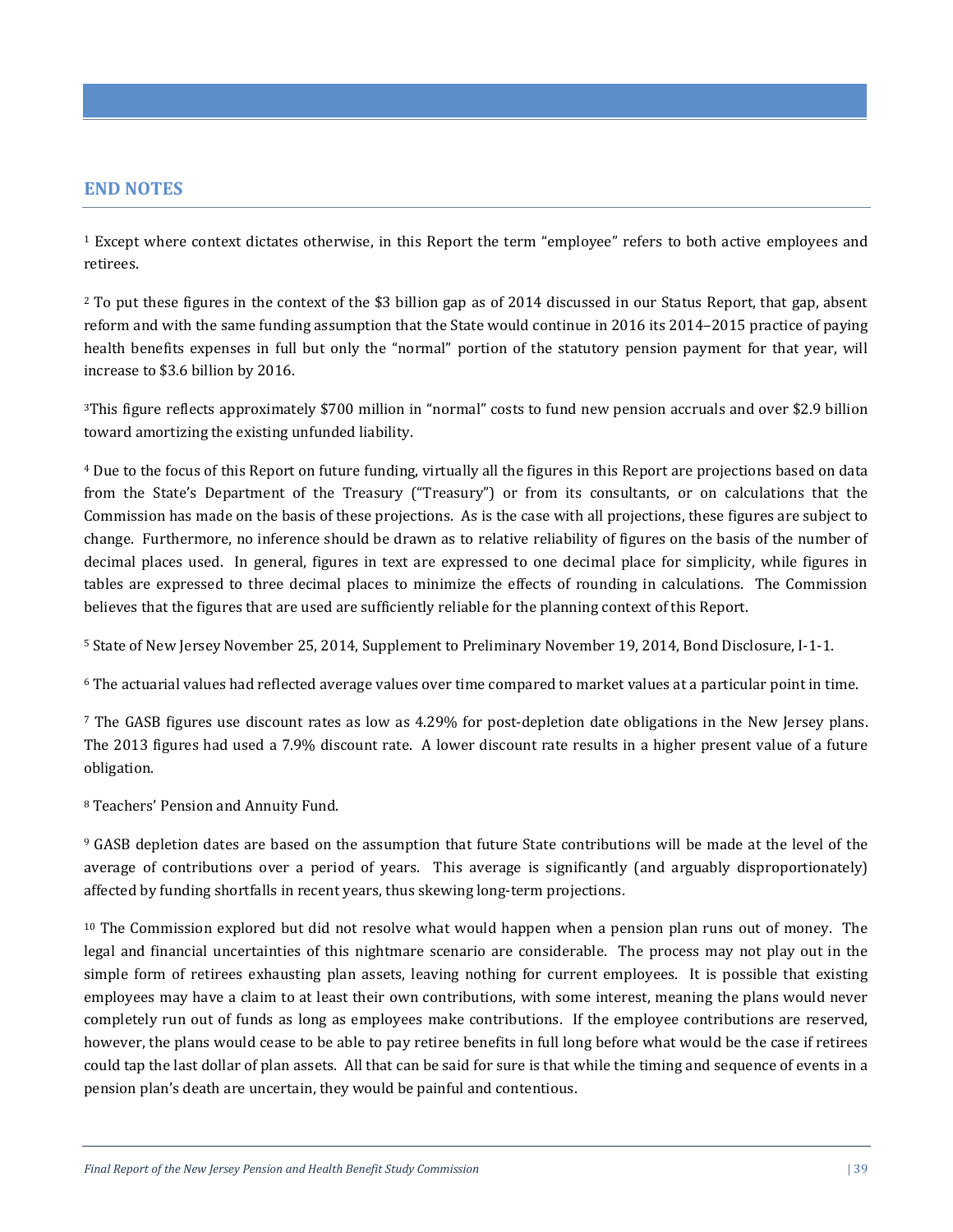<span id="page-40-10"></span>11 Public Employees' Retirement System.

<span id="page-40-11"></span><sup>12</sup> Judicial Retirement System.

<span id="page-40-12"></span><span id="page-40-0"></span><sup>13</sup> State of New Jersey November 25, 2014, Supplement to Preliminary November 19, 2014, Bond Disclosure, I-1-1.

<span id="page-40-13"></span><span id="page-40-1"></span><sup>14</sup> The Pew Charitable Trusts and the MacArthur Foundation, *State Employee Health Plan Spending Report* (August 2014) ("Pew Report"), pp. 2, 38 available at:

<http://www.pewtrusts.org/~/media/Assets/2014/08/StateEmployeeHealthCareReportSeptemberUpdate.pdf>

<span id="page-40-14"></span><sup>15</sup> The lower figure for 2014 reported in our Status Report did not reflect Medicare Part B reimbursement expenses.

<span id="page-40-15"></span><span id="page-40-2"></span><sup>16</sup> Aon Data.

<span id="page-40-16"></span><span id="page-40-3"></span><sup>17</sup> High health benefit and pension costs manifest themselves differently. Health benefits are funded through annual premiums that must be paid from current expenses. There is no prefunding to create a pool of assets that can be drawn on in lean years. The only options are to pay the premiums or deny employees health coverage. Pensions, on the other hand are prefunded and, therefore, "required" contributions can be deferred without immediate adverse consequences. As a result of having "first call" on available funding, increased health benefit costs ultimately manifest themselves in the form of increased pension funding deficits.

<span id="page-40-17"></span><sup>18</sup> *See* Table IX and related text, *infra*.

<span id="page-40-5"></span><span id="page-40-4"></span><sup>19</sup> For example, the GASB figures do not directly affect how the annual required contributions to the pension plans are calculated. *See* State of New Jersey November 25, 2014, Supplement to Preliminary November 19, 2014 Bond Disclosure, I-1-1.

<span id="page-40-7"></span><span id="page-40-6"></span> $20$  A potential source of confusion in discussing budget projections is that the State runs on a fiscal year ("FY") from July 1 to June 30, so FY 2017 actually begins on July 1, 2016. An additional potential source of confusion is that data on health benefits is kept on the basis of plan years ("PY") which begin on January 1 of the year in question, when new plan terms typically go into effect. The Commission assumes that the proposed health benefit reforms would go into effect on January 1, 2016 (technically in FY 2016), the start of the first plan year after the constitutional amendment enabling the reforms would be adopted. Similarly, the funding schedule for the new frozen pension plans would go into effect on July 1, 2016 (technically in FY 2017), the first year for which additional pension funding could be budgeted after approval of the constitutional amendment.

<span id="page-40-9"></span><span id="page-40-8"></span><sup>21</sup> \$35.5 billion would reflect a 3% increase from FY 2015 levels. FY 2016 budget figures were not available at the time of issuance of this Report.

<sup>22</sup> Arguably, the roots of the current crisis date back to the 1987 decision to tap what was then perceived to be a surplus in TPAF to provide free health benefits for education retirees.

<sup>23</sup> The "employee entities" holding the plans may have to be structured as "government plans" to comply with ERISA and other regulatory requirements and tax considerations. In this Report, "employee entities" refers to plan structures that satisfy these requirements while providing employees with the greatest permissible degree of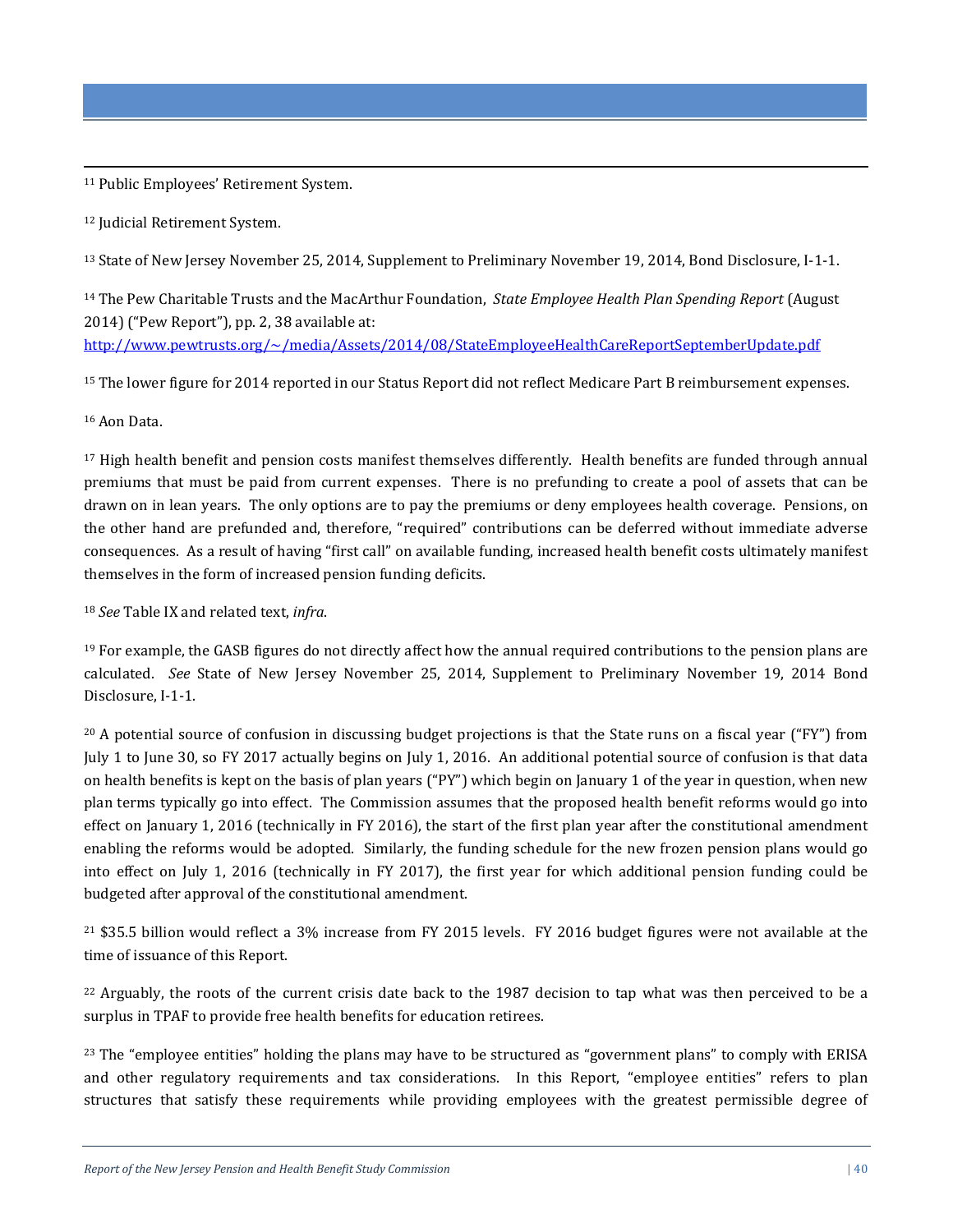j ownership and control over the assets and liabilities of the plans. Determining the exact form of entity that would satisfy these requirements will be one of the tasks to be undertaken by the Implementation Task Force discussed in this Report.

<span id="page-41-5"></span><sup>24</sup> *See* note 2,3.

<sup>25</sup> Assuming one possible payment schedule of an initial \$2.6 billion payment increasing by 3% annually for three years and 4% thereafter.

<sup>26</sup> Aon Data.

<sup>27</sup> Commission estimate derived from Treasury Data of State pensionable payroll of \$5.775 billion.

<sup>28</sup> The State is responsible for the health benefits costs of its own employees and retirees and for the health benefits costs of education retirees.

<sup>29</sup> Aon Data.

<sup>30</sup> Aon Data.

 $31$  Just as the State is responsible for health benefits for education retirees, it is also responsible for the pension benefits for active and retired education employees.

<span id="page-41-0"></span><sup>32</sup> Treasury Data for 2015.

<sup>33</sup> Commission estimate derived from Treasury and Aon Data.

<span id="page-41-1"></span><sup>34</sup> *See* Tables III, IV.

<sup>35</sup> Treasury Data.

<sup>36</sup> [http://www.state.nj.us/treasury/omb/publications/14bib/BIB.pdf,](http://www.state.nj.us/treasury/omb/publications/14bib/BIB.pdf) p. 69

<sup>37</sup> Assumes that an average of \$50,000 per 16,000 millionaires would raise \$800 million. Raising the remaining \$2.845 billion through income tax would involve increasing the current \$12.6 billion income tax revenues by 22.6%.

<span id="page-41-2"></span><sup>38</sup> Assuming \$1.555 billion total 2016 cost for active State employee health benefits, reducing this figure by 60% (the actuarial value of a Bronze-level plan) and taking from this the current 18% average employee contribution would result in a net State expense for providing Bronze coverage to employees of \$962 million, a \$593 million savings.

<span id="page-41-3"></span><sup>39</sup> Because these employees essentially self-fund their benefits, the immediate impact on the statutory pension payment of eliminating retirement benefits for new employees would be negligible.

<span id="page-41-4"></span><sup>40</sup> This assumes that income tax revenues could be used for this purpose, despite the constitutional dedication of income tax revenues to property tax relief. Current income tax revenues are \$12.6 billion. Raising an additional \$3.645 billion would require total income tax revenues of \$16.25 billion, a 29% overall increase. This is an average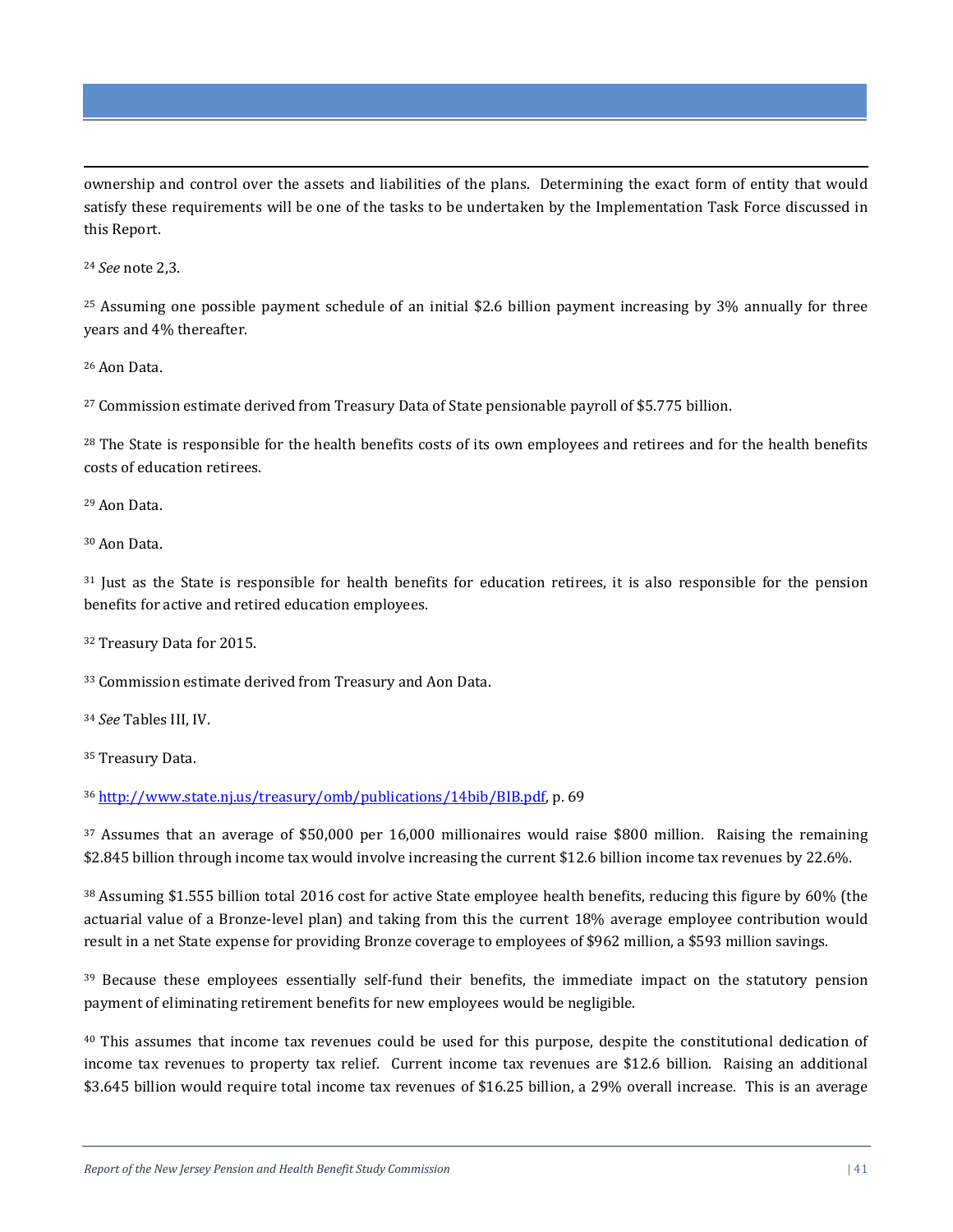j increase, as many filers pay little if any income tax. The corresponding figure for a \$3.052 billion increase would be a 24% increase.

<sup>41</sup> See notes 14, 15.

<span id="page-42-0"></span><sup>42</sup> New Jersey's current 7.0% sales tax raises \$8.4 billion. For it to raise an additional \$3.645 billion, or \$12.045 billion in total, the sales tax would have to increase to 10% on the same sales, although it is unlikely that sales would stay constant given that New Jersey's current sales tax already compares unfavorably to rates in neighboring Delaware (0%) and Pennsylvania (6%). A 10% sales tax would compare unfavorably to the 8.875% rate in Manhattan. The corresponding figure for a \$3.052 billion increase would be 9.54%.

<span id="page-42-3"></span><span id="page-42-2"></span><span id="page-42-1"></span><sup>43</sup> Raising \$3.645 billion through a millionaires' tax—a proposal frequently made to the Commission—would result in an annual tax *increase* of over \$228,062 for each affected taxpayer with reported income in excess of \$1 million, based on 16,000 filed returns for FY 2013. The corresponding figure for a \$3.052 billion increase would be a \$190,750 increase per millionaire.

<span id="page-42-4"></span><sup>44</sup> Assuming 87% of the State's \$33 billion budget is dedicated, the remaining balance is \$4.3 billion.

<span id="page-42-6"></span><span id="page-42-5"></span><sup>45</sup> *Burgos v. State of New Jersey*, Docket No. L-1267-14 (Law Div., Mercer County). *Burgos* seeks to require the State to ramp up to full payment of the existing benefits by 2018.

<span id="page-42-7"></span><sup>46</sup> The cost of living adjustments (COLAs) at issue in *Berg v. Christie*, 436 N.J. Super. 220, 241 (App. Div. 2014) are not funded by the existing plan and would not be preserved or restored under the Commission's proposal.

<span id="page-42-8"></span> $47$  Figures reflect pensionable salary figures for 2013, the most recent figures available. 2016 figures are not expected to be materially different for the purposes of this Report.

<sup>48</sup> "Actuarial value" is the average percentage of the cost of essential benefits paid for by the plan, as opposed to outof-pocket costs paid by the covered individual. This statistic reflects the *value* of coverage provided by a plan, not the details of plan design. The actuarial value of a specific plan depends on its mixture of copays, deductibles, exclusions and other provisions. Plans can reach the same actuarial value in different ways that are tailored to be more responsive to particular groups of insureds.

<sup>49</sup> Aon Data. *See also* [http://www.pwc.com/us/en/health-industries/health-research-institute/assets/pwc-hri](http://www.pwc.com/us/en/health-industries/health-research-institute/assets/pwc-hri-health-insurance-premium.pdf)[health-insurance-premium.pdf](http://www.pwc.com/us/en/health-industries/health-research-institute/assets/pwc-hri-health-insurance-premium.pdf)

<sup>50</sup> The 2014 Towers Watson NBGH Employer Survey on Purchasing Value in Health Care found that for the average \$12,535 premium, employees paid an average of \$2,975, or 24%. [http://www.towerswatson.com/en-US/Insights/IC-](http://www.towerswatson.com/en-US/Insights/IC-Types/Survey-Research-Results/2014/05/full-report-towers-watson-nbgh-2013-2014-employer-survey-on-purchasing-value-in-health-care)[Types/Survey-Research-Results/2014/05/full-report-towers-watson-nbgh-2013-2014-employer-survey-on](http://www.towerswatson.com/en-US/Insights/IC-Types/Survey-Research-Results/2014/05/full-report-towers-watson-nbgh-2013-2014-employer-survey-on-purchasing-value-in-health-care)[purchasing-value-in-health-care](http://www.towerswatson.com/en-US/Insights/IC-Types/Survey-Research-Results/2014/05/full-report-towers-watson-nbgh-2013-2014-employer-survey-on-purchasing-value-in-health-care)

<sup>51</sup> Even while substantially underpaying education pension funding obligations, in 2014 the State paid approximately \$1.3 billion for local education employees' pension benefits and retiree health benefits, and another \$750 million for what otherwise would be local school districts' obligation to pay the employer Social Security contribution for local education employees.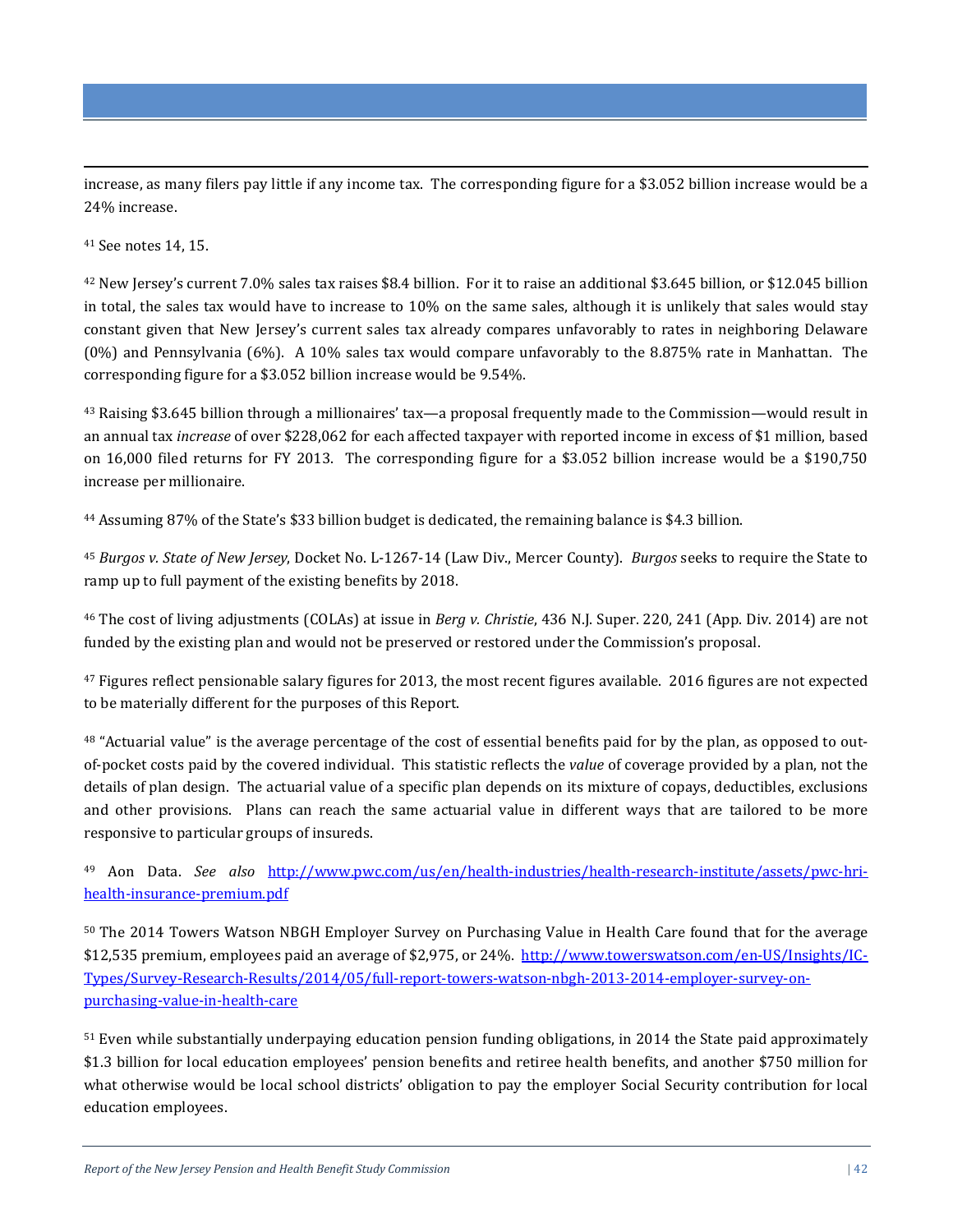52 The nonforfeitable rights statute, N.J.S.A. 43:3C-9.5(a), (b) lets vested employees have it both ways. They can claim the benefits of enhancement of pension benefits after their nonforfeitable rights attach, but they are exempt from any effort to reform those terms, even with respect to their future accrual of benefits.

<span id="page-43-7"></span><sup>53</sup> Chapter 78's suspension of COLAs is an exception, as this reform of a retirement (not necessarily pension) benefit was imposed on all employees and retirees without regard to length of service. The COLA reduction was immediately challenged in the *Berg* litigation, which threatened to negate the primary savings on which the reforms in Chapter 78 were premised.

<sup>54</sup> Depending on circumstances, responsibility for retiree and possibly for active employee health benefits could be transferred as well.

<sup>55</sup> The same concerns of ensuring compliance with ERISA and other tax and regulatory requirements that are applicable to the transfer of the existing plans would also apply to formation of the new retirement plans.

<sup>56</sup> Status Report pp. 3-5, 14, 31.

<sup>57</sup> Status Report, p. 15.

<sup>58</sup> Status Report, p. 24.

<sup>59</sup> Status Report, p. 25.

<span id="page-43-4"></span><span id="page-43-3"></span><span id="page-43-2"></span><span id="page-43-1"></span><span id="page-43-0"></span><sup>60</sup> Actuarial values of representative plans according to Horizon Blue Cross/Blue Shield, based on the federal Minimum Values calculator.

<span id="page-43-6"></span><span id="page-43-5"></span>

| <b>Plan</b>               | <b>Actuarial Value</b> |
|---------------------------|------------------------|
| NJ Direct 15              | 96.4%                  |
| 1525                      | 94.6%                  |
| 2030                      | 93.9%                  |
| <b>ACA Platinum Level</b> | 90%                    |
| 2035                      | 86.2%                  |
| HD1500                    | 83.5%                  |
| <b>ACA Gold Level</b>     | 80%                    |
| <b>ACA Silver Level</b>   | 70%                    |
| HD4000                    | 65.9%                  |
| ACA Bronze Level          | 60%                    |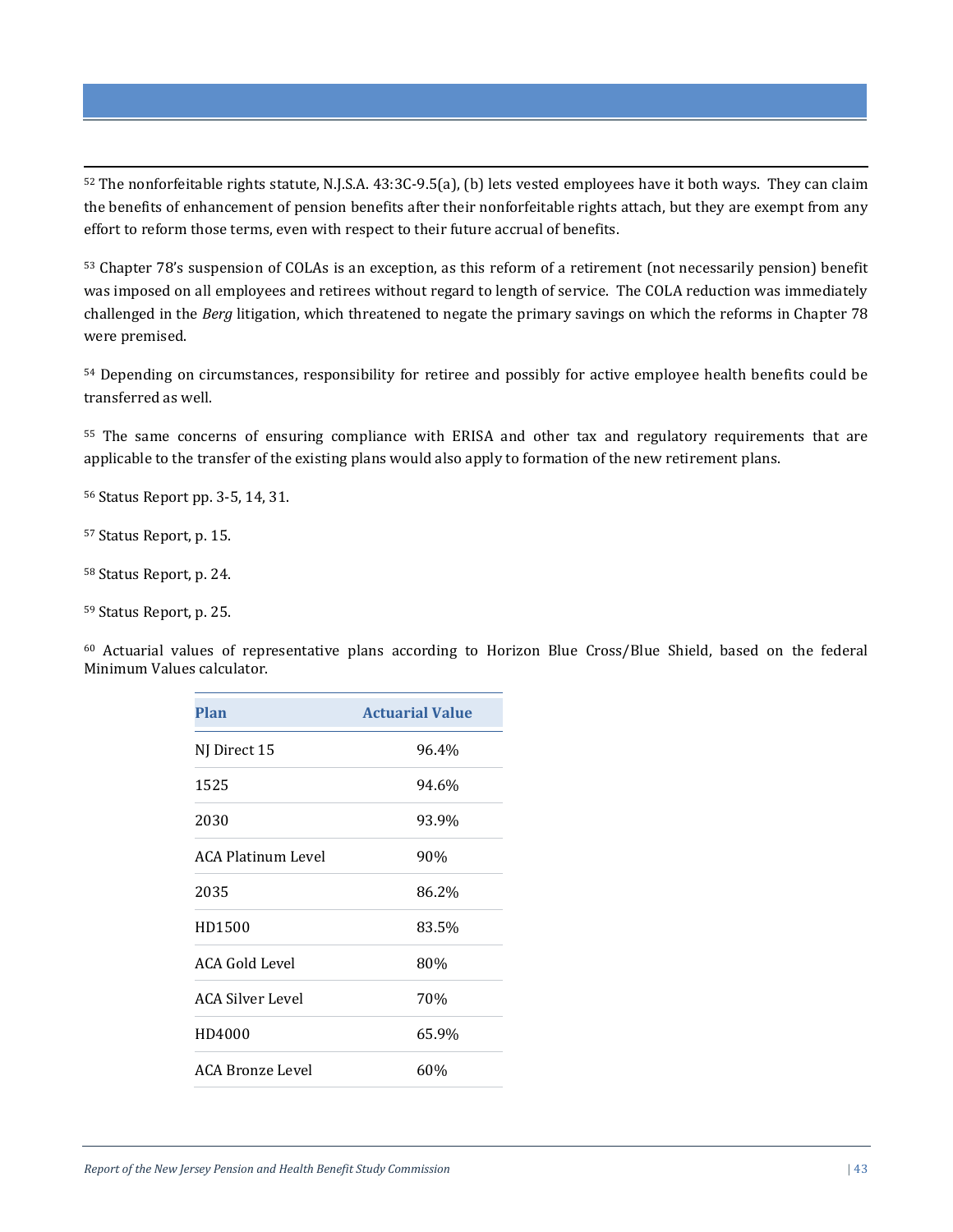61 For reasons of confidentiality, the names of the employers are not disclosed. In addition, the employer premium contributions shown are an average of all employer plans and therefore are not necessarily specific to the plan listed in this chart.

<span id="page-44-0"></span> $62$  The same variations in plan design affect prescription drug benefits, which also have a substantial impact on health benefits costs. The following table shows the prescription drug benefits for the plans in Table VII:

<span id="page-44-2"></span><span id="page-44-1"></span>

|                                             | <b>Employer A</b> | <b>Employer B</b>        | <b>Employer C</b>                          | <b>Employer D</b> |
|---------------------------------------------|-------------------|--------------------------|--------------------------------------------|-------------------|
| <b>Prescription</b><br><b>Drugs</b>         |                   |                          |                                            |                   |
| Deductible                                  | none              | Included with<br>medical | Included with medical                      | none              |
| Out-of-Pocket<br>Maximum<br>(Single/Family) | \$1,250/\$2,500   | Included with<br>medical | Included with medical                      | none              |
| <b>Retail Tier 1</b>                        | 20%               | \$8                      | 10%                                        | \$25              |
| <b>Retail Tier 2</b>                        | $20% + MPD$       | $$34 + MPD$              | 25% with \$25 min and<br>$$200$ max + MPD  | \$50              |
| <b>Retail Tier 3</b>                        | $60\% + MPD$      | $$63 + MPD$              | 50% with \$50 min and<br>$$200$ max + MPD  | \$70              |
| Mail Tier 1                                 | 20%               | \$17                     | 10%                                        | \$30              |
| Mail Tier 2                                 | $20\% + MPD$      | $$67 + MPD$              | 25% with \$50 min and<br>\$500 max + MPD   | \$60              |
| Mail Tier 3                                 | $60\% + MPD$      | $$125 + MPD$             | 50% with \$100 min<br>and $$500$ max + MPD | \$90              |

<span id="page-44-4"></span><span id="page-44-3"></span><sup>63</sup> *See* Aon Data; [http://www.pwc.com/us/en/health-industries/health-research-institute/assets/pwc-hri-health](http://www.pwc.com/us/en/health-industries/health-research-institute/assets/pwc-hri-health-insurance-premium.pdf)[insurance-premium.pdf](http://www.pwc.com/us/en/health-industries/health-research-institute/assets/pwc-hri-health-insurance-premium.pdf)

<sup>64</sup> A full explanation of the laws governing the ACA employer mandate is beyond the scope of this report. On a very general level, an employer must provide coverage of "minimum value" (actuarial value of 60%) that is "affordable" ("cost of no more than 9.5% of an employee's household income). *See, e.g.,* [https://www.healthcare.gov/small](https://www.healthcare.gov/small-businesses/what-is-the-employer-shared-responsibility-payment/)[businesses/what-is-the-employer-shared-responsibility-payment/.](https://www.healthcare.gov/small-businesses/what-is-the-employer-shared-responsibility-payment/)

<sup>65</sup> As set forth in our Status Report, if the bulk of individuals for whom the State is responsible remain in their current Platinum-level plans and the ACA excise tax remains in place, the annual excise tax for 2018 has been estimated at \$58 million, rising to \$284 million by 2022.

<sup>66</sup> L. 2010 c. 2 requires newly hired employees, upon retirement, to pay 1.5% of retirement benefits to health care coverage. It will be years before employees covered by this provision retire in material numbers.

 $67$  Projected 2016 cost is based on dividing the projected overall 2016 cost by 96,142 active employees as of 2015.

<sup>68</sup> Projected 2016 cost is based on dividing the projected overall cost by 37,088 early retirees as of 2015.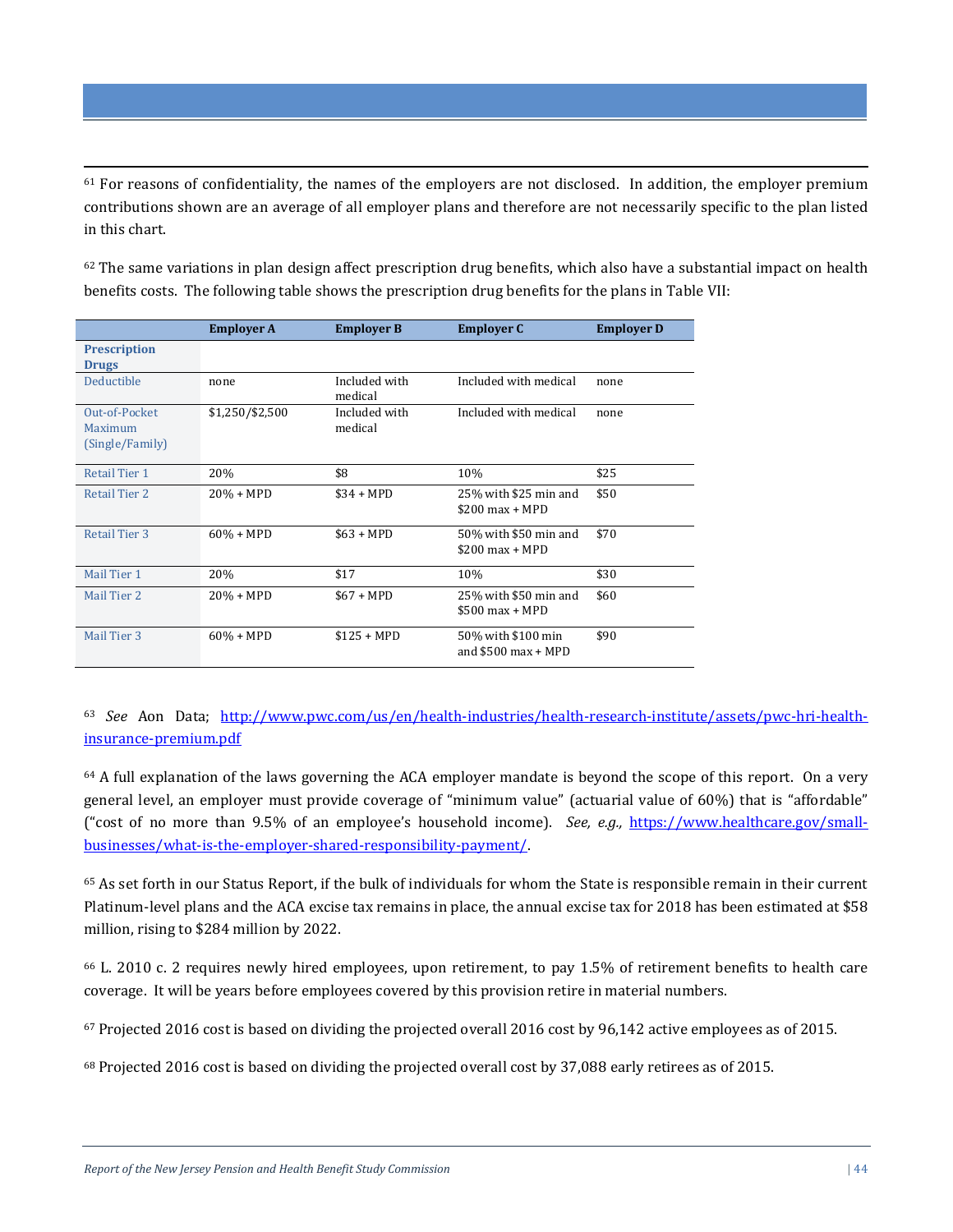$69$  The right of the State to make substantial changes to these benefits under existing law is unclear. While statutes dating to 1997 provide State and education retirees with health benefits without contribution, *see* N.J.S.A. 52:14- 17.28b, 17.46, the contemporaneous nonforfeitable right statute, with respect to pensions, expressly provides that the rights it created do *not* extend to post-retirement medical benefits provided by law, N.J.S.A. 43:3C-9.5(a). Arguably, this reflects a legislative intent to preserve greater latitude in setting retiree health benefits to meet future exigencies. There is also case law indicating that the Legislature, on a going-forward basis, may withdraw early retiree health benefits as a subject of future collective bargaining. *See, e.g., Powell v. State of New Jersey*, A-3651-12T2 (App. Div. 2014).

 $70$  Experience in the ACA exchange for New Jersey has been that 65% of enrollees making their own coverage elections have chosen Silver coverage, and another 20% have elected Bronze. [http://aspe.hhs.gov/health/reports/2014/MarketPlaceEnrollment/Apr2014/ib\\_2014Apr\\_enrollment.pdf](http://aspe.hhs.gov/health/reports/2014/MarketPlaceEnrollment/Apr2014/ib_2014Apr_enrollment.pdf)

<sup>71</sup> 2014 Towers Watson NBGH Employer Survey on Purchasing Value in Health Care.

<sup>72</sup> Reforms already enacted as part of Chapter 78 will phase in contribution requirements for early retirees.

<sup>73</sup> Aon Data.

<sup>74</sup> Aon Data.

<sup>75</sup> At present, some retirees receive full reimbursement of this premium, which is currently \$104.90/mo. Others receive a capped reimbursement of \$46.10/mo. Some also receive reimbursement of the surcharge imposed by Medicare on high-income individuals. *See* Status Report, p. 23, n. 57.

<span id="page-45-0"></span><sup>76</sup> 2014 Towers Watson NBGH Employer Survey on Purchasing Value in Health Care.

<span id="page-45-1"></span><sup>77</sup> Roughly 40% of municipalities (consisting of 80% of local employees) and 52% of school districts (consisting of 35% of education active employees) have elected to opt out of the State health benefits programs. Curiously, these numbers suggest that smaller than average municipalities but larger than average school districts participate in the State systems.

<sup>78</sup> Treasury Data. The participants and opt-outs break down as follows:

<span id="page-45-3"></span><span id="page-45-2"></span>

|                                                 | <b>Education Employees</b> | Local Employees | <b>Local Retirees</b> |
|-------------------------------------------------|----------------------------|-----------------|-----------------------|
| <b>Enrolled in State Health Benefits System</b> | 95,678                     | 47.297          | 27,898                |
| <b>Not Enrolled</b>                             | 57.780                     | 180,487         | 113,356               |
| Total                                           | 153,458                    | 227,784         | 141,434               |

 $79$  As a precedent, Chapter 78 applied to all local public employers regardless of their participation in the State health programs. *See* N.J.S.A. 40A:10-21.1(d); N.J.S.A. 18A:16-17.1(c).

<sup>80</sup> Vested former employees would also have their pensions frozen.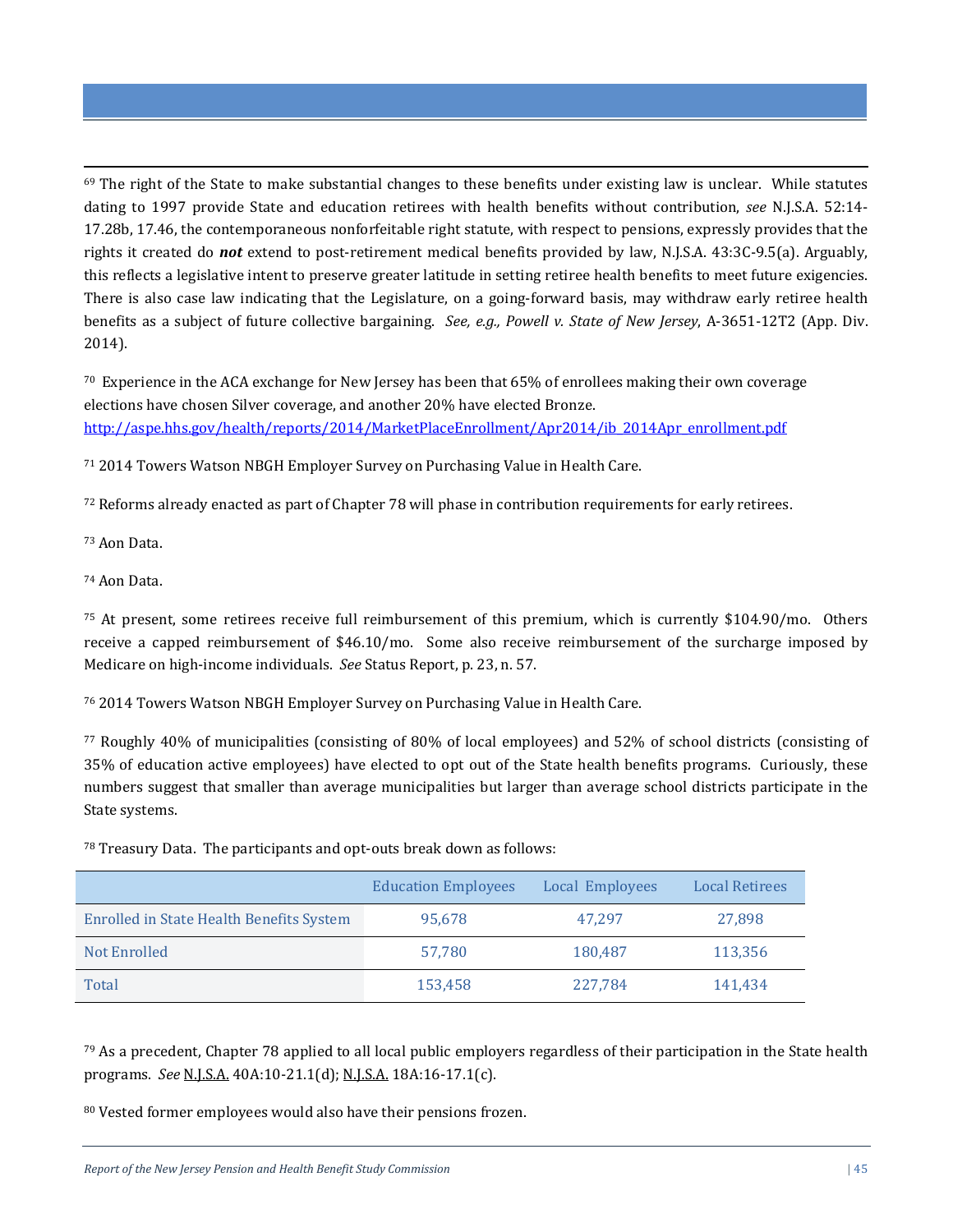<sup>81</sup> A freeze reduces pension costs by eliminating the "normal" portion of the pension payment that reflects the present value of new benefits accrued in that year. A freeze, however, also reduces a plan's unfunded liability and the corresponding portion of the pension payment otherwise needed to pay off that liability over time. This is because some prepayment of benefits expected to accrue in the future is included in the calculation of each year's normal pension contribution (among other factors, this prepayment reflects that final average salary will likely be higher than an employee's current salary). If the annual required contribution is not made in full, the unpaid contribution for expected future accruals increases the unfunded liability. The freeze means these expected future accruals will never occur. As a result, the portion of the unfunded liability attributable to not having funded benefits that now will no longer accrue also disappears.

<sup>82</sup> Treasury Data.

<sup>83</sup> An issue discussed *infra* in the Additional Thoughts section.

<sup>84</sup>There are a number of combinations of downside protections and sharing of upside returns that could be considered. For example, one approach would be to provide interest credits in any given year based on the greater of a fixed rate (e.g., 3%) or a portion (e.g., 50%) of the average return on the plan's assets over the preceding five years. Another approach would be to provide account balances on two different interest crediting bases and the employee would be entitled to the greater of the two balances: one balance would be determined using a fixed crediting rate (e.g., 3%) and the other using a portion of the return on the plan's assets each year (e.g., 50%). Whatever approach is adopted would need to be structured to avoid essentially shifting most of the investment risk back to the employer.

<sup>85</sup> [http://www.asppa.org/Portals/2/PDFs/White%20Papers/wp\\_Participantdirectedplansfinal.pdf](http://www.asppa.org/Portals/2/PDFs/White%20Papers/wp_Participantdirectedplansfinal.pdf)

<sup>86</sup> A private-sector cash balance plan generally involves only employer contributions because, in the private sector, only in true 401(k)-style defined contribution plans can employees make pretax contributions.

<sup>87</sup> The accounts in the cash balance plan would reflect both employer and employee pay credits, each of which would receive interest credits, thus making the balance of the employer and employee credits additive. In contrast, under the existing plans, employee contributions set a minimum benefit level. For younger employees, the employee contribution with interest is typically greater than the value of the employee's total pension.

<sup>88</sup> Based on State pensionable payroll for 2013 of \$5.775 billion, TPAF pensionable payroll of \$10.038 billion and local pensionable payroll of \$10.824 billion.

<span id="page-46-0"></span><sup>89</sup> The fact that pension funding is relatively stronger at the local level is not a reason for complacency. The local pension plans are final-average-salary plans and therefore are subject to the same disconnect between investment performance and benefits that helped undermine the State-level portion of the plans, concerns addressed in the Pensions discussion in the Additional Thoughts section of this Report. Moreover, the 67% funded ratio (the percentage of the actuarial accrued liability that is currently funded through the actuarial value of assets) of the local shares of the pension plans, while better than the average 33% funded ratio of the State shares, is not good. *See* State of New Jersey November 25, 2014, Supplement to Preliminary November 19, 2014, Bond Disclosure, I-1-1.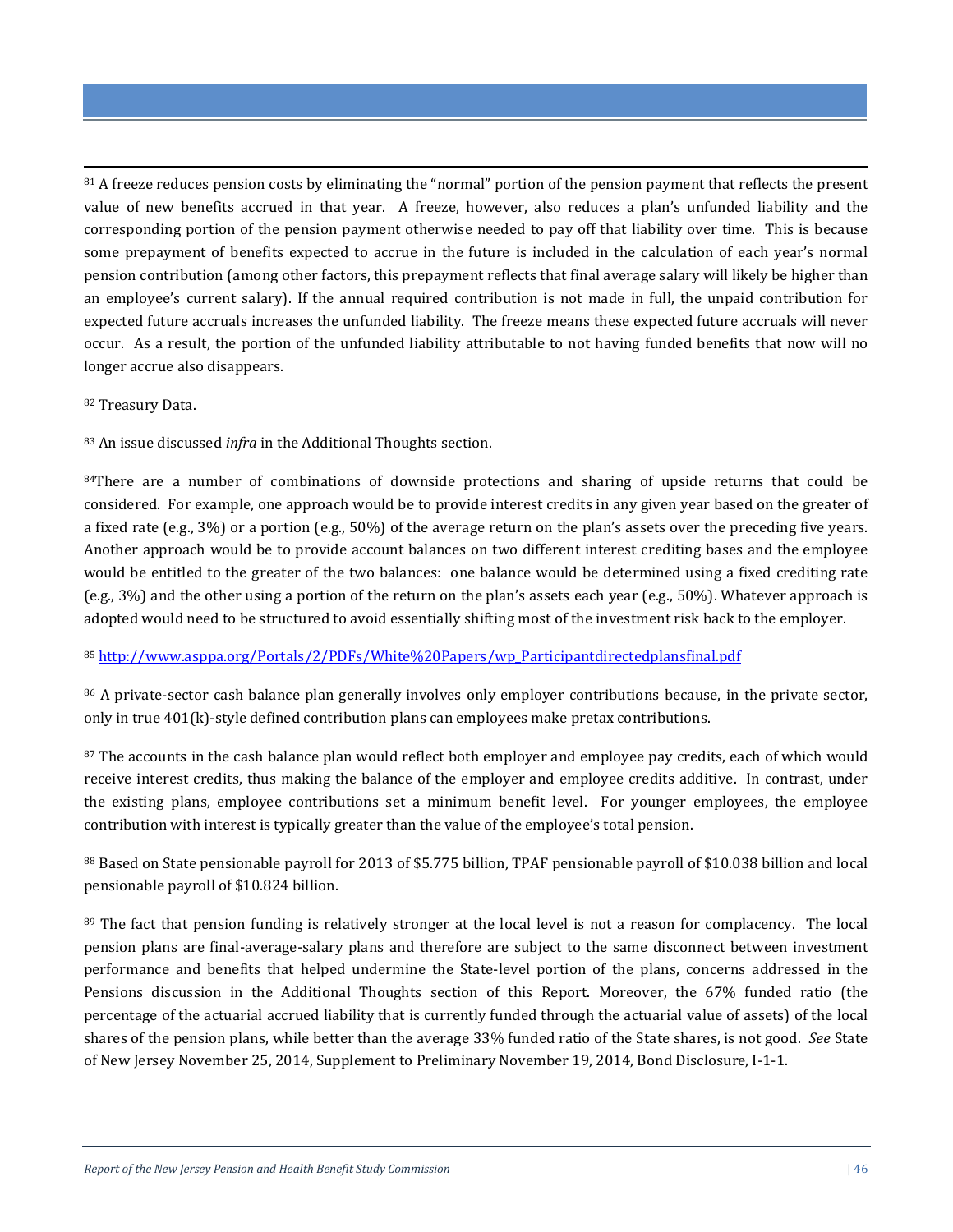<span id="page-47-0"></span> 90 *See, e.g.,* N.J.S.A. 18A:66-33; Yaffe, Deborah, *Other People's Children*, *The Battle for Justice and Equality in New Jersey's Schools*, 176-213 (Rutgers University Press, 2007).

<sup>91</sup> *Id.* at 182-97.

<span id="page-47-1"></span> $92$  The local health benefits costs in Table IX include pro-rata extrapolations based on data for enrollees, as the State does not maintain readily accessible data on cumulative nonenrollee costs. A pro-rata projection of nonenrollee costs based on enrollee costs is likely to be somewhat high; as it is reasonable to assume employers who elected not to enroll their employees in the State programs did so because they were able to provide the benefits mandated by the State at less cost. Given that the right to not participate in the State plan is conditioned on providing comparably similar benefits, however, a pro-rata projection expressed as a range is a reasonable means of estimation for the purposes of this Report.

<span id="page-47-4"></span><span id="page-47-3"></span><span id="page-47-2"></span>93The health benefits costs in this table reflect an estimate based on historical data and projections from Aon on costs for enrollees in the SHBP and SEHBP, and a pro-rata projection of costs for the 35% of education active employees and 80% of local active employees and retirees not enrolled in the State health benefit programs.

<span id="page-47-5"></span>

|                            | <b>Number of Enrollees</b> | <b>Projected Costs</b><br><b>For Enrollees</b> | Number of Non-<br>Enrollees | <b>Estimated Costs for</b><br>Non-Enrollees |
|----------------------------|----------------------------|------------------------------------------------|-----------------------------|---------------------------------------------|
| <b>Education Employees</b> | 95.678                     | \$1,081                                        | 57,770                      | \$0.653                                     |
| <b>Local Employees</b>     | 47,297                     | \$0.645                                        | 180,487                     | \$2.461                                     |
| <b>Local Retirees</b>      | 27,898                     | \$0.449                                        | 113,356                     | \$1.768                                     |
| Total                      | 170,873                    | \$2.175                                        | 351,613                     | \$4.882                                     |

| Costs After Reform for Local-Pay Health Benefits (costs in billions) |
|----------------------------------------------------------------------|
|                                                                      |

Total estimated costs after reform: \$7.057 billion.

## **Costs Without Reform for Local Pay Health Benefits** (costs in billions)

|                            | Number of Enrollees | <b>Projected Costs</b><br><b>For Enrollees</b> | Number of<br><b>Nonenrollees</b> | <b>Estimated Costs for</b><br><b>Nonenrollees</b> |
|----------------------------|---------------------|------------------------------------------------|----------------------------------|---------------------------------------------------|
| <b>Education Employees</b> | 95.678              | \$1.502                                        | 57,770                           | \$0.907                                           |
| <b>Local Employees</b>     | 47,297              | \$0.892                                        | 180,487                          | \$3.404                                           |
| <b>Local Retirees</b>      | 27,898              | \$0.599                                        | 113,356                          | \$2.424                                           |
| Total                      | 170,873             | \$2.993                                        | 351,613                          | \$6.735                                           |

Total estimated costs before reform: \$9.728 billion. To reflect assumption that nonenrollee costs before reform night have been somewhat less than enrollee costs (*see* footnote 97), this figure is adjusted to \$9.428 billion for the purposes of the computations in Table IX.

<sup>94</sup> Includes \$681 million in normal cost pension funding.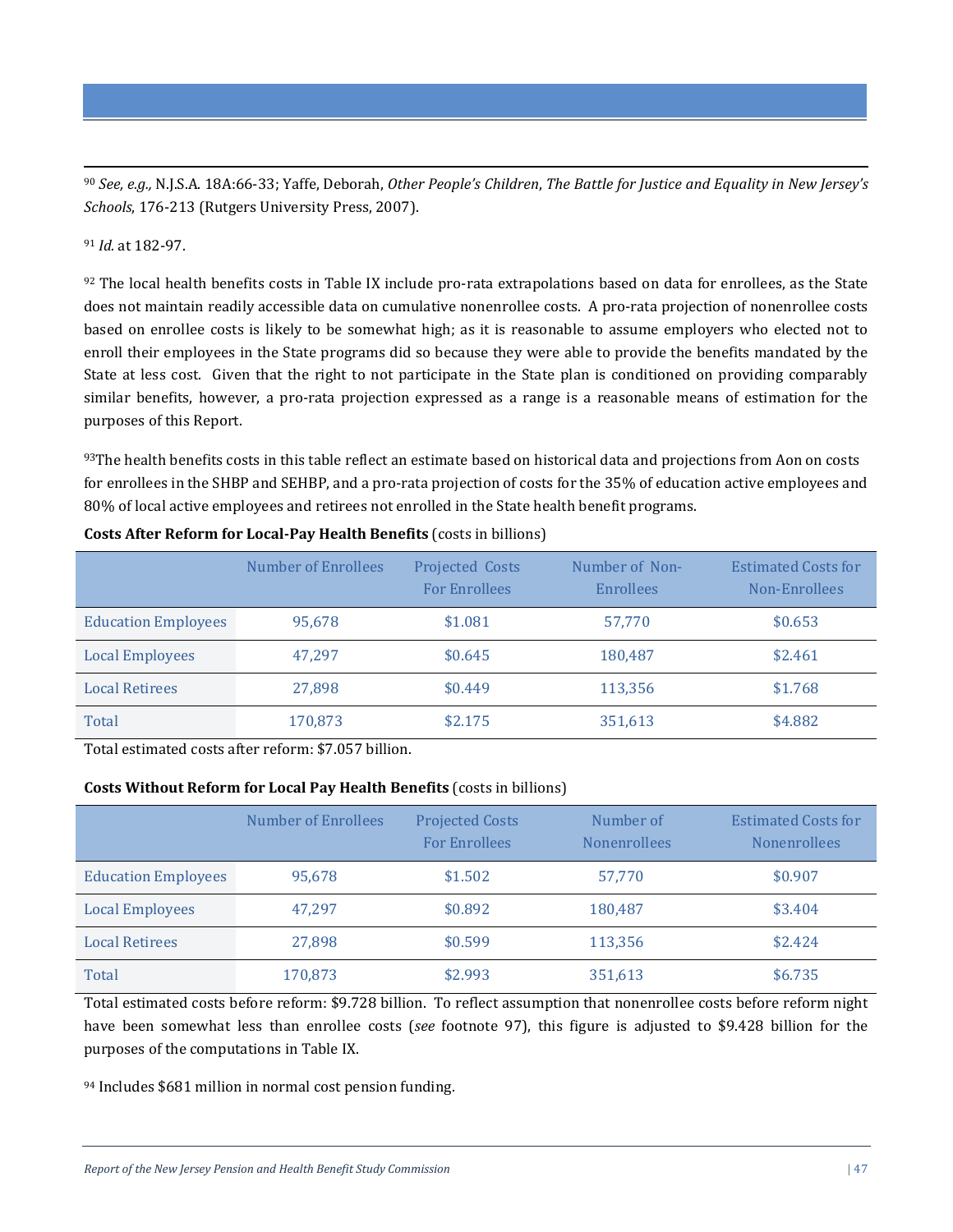<span id="page-48-3"></span>95 Includes \$1.526 billion in pension funding.

<sup>96</sup> This use of the local surplus can also be depicted as a funding source:

| <b>Education Retiree Health Payment</b> | \$0.950 |
|-----------------------------------------|---------|
| New Education Retirement Plan           | \$0.402 |
| <b>Remaining Surplus</b>                | \$1.482 |
| <b>Total Uses</b>                       | \$2.834 |

**Proposed Sources of Funding Education Retirement Benefits – 2016** (in billions)

| <b>Surplus Resulting from Local Benefit Reforms</b> | \$2.834 |
|-----------------------------------------------------|---------|
| <b>Total Sources</b>                                | \$2.834 |

<span id="page-48-2"></span><span id="page-48-1"></span><span id="page-48-0"></span>97 Article VIII, Section II, para. 5 establishes a Council on Local Mandates to determine if a law imposes on local governments an obligation without authorizing resources other than property taxes to pay for it. For a variety of reasons, the State ending its assumption of a local obligation as an element of a larger integrated reform effort that is crucial to the State's fiscal future and intended to be cost-neutral to local governments is a sufficiently unique circumstance to warrant separate constitutional authorization outside of the Local Mandate process.

98 Art. VIII, Sec. II, para. 2 provides that "No money shall be drawn from the State treasury but for appropriations made by law. All moneys for the support of the State government and for all other State purposes as far as can be ascertained or reasonably foreseen, shall be provided for in one general appropriation law covering one and the same fiscal year; except that when a change in the fiscal year is made, necessary provision may be made to effect the transition. No general appropriation law or other law appropriating money for any State purpose shall be enacted if the appropriation contained therein, together with all prior appropriations made for the same fiscal period, shall exceed the total amount of revenue on hand and anticipated which will be available to meet such appropriations during such fiscal period, as certified by the Governor."

 $99$  Art. VIII, Sec. II, para. 3 provides, in pertinent part, "The Legislature shall not, in any manner, create in any fiscal year a debt or debts, liability or liabilities of the State, which together with any previous debts or liabilities shall exceed at any time one per centum of the total amount appropriated by the general appropriation law for that fiscal year, unless the same shall be authorized by a law for some single object or work distinctly specified therein. Regardless of any limitation relating to taxation in this Constitution, such law shall provide the ways and means, exclusive of loans, to pay the interest of such debt or liability as it falls due, and also to pay and discharge the principal thereof within thirty-five years from the time it is contracted; and the law shall not be repealed until such debt or liability and the interest thereon are fully paid and discharged. Except as hereinafter provided, no such law shall take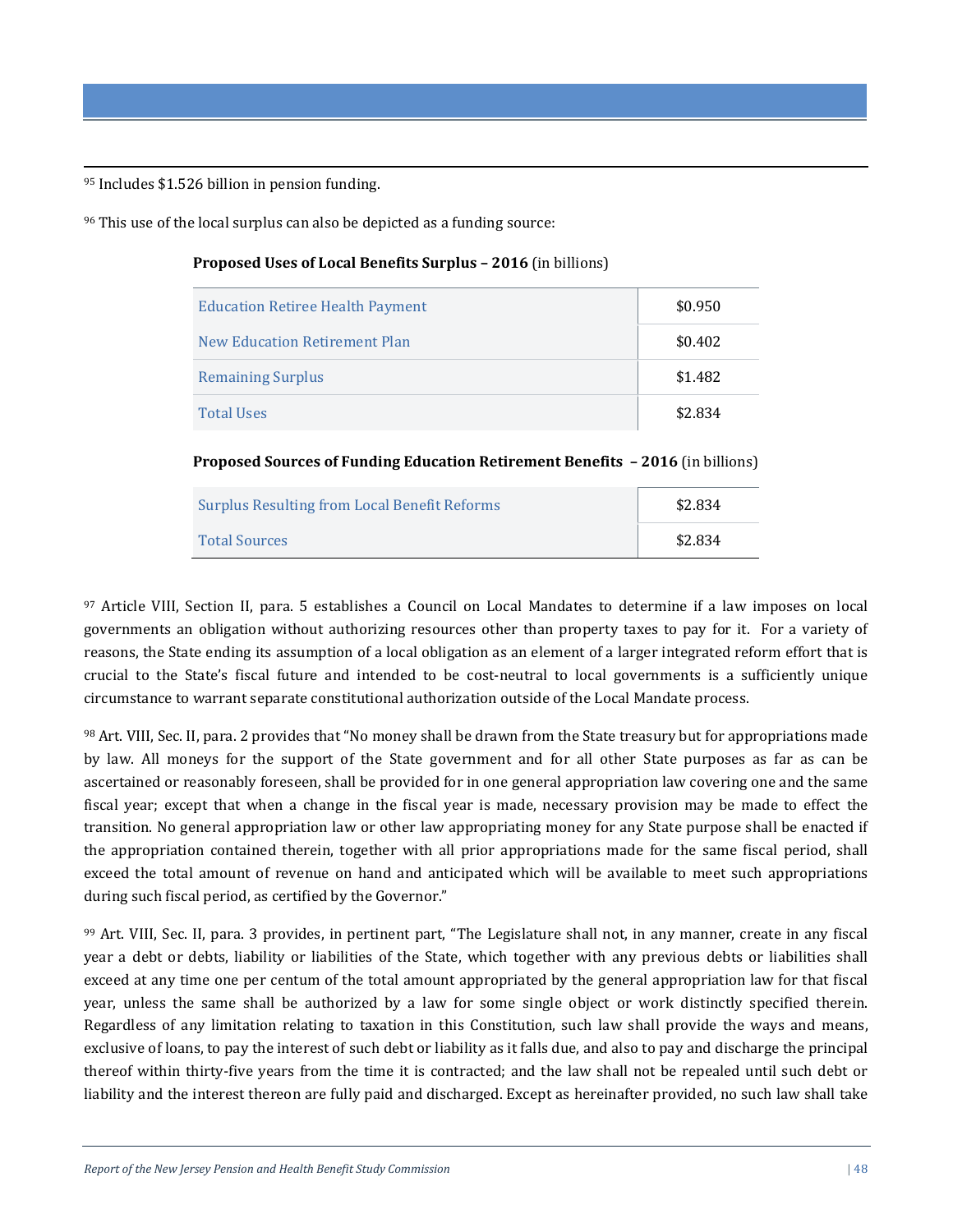j effect until it shall have been submitted to the people at a general election and approved by a majority of the legally qualified voters of the State voting thereon."

<span id="page-49-0"></span><sup>100</sup> *Spina v. Consolidated Police and Firemen's Pension Fund Commission*, 41 N.J. 391 (1964); *N.J.E.A v. State of New Jersey*, 412 N.J. Super. 192 (App. Div. 2010).

<sup>101</sup> *See Enourato v. New Jersey Building Authority*, 90 N.J. 396, 409 (1982) (discussing this principle).

<sup>102</sup> *See, e.g., Holster v. Bd. of Trustees of the Passaic County College*, 59 N.J. 60, 71 (1971).

<sup>103</sup> Far from being a dead letter, these principles were recently strengthened and reaffirmed in a 2008 amendment requiring voter approval of long-term liabilities, even if they are not backed by the full faith and credit of the State. *See* Art. VIII, Sec. II para. 3 (b).

104 *See N.J.E.A v. State of New Jersey*, 412 N.J. Super. at 215.

<sup>105</sup> Art.IV, Sec.VII, para. 3 provides that "The Legislature shall not pass any bill of attainder, ex post facto law, or law impairing the obligation of contracts, or depriving a party of any remedy for enforcing a contract which existed when the contract was made."

<sup>106</sup> L. 2010, c. 1, Echoing case law that had long declined to recognize contractual rights in public pensions, the Sponsor's Statement to L. 2010. c. 1 explained that nonforfeitable rights would no longer be extended to new employees because "the Legislature should not be permanently and inextricably bound by an action of a prior session of the Legislature."

<span id="page-49-1"></span><sup>107</sup> In the years that the nonforfeitable rights statute was in effect, the State's share of the pension system went from having a \$1.2 billion surplus in 1997 to a \$26 billion deficit by 2010.

 $108$ The argument that the State has the power to modify existing benefits rests on its inherent power as a sovereign entity to change its laws, as well as the principle of federalism, reflected in the Eleventh Amendment to the United States Constitution, of federal non-interference with this aspect of state sovereignty. As the United States Supreme Court explained in *Alden v. Maine*, 527 U.S. 706, 750-751 (1999), restrictions on the power of a state to define its own liability "would place unwarranted strain on the States' ability to govern in accordance with the will of their citizens." The Court went on to explain "the allocation of scarce resources among competing needs and interests lies at the heart of the political process. While the judgment creditor of a State may have a legitimate claim for compensation, other important needs and worthwhile ends compete for access to the public fisc. Since all cannot be satisfied in full, it is inevitable that difficult decisions involving the most sensitive and political of judgments must be made. If the principle of representative government is to be preserved to the States, the balance between competing interests must be reached after deliberation by the political process established by the citizens of the State, not by judicial decree[.]"

## <sup>109</sup> *DePascale v. State*, 211 N.J. 40 (2012).

<sup>110</sup> Moreover, while in *DePascale* the State Supreme Court had held the protection in question exists, that Court has never decided whether nonforfeitable rights are entitled to protection under the Contracts Clause. Particularly given the long precedent under New Jersey law that employee benefits were amenable to statutory change, an amendment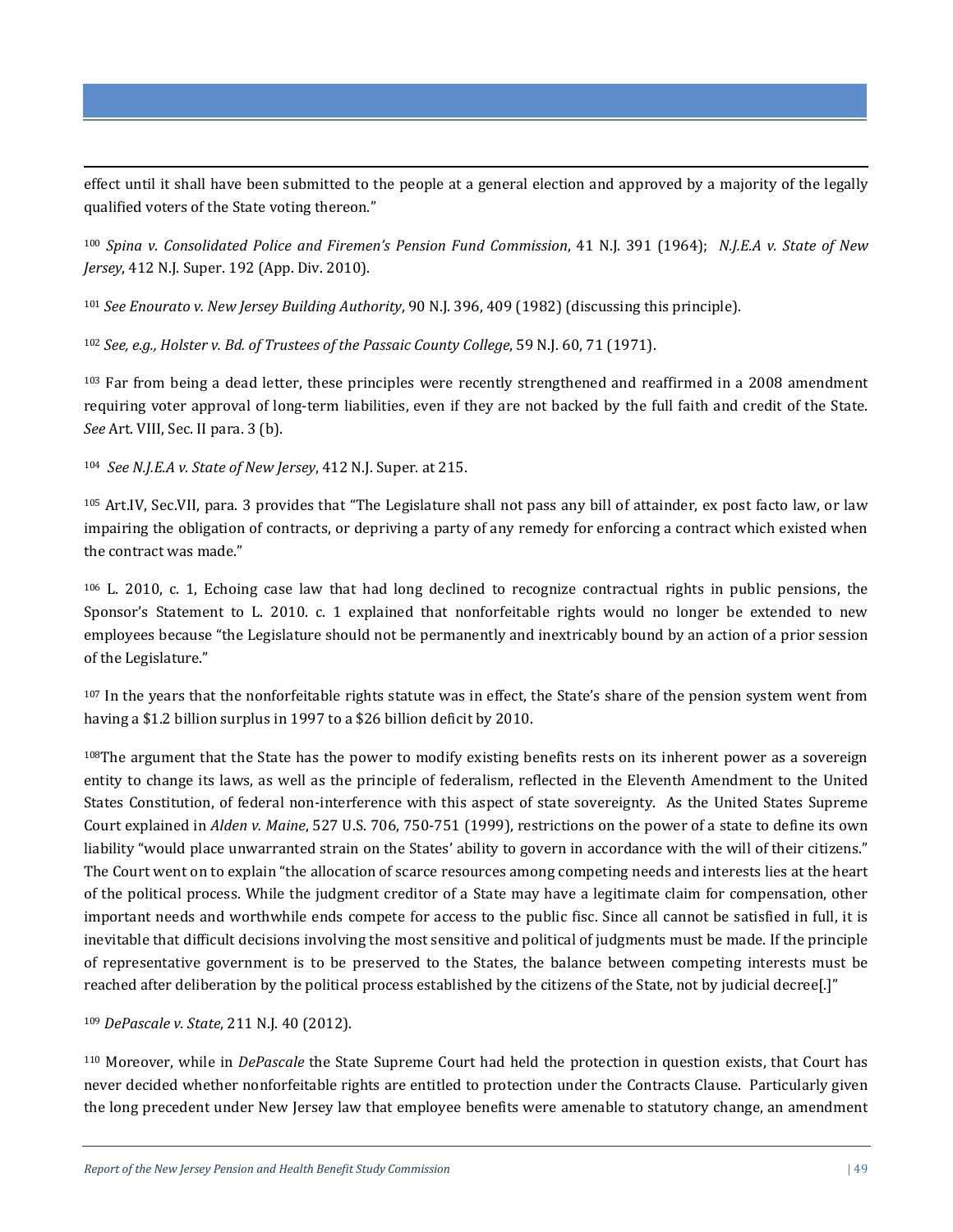j taking these benefits outside of the scope of the Contracts Clause could be viewed as a clarification that the claimed right does not exist.

<sup>111</sup> Another 1.1 million, or 12% of the population, receive Medicaid benefits, [http://kff.org/medicaid/state](http://kff.org/medicaid/state-indicator/total-medicaid-enrollment/)[indicator/total-medicaid-enrollment/,](http://kff.org/medicaid/state-indicator/total-medicaid-enrollment/) 

<sup>112</sup> *See, e.g.,* <http://www.forbes.com/sites/paulhsieh/2013/04/25/big-brother-has-a-new-face-and-its-your-boss/>

<sup>113</sup> See [http://www.kpmg-institutes.com/institutes/government-institute/articles/2014/10/attention-health-care](http://www.kpmg-institutes.com/institutes/government-institute/articles/2014/10/attention-health-care-shoppers--new-value-based-purchasing-strat.html)[shoppers--new-value-based-purchasing-strat.html](http://www.kpmg-institutes.com/institutes/government-institute/articles/2014/10/attention-health-care-shoppers--new-value-based-purchasing-strat.html) at 11.

<sup>114</sup> Senate President Sweeney has proposed a pilot program exploring this approach. *See* [http://www.nj.com/politics/index.ssf/2015/02/sweeney\\_says\\_state\\_can\\_cut\\_health\\_insurance\\_costs.html](http://www.nj.com/politics/index.ssf/2015/02/sweeney_says_state_can_cut_health_insurance_costs.html)

<sup>115</sup> Horizon Data.

<sup>116</sup> Robinson, James C and Timothy T Brown, "Increases in Consumer Cost Sharing Redirect Patient Volumes and Reduce Hospital Prices For Orthopedic Surgery," (August 2013) *Health Affairs* 32(8) Available at http://content.healthaffairs.org/ content/32/8/1392.abstract

117 *See* [http://www.kpmg-institutes.com/content/dam/kpmg/governmentinstitute/pdf/2014/state-purchasing](http://www.kpmg-institutes.com/content/dam/kpmg/governmentinstitute/pdf/2014/state-purchasing-strategies.pdf)[strategies.pdf](http://www.kpmg-institutes.com/content/dam/kpmg/governmentinstitute/pdf/2014/state-purchasing-strategies.pdf) at 8.

<sup>118</sup> The required modifications would potentially include reduction in the percentage of final average salary credited for each year of service, an increase in the period for determining final average salary, an increase in retirement age and enhancement of early retirement penalties. There would also be a need to consider caps on pensionable salaries and increases in employee contributions.

<sup>119</sup> *See also* Status Report, p. 17 (discussing trends away from final-average-salary defined benefit plans).

<span id="page-50-0"></span><sup>120</sup> In considering moving from a final-average-salary defined benefit plan, the Commission considered and discounted as inapplicable to its proposed approach concerns reported in the press that transition from a final-average-salary defined benefit plan to a defined contribution plan would result in an additional \$42 billion in transition liabilities. *See* [http://www.njpp.org/reports/how-to-dig-an-even-deeper-pension-hole.](http://www.njpp.org/reports/how-to-dig-an-even-deeper-pension-hole) *See also* <https://www.mackinac.org/15284> (questioning the analysis leading to that concern).

<span id="page-50-1"></span><sup>121</sup> A related concern is that defined contribution plans typically permit withdrawals and loans that can eat away at employees' account balances.

<span id="page-50-2"></span><sup>122</sup> *See* <http://watchdog.org/171777/deadly-sins-pensions/>

<span id="page-50-4"></span><span id="page-50-3"></span><sup>123</sup> Because it serves as the means of binding the State to long-term obligations, the State Constitution's amendment process is not nearly as onerous as its federal counterpart is. Since 2000, the State Constitution has been amended fifteen times (out of seventeen attempts). Five of the six bond issues during this time period were also approved by the voters. *See* [http://ballotpedia.org/List\\_of\\_New\\_Jersey\\_ballot\\_measures#tab=2000-2009](http://ballotpedia.org/List_of_New_Jersey_ballot_measures#tab=2000-2009)